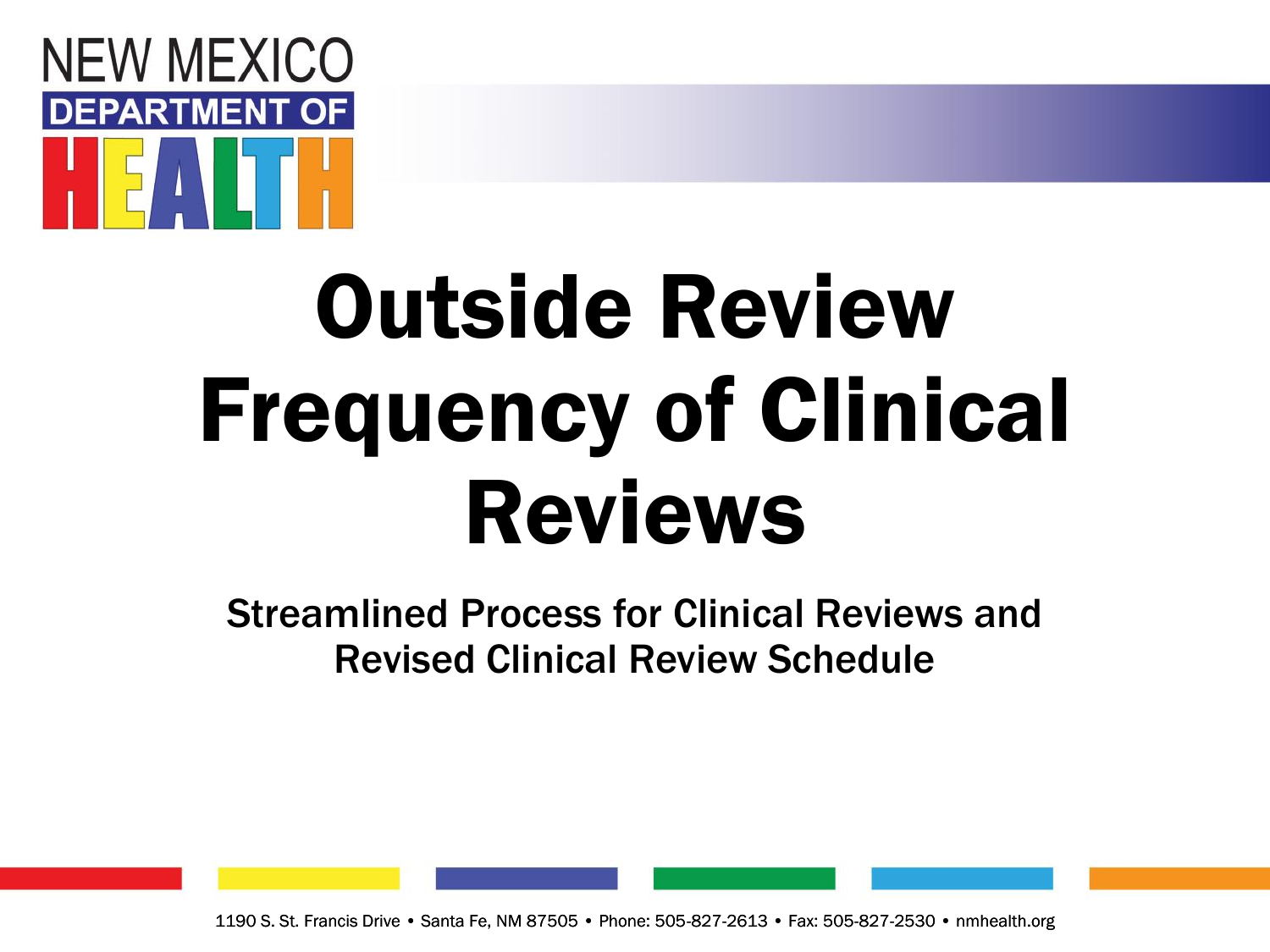## Learning Objectives

- Overview of what services require clinical reviews
- Understand the frequency of clinical reviews for each service type
- Understand the Three-Year Clinical Review Schedule by ISP Month and learn what happens on the "off" years
- Review changes in required documentation and forms
- Roll-Out and timeframes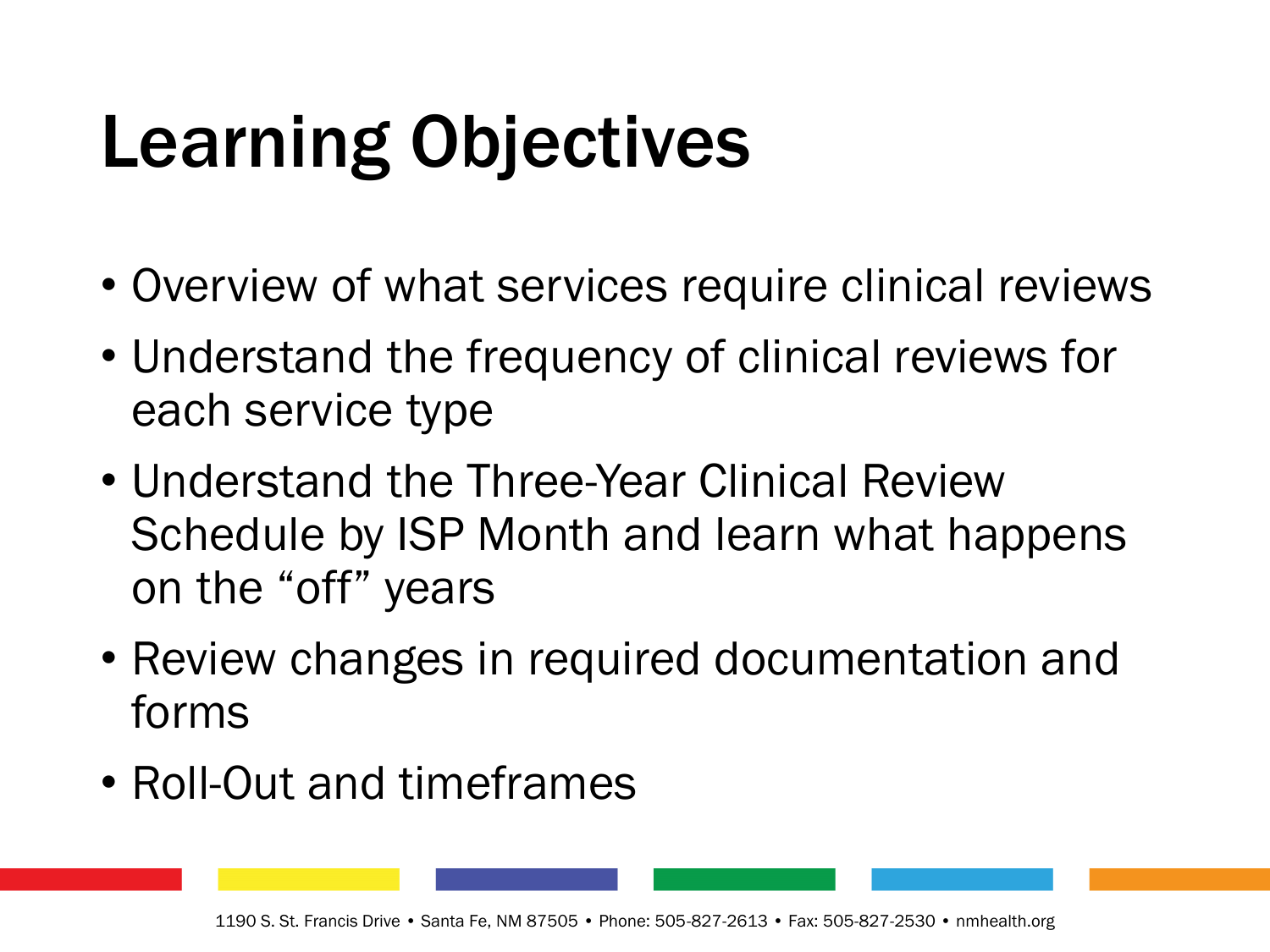### Why make changes?

#### Core Values

- Accountability
- Communication
- Teamwork
- Respect
- Leadership
- Customer Service

#### Guiding Principles

- Focus on results
- Improve systems simplicity, accountability, transparency
- Stay person/familycentered
- Work in partnership
- Promote choice
- Emphasize prevention and evidence-based intervention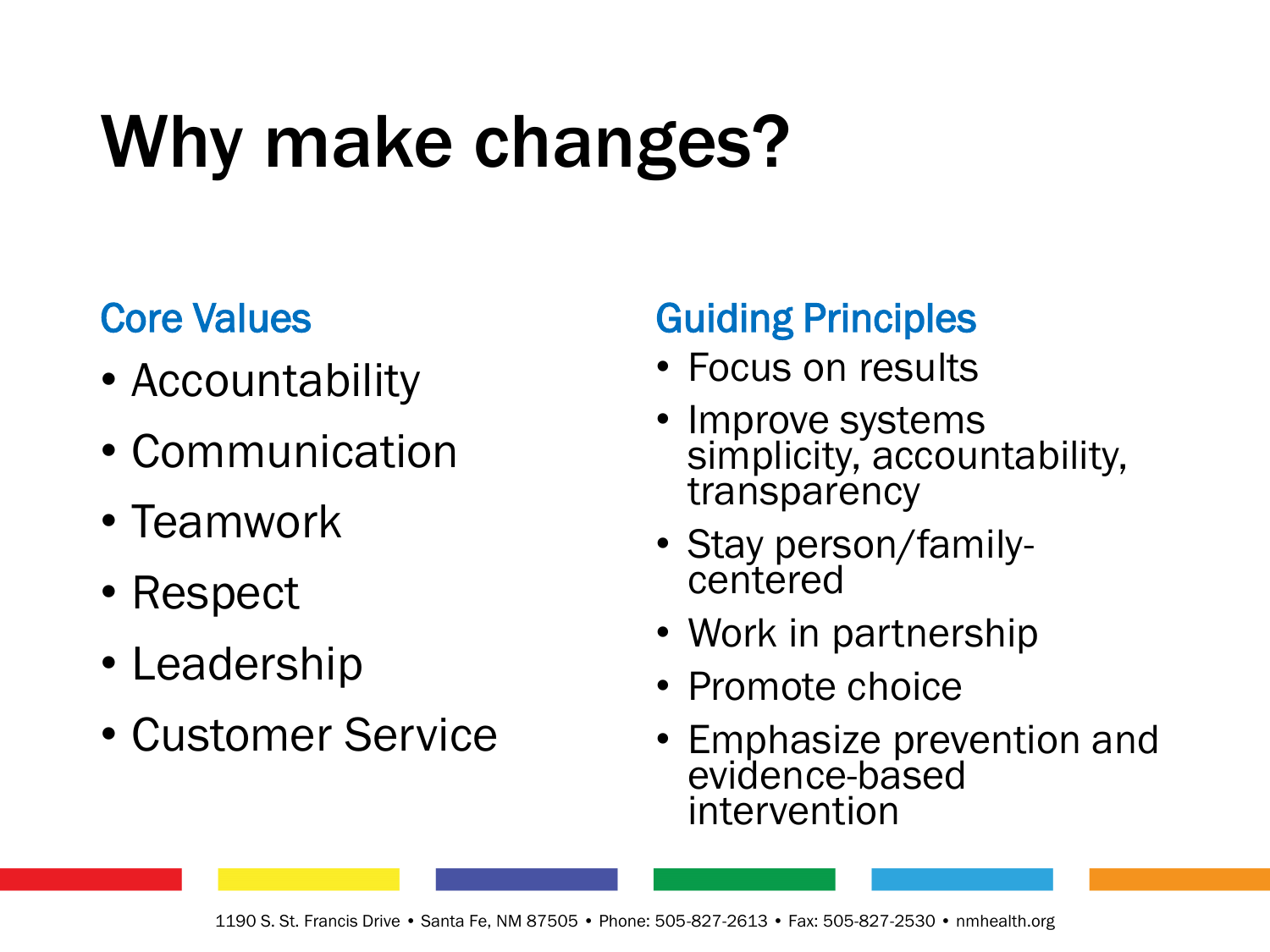### Why make changes?

- Commitment to change: October 2016 memo
- Streamline the process
- Reduce burden
- Stakeholder feedback-we heard you!
- Learn from OR data-where are the problems?
- Improve the system-together!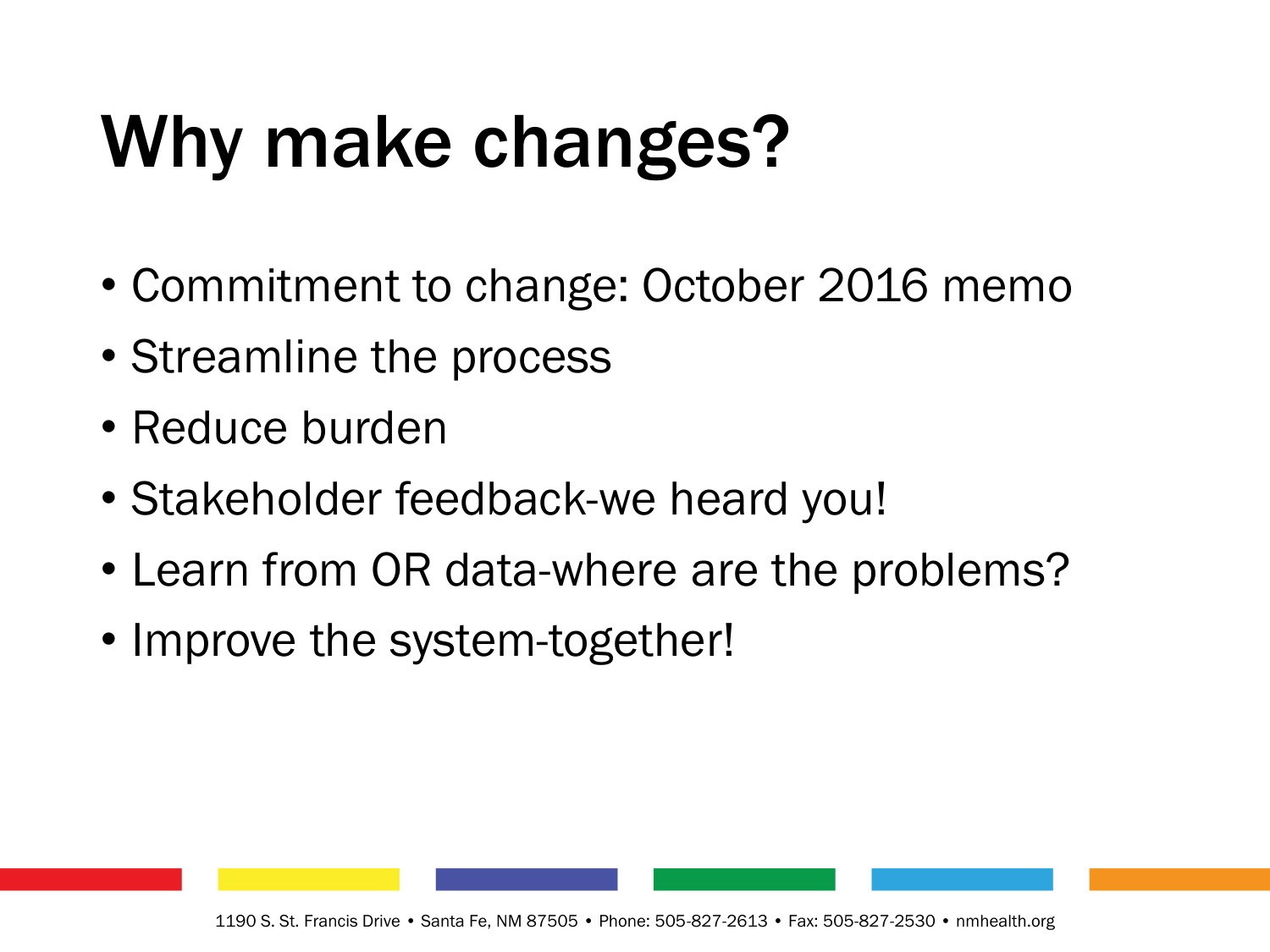### Overview of Changes

- Effective March 1, 2018:
	- DD Waiver Service Standards
	- Clinical Criteria v 4
	- New Budget Worksheet V OR 2018-03-01
	- OR Streamlining Plan: Clinical Review Frequency Schedule
	- Three Year Clinical Review Schedule by ISP Month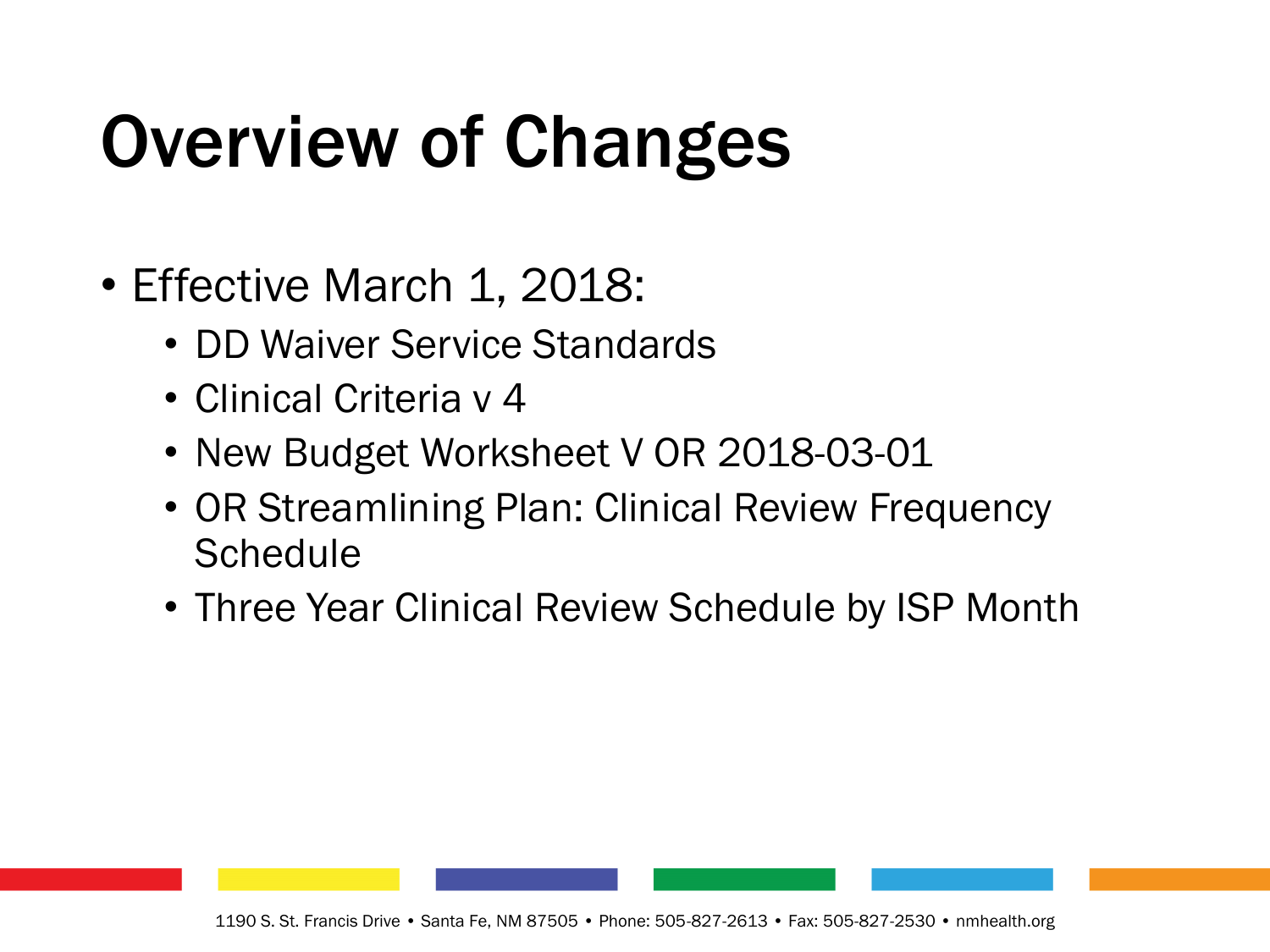### Overview of changes: DD Waiver Service Standards

- <https://nmhealth.org/publication/view/regulation/4173/>
- Strengthened language around PCP, informed choice, Employment First, Human Rights, and Settings Requirements
- Policies previously incorporated by reference are now detailed in one place
- Director's Releases and other instructions are included
- Improved readability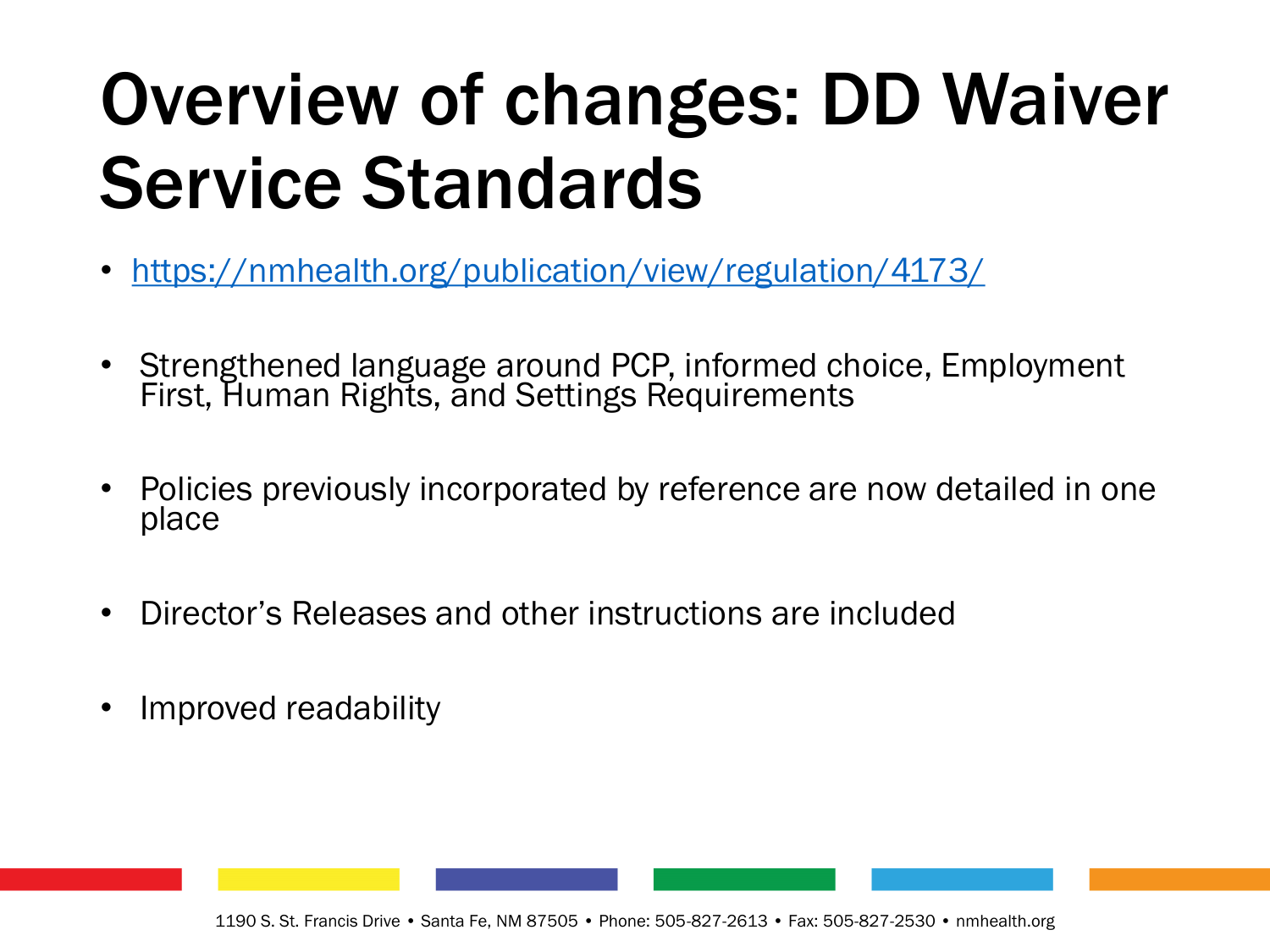### Overview of changes: DD Waiver Service Standards

- Providers must use entire document, can no longer just go to one chapter.
- Common responsibilities among all providers are outlined in new chapters ( e.g. Billing, Person Centered Planning, Individual Service Plan).
- Shared understanding of Program Requirements is intended to help with team work.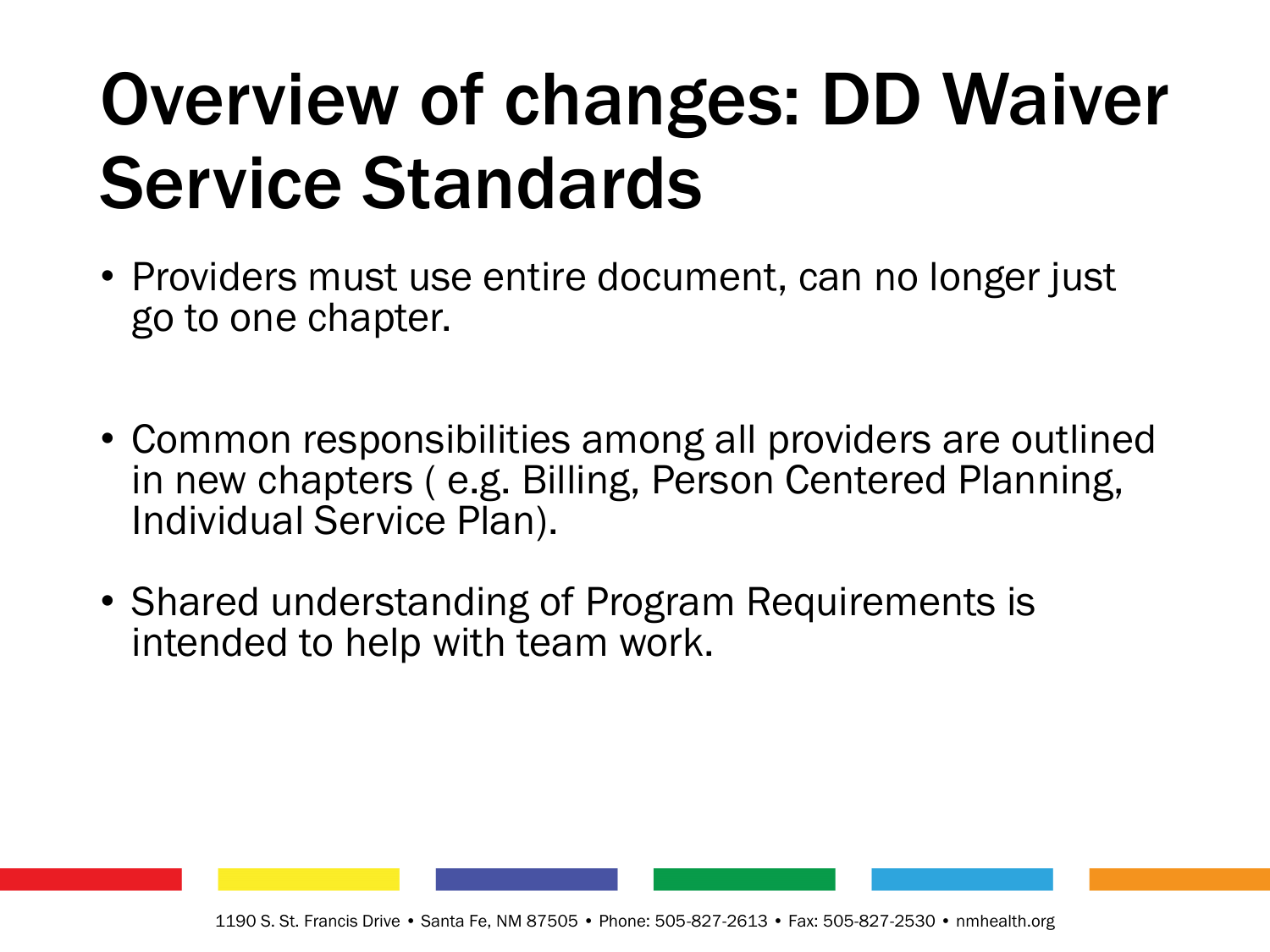### Overview of changes: DD Waiver Service Standards

- Outside Review process included
- Provider responsibilities to review BWS before submissions included

\*Created a need to revise Clinical Criteria and BWS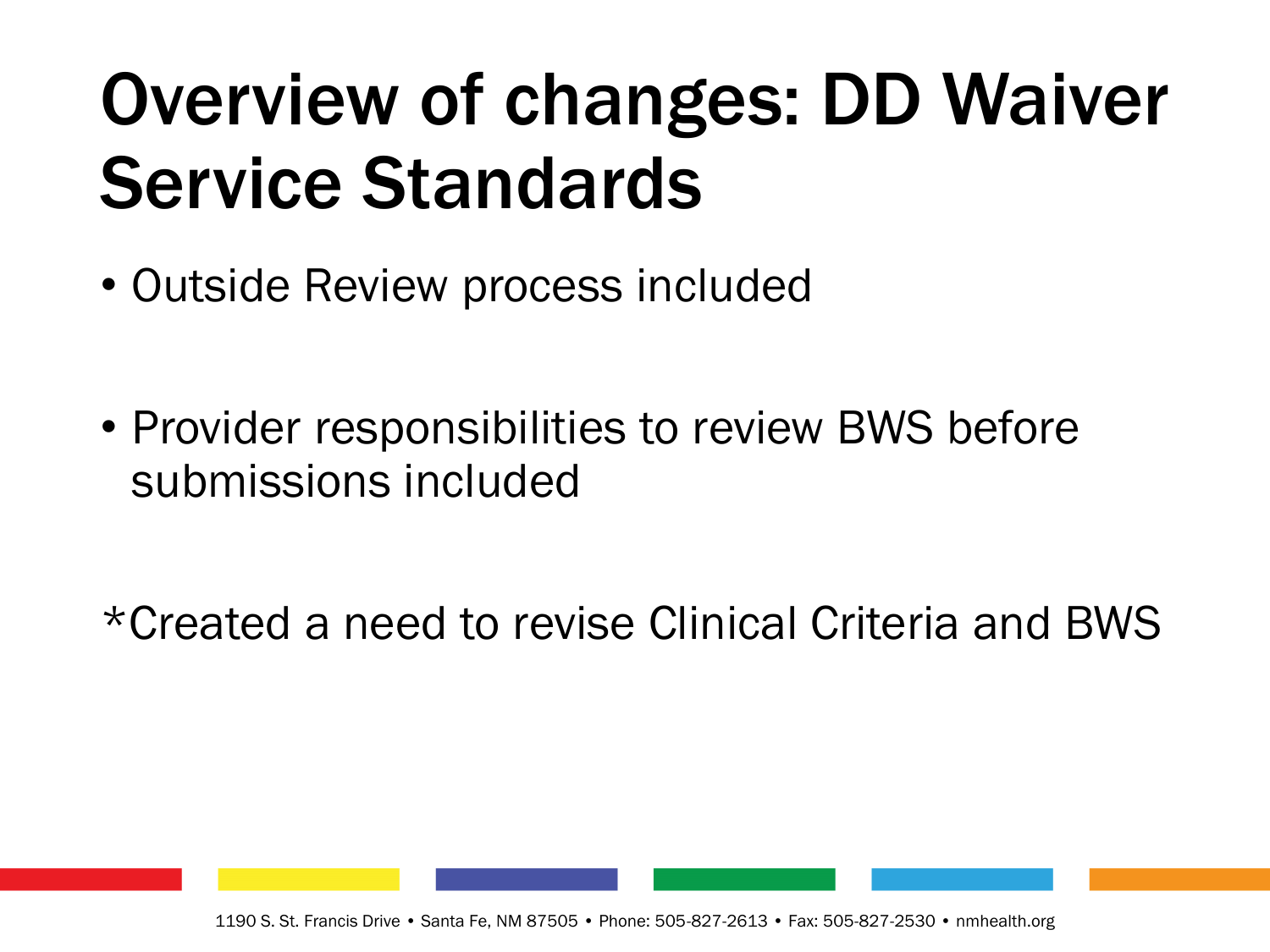### Overview of Changes: BWS V OR 2018 03-01

- Replace IIBS-SL with Supported Living Category 4
- Remove Evaluation Units for Therapies and BSC
- Remove "Switch LCA during the ISP Year" as a drop down option for basis of PA Effective dates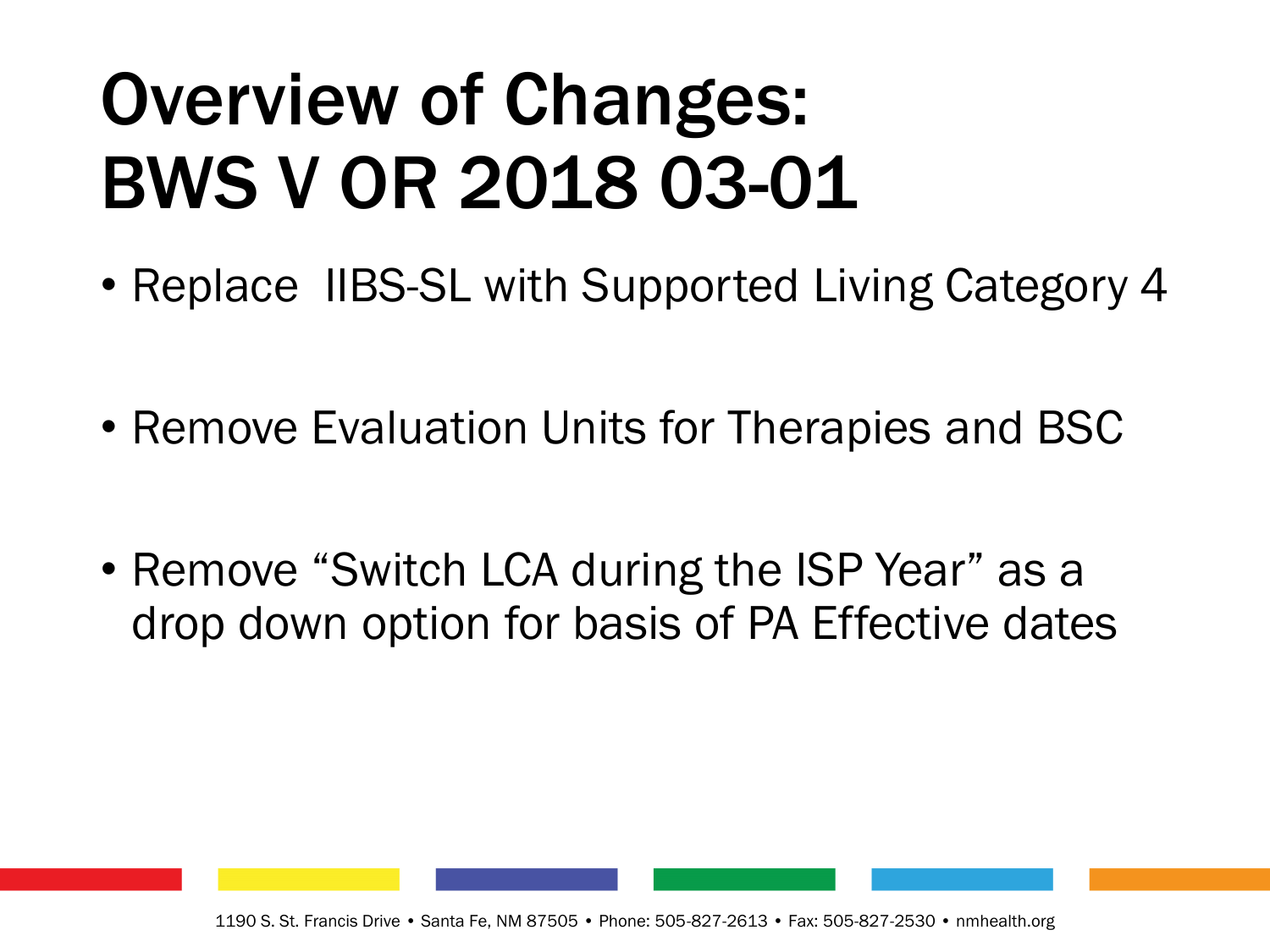### Overview of Changes: Clinical Criteria v 4

- SL Category 4
- Staffing grid is no longer required for Supported Living
- IMLS short term can be requested for up to 90 days
- Therapy and Behavior Support Consultation Evaluation units do not have to be requested separately from requests for ongoing services in these disciplines
- Elimination of TSPARs, BSCPARs, and ANSPARs
- Funding from Division of Vocational Rehabilitation (DVR) must be accessed for Job Development/ Short Term Job Coaching and Self Employment.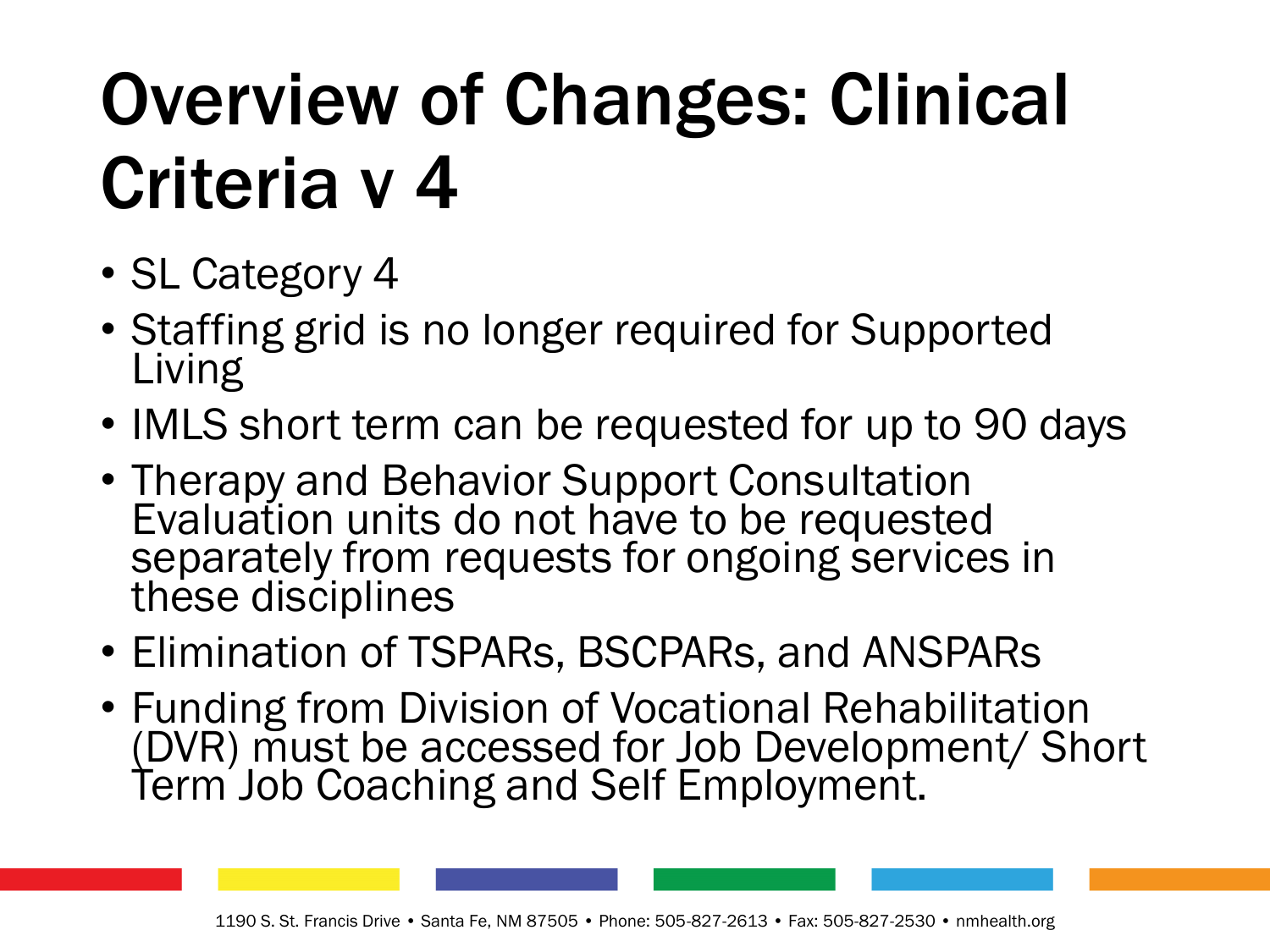### Overview of changes: OR Streamlining Plan

- Streamlined process for clinical review
- Expansion of services which do not require a clinical review i.e. case management
- Typical review schedule of every 3 years
- Services characterized by intensive levels of support may be reviewed annually
- Elimination of SPARS (therapy, nursing and behavior consultation) and Staffing Grid for Supported Living
- Elimination of evaluation units
- Number of units requested triggers clinical reviews for specific services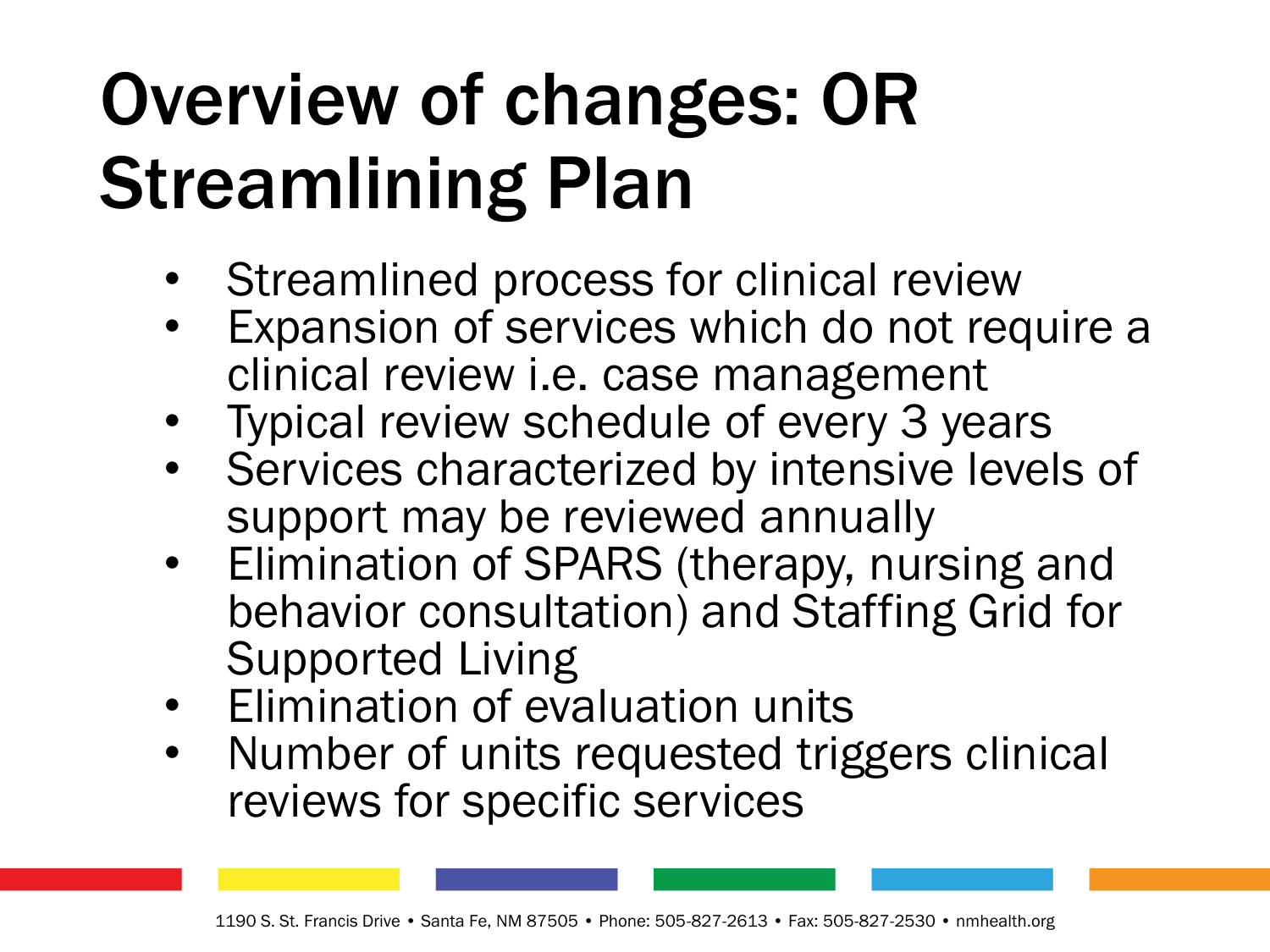- Lists every service option by:
	- Service Name
	- Frequency of Clinical Review
	- Service Limitations, if applicable
- "Request" refers to *both* Revisions and Annual submissions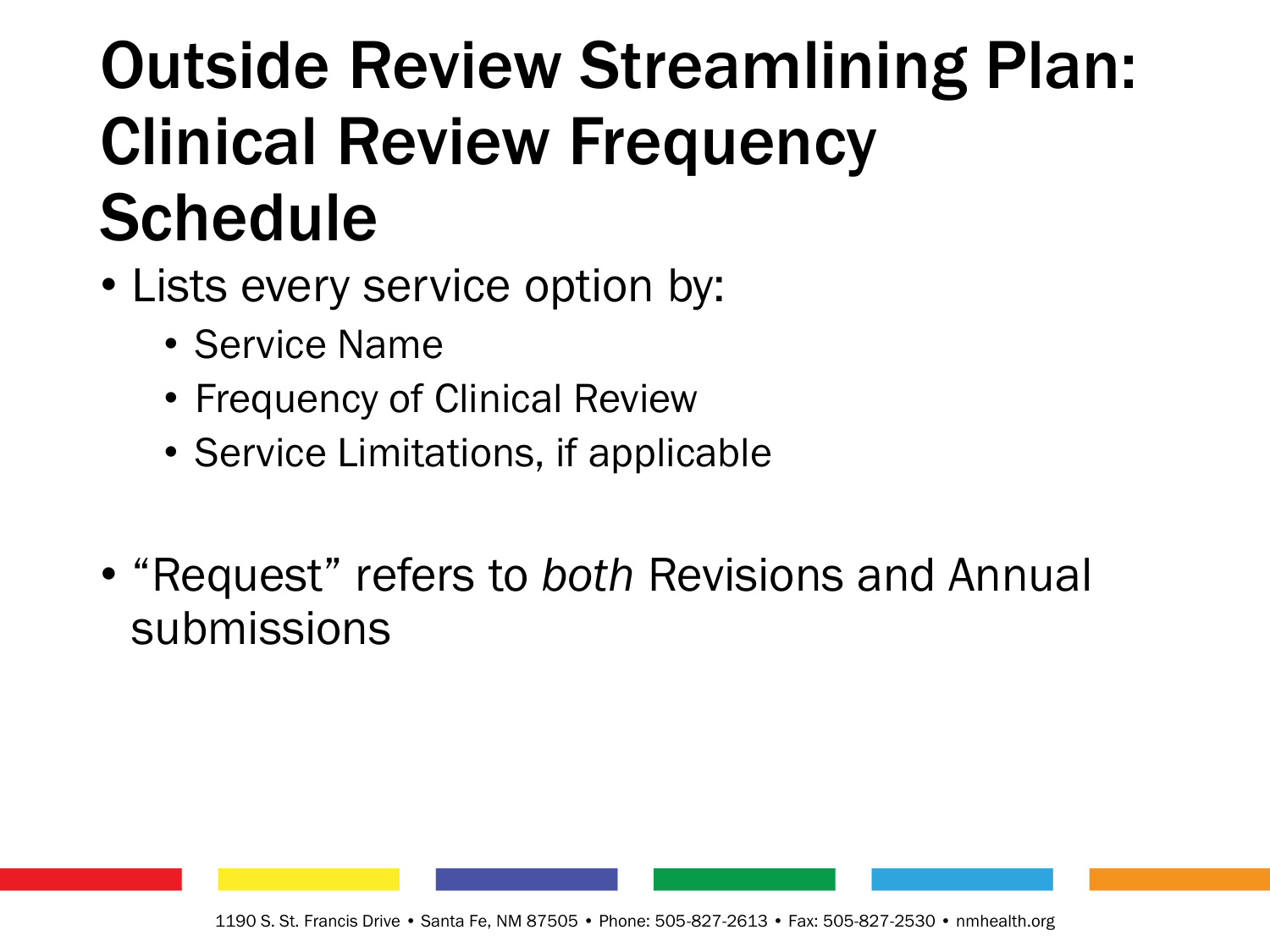• "*Frequency of Clinical Reviews*" that have criteria that says "If a request is for an increase in total units previously approved or from the previous ISP year, or increase in category previously approved or from previous ISP year" will be validated by the CORE by reviewing all prior authorizations (PA) from the ISP year (there may be more than one PA)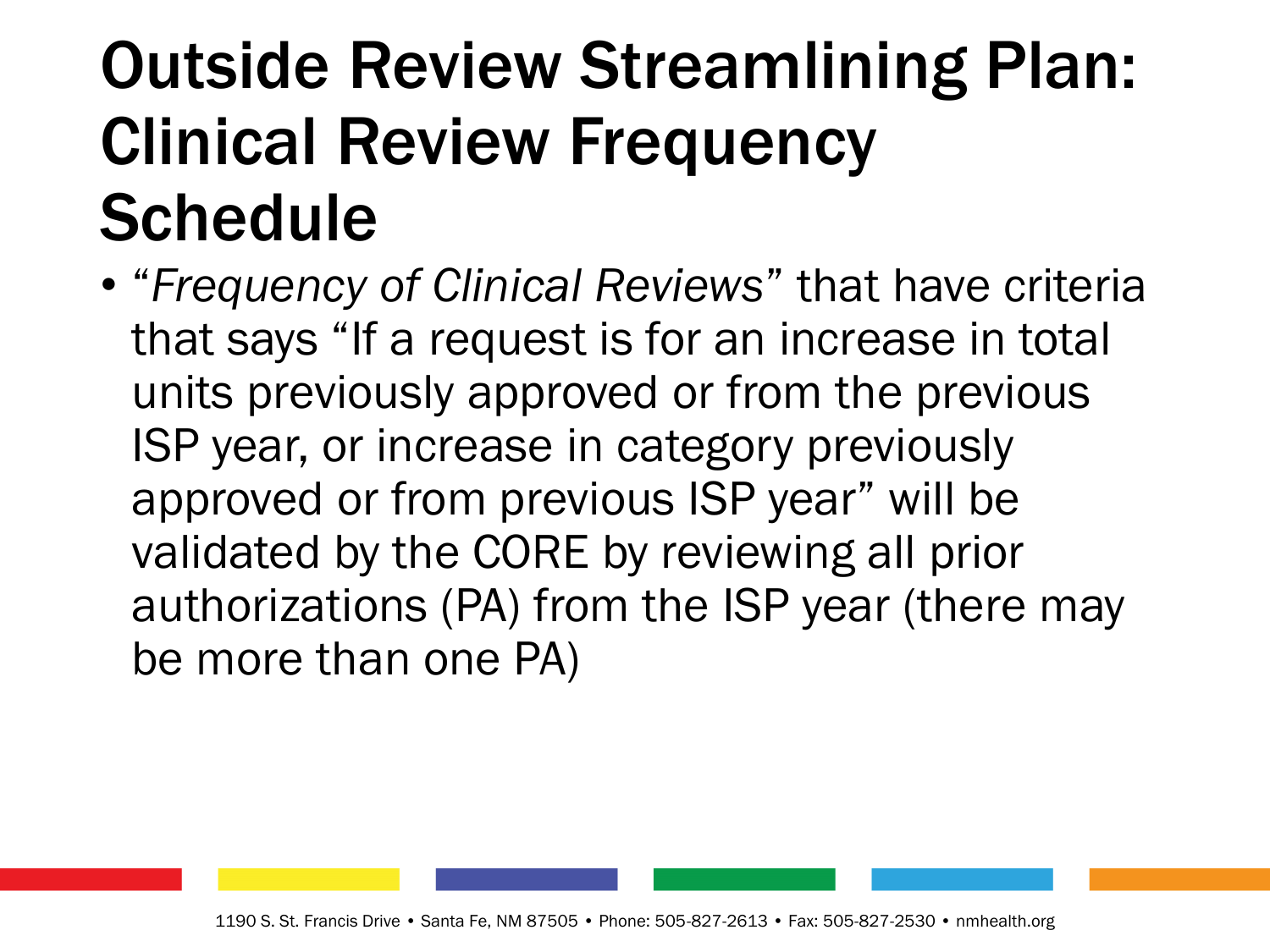• Use the Outside Review Streamlining Plan: Clinical Review Frequency Schedule to determine what is needed as part of every submission, regardless of year (annuals and revisions)

\*See attached Outside Review Streamlining Plan: Clinical Review Frequency Schedule and Three Year Schedule of Clinical Reviews by ISP month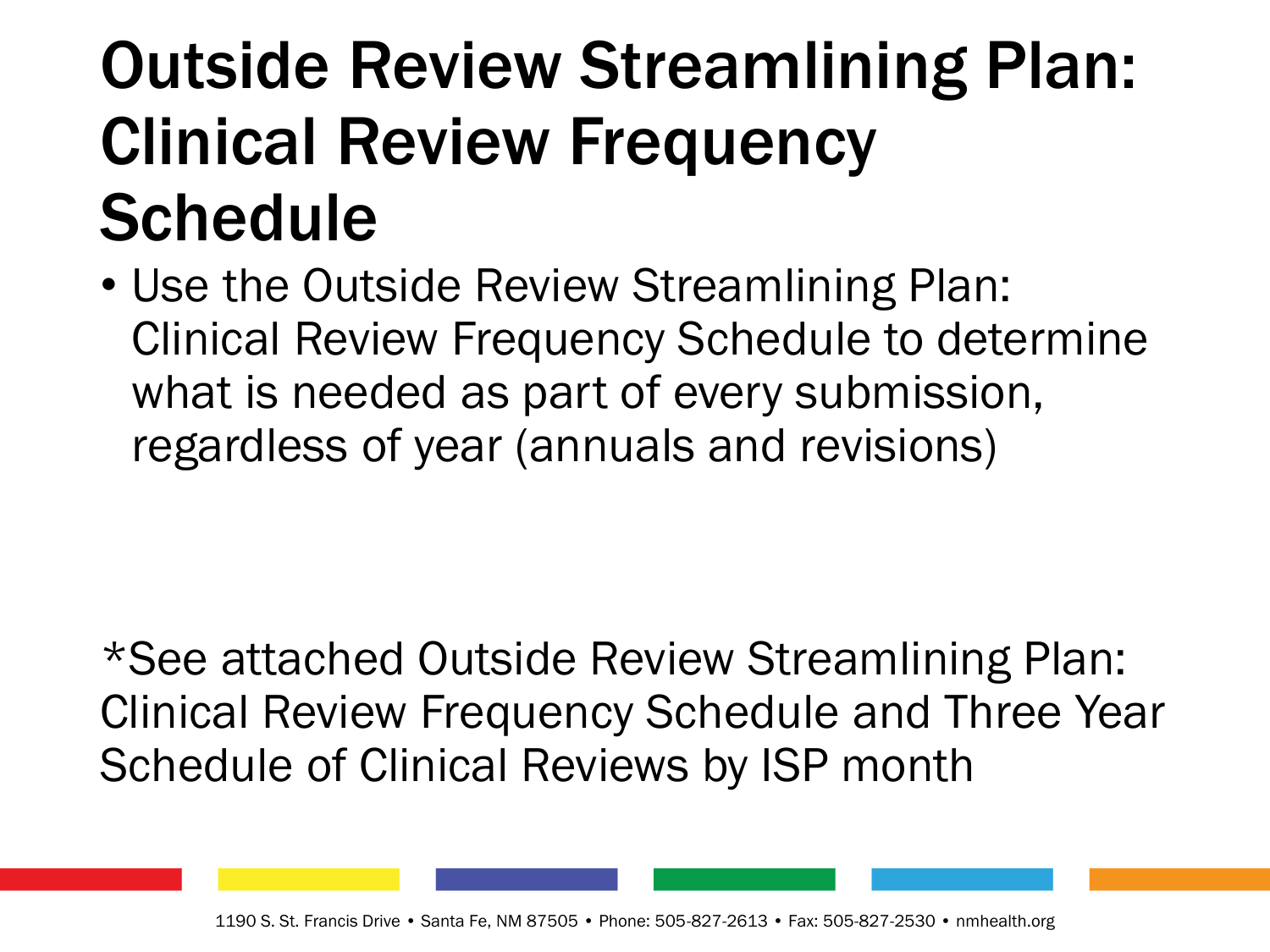- IDTs can still ask for what they can clinically justify
- Clinical services now have a specified number of hours/units that trigger a clinical review
- Clinical services requests below the specified number if hours/units will not require a clinical review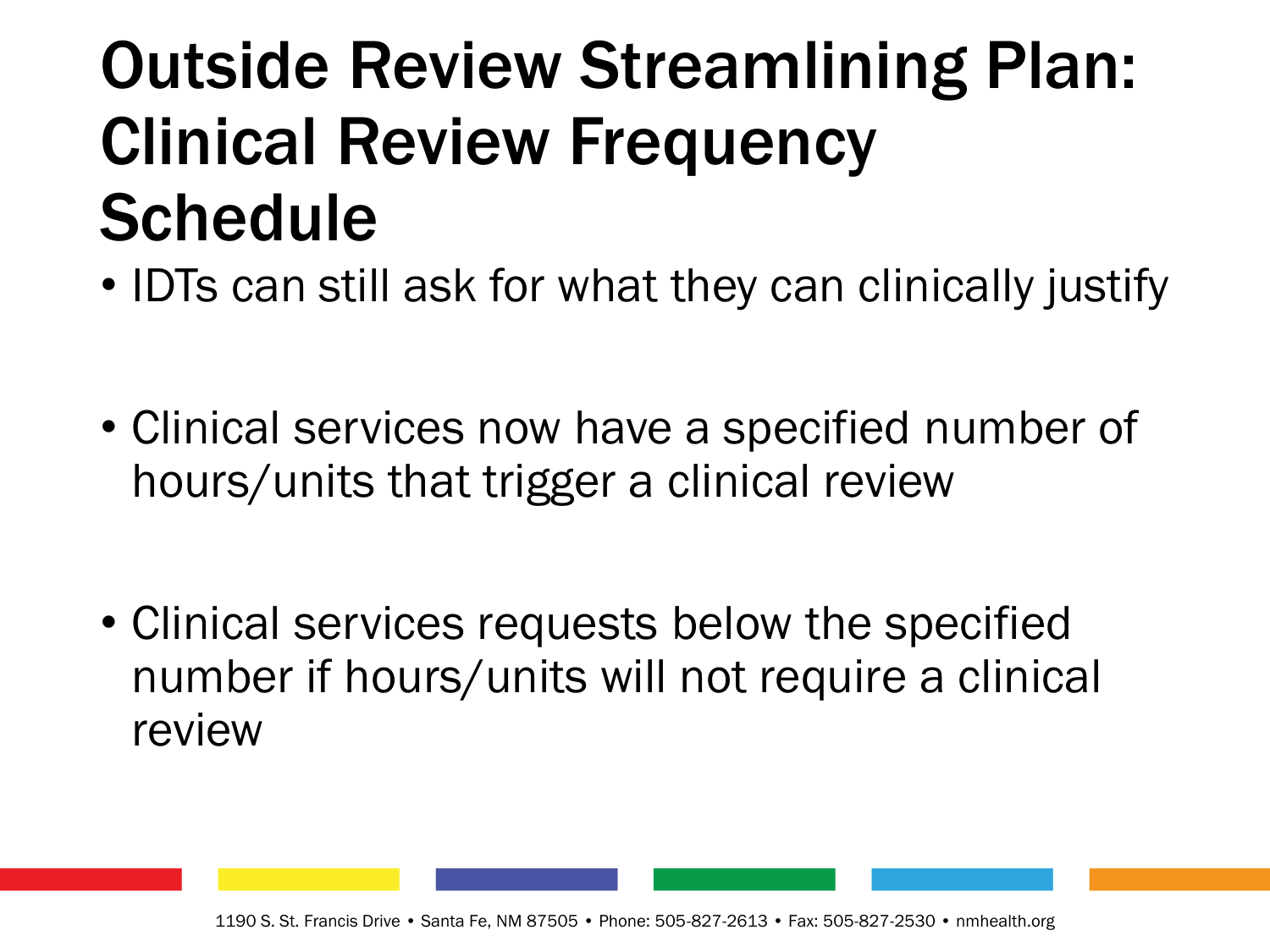### Assistive Technology

- Initial
- Every three years
- Every request
	- Validation of units only-no clinical review

\*\$250.00 inclusive of up to 10% administrative fees for AT Purchasing agency per ISP year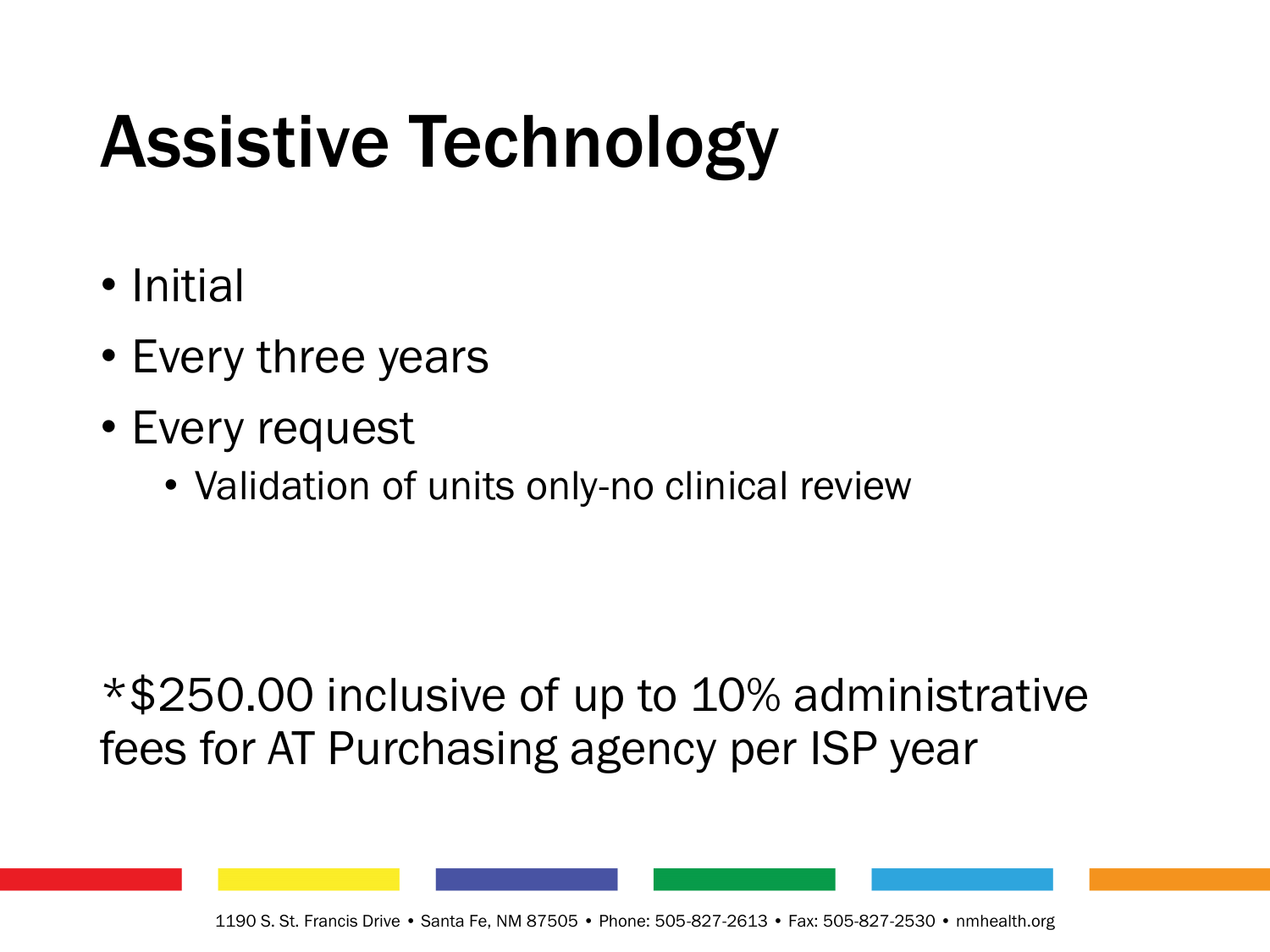### Behavior Support Consultation

- Initial
- Every three years
- Request exceeds 60 hours (240 units) per year for initial requests and new allocations
- Request exceeds 50 hours (200 units) per year for on-going supports
- Fading still required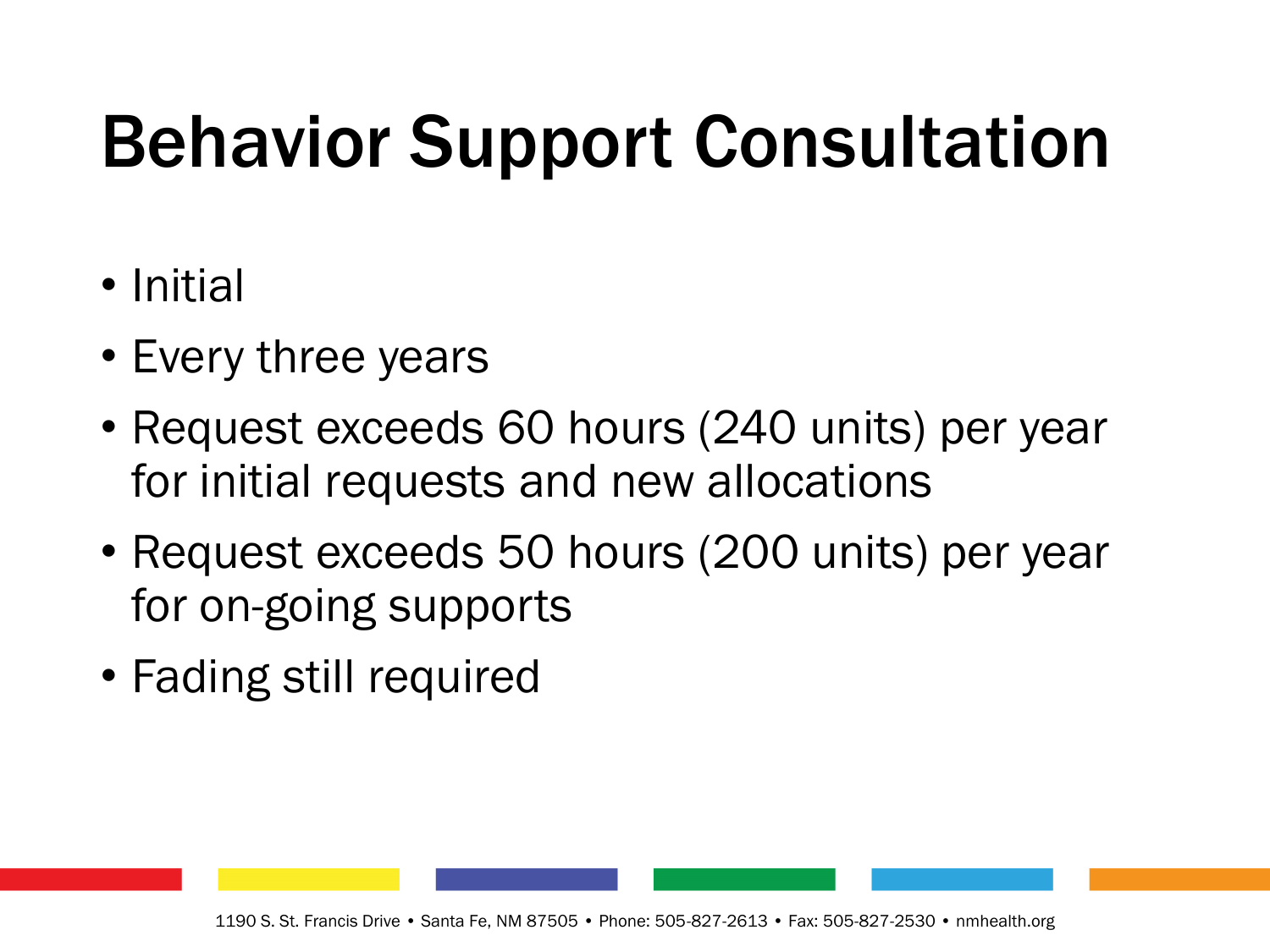### Case Management

• No clinical review

\*No more than 12 units can be authorized in an ISP year

 $*$ No more than 1 monthly unit in a 30-day span can be authorized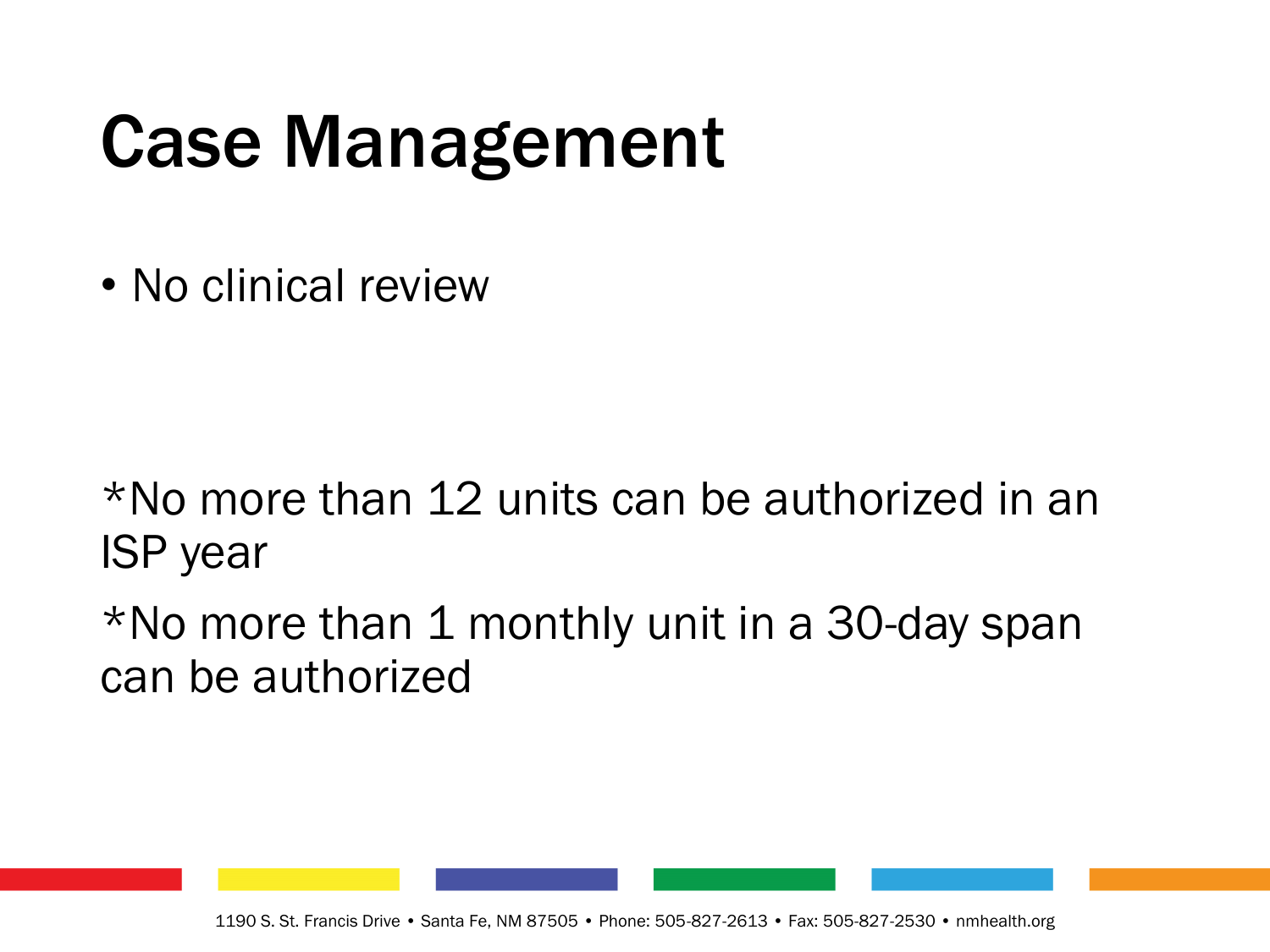- Job Development
	- Initial
	- Annually
- Job Maintenance
	- Initial
	- Annually

\*No more than 12 units can be authorized in an ISP year

\*No more than 1 monthly unit in a 30-day span can be authorized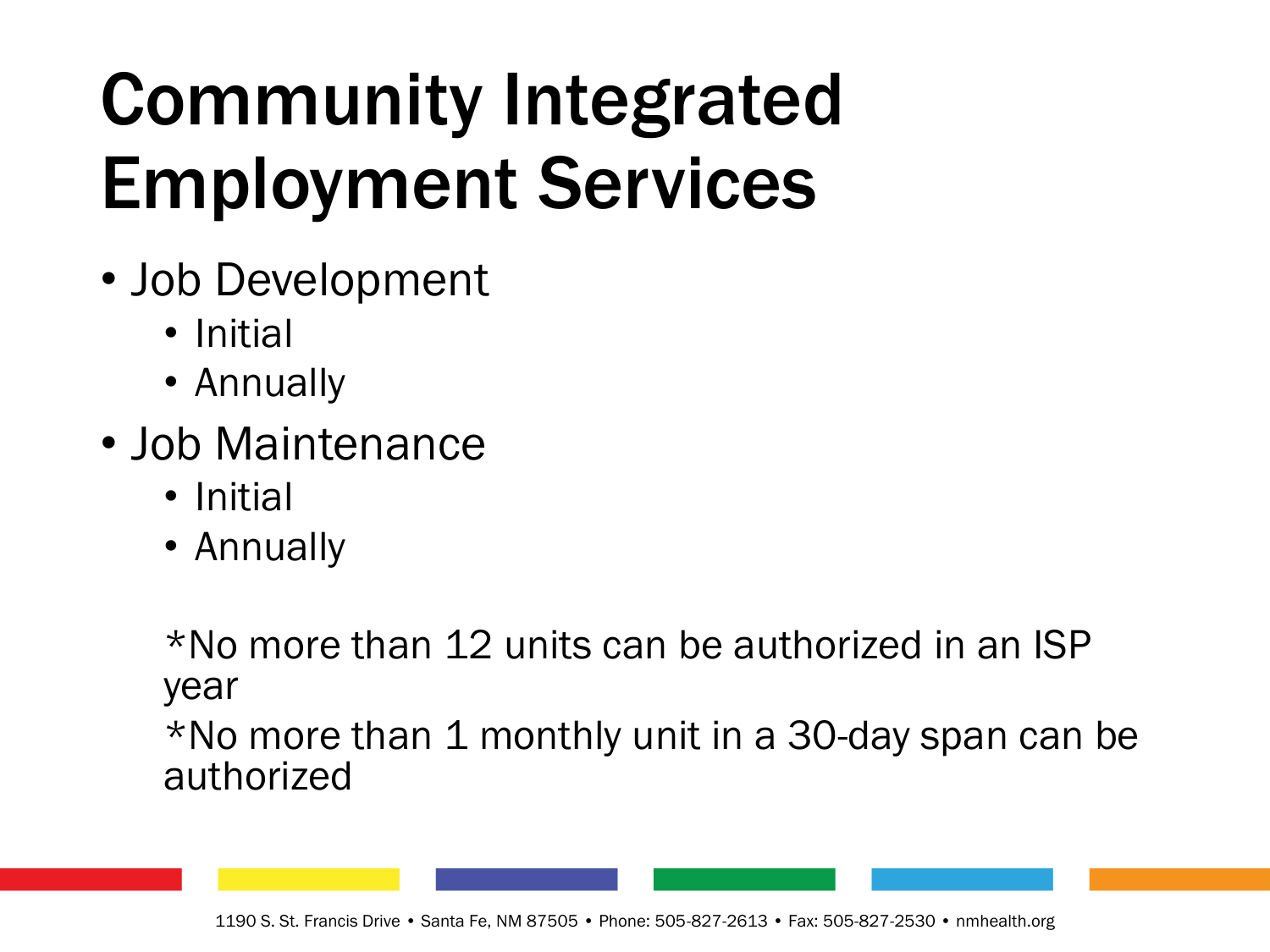- Individual Self-Employment
	- Initial
	- Every three years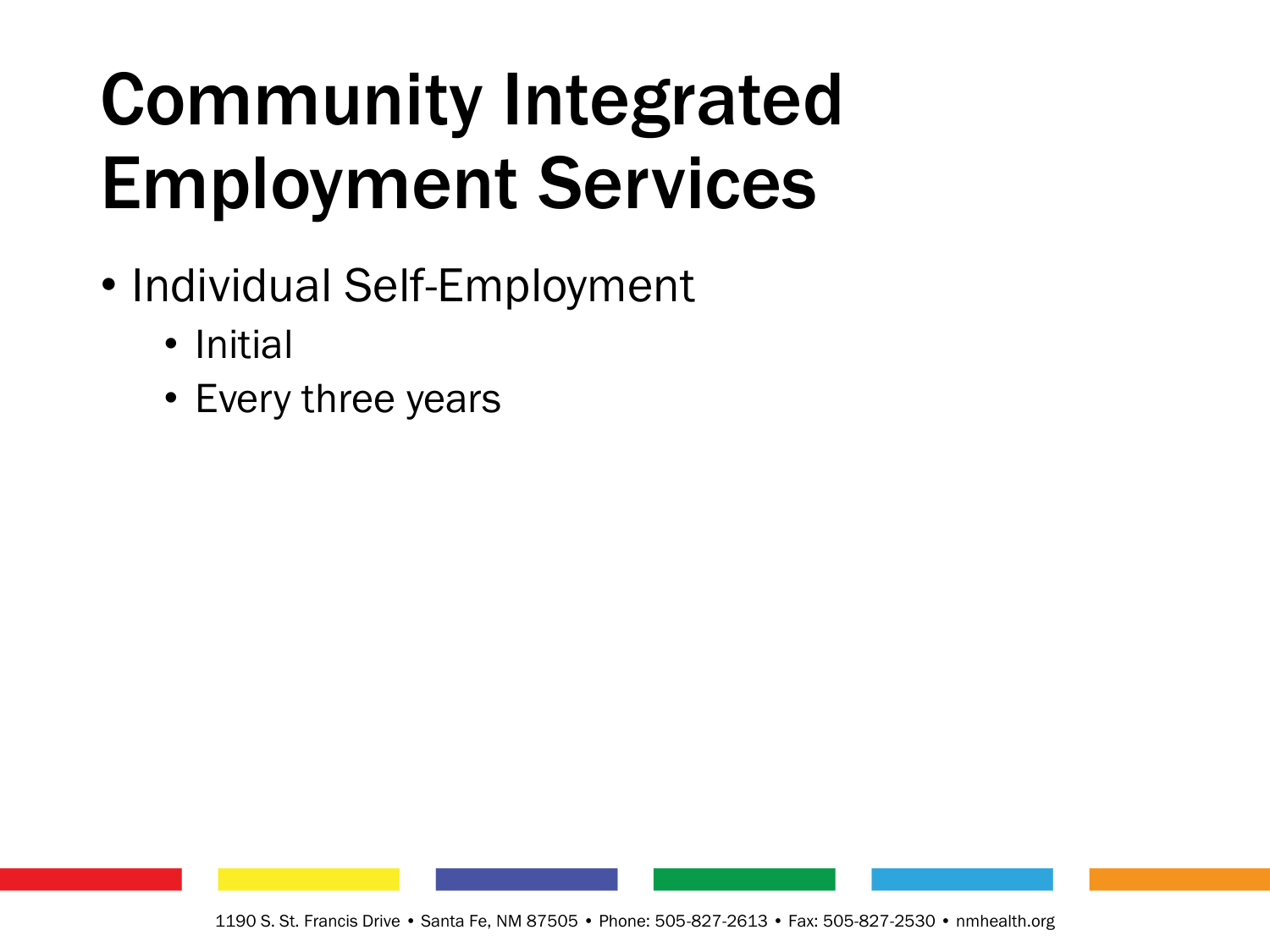- Job Aide
	- No clinical review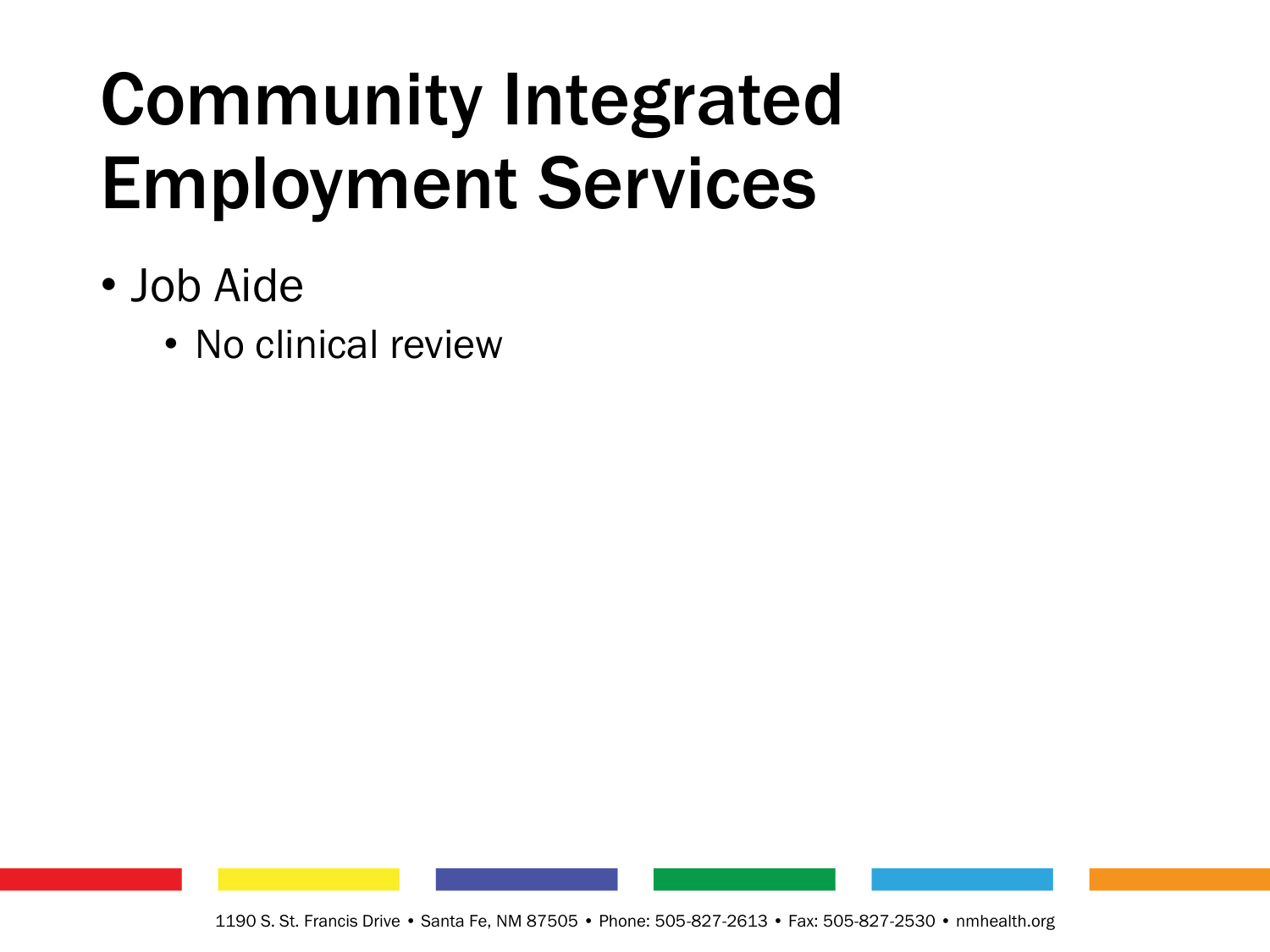- Intensive
	- Initial
	- Annually
	- Requests that exceed 10 hours per week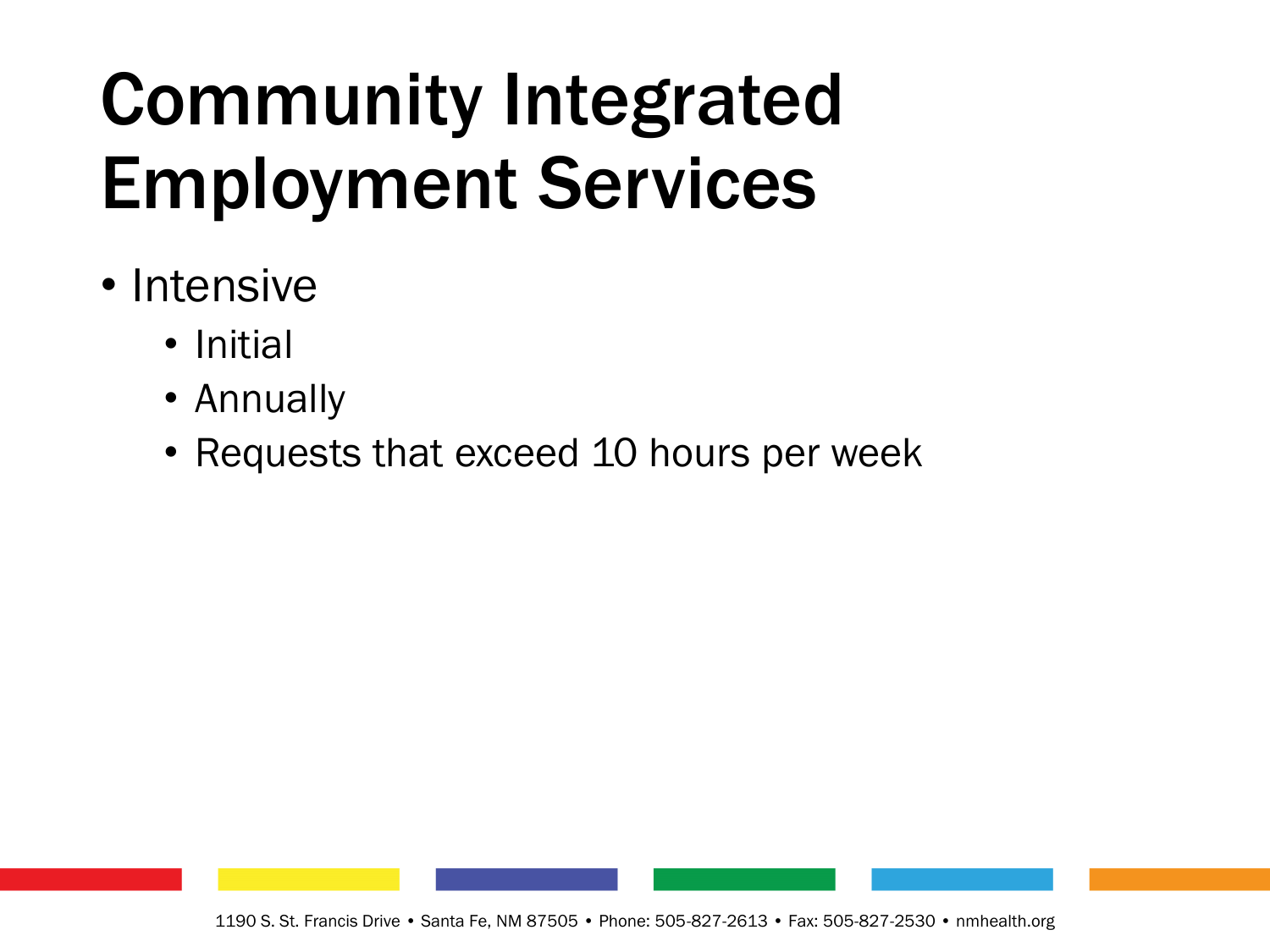- Group Category 1
	- Initial
	- Every three years
	- If request is for an increase in total units previously approved or from the previous ISP year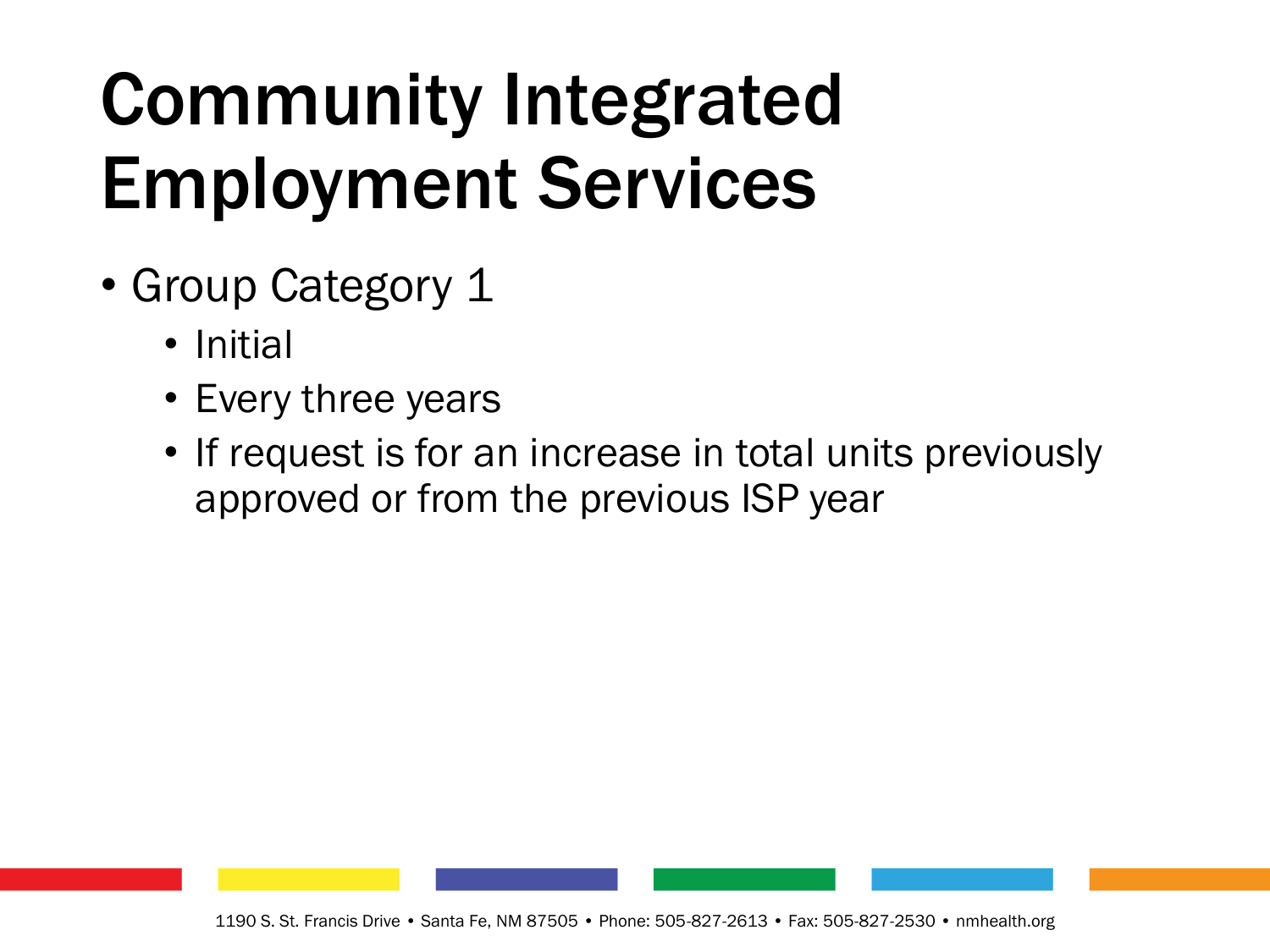- Group Category 2 (Extensive)
	- Initial
	- Annually
	- If there is a request to increase the category from the previous approval or the previous ISP year
	- If request is for an increase in total units previously approved or from the previous ISP year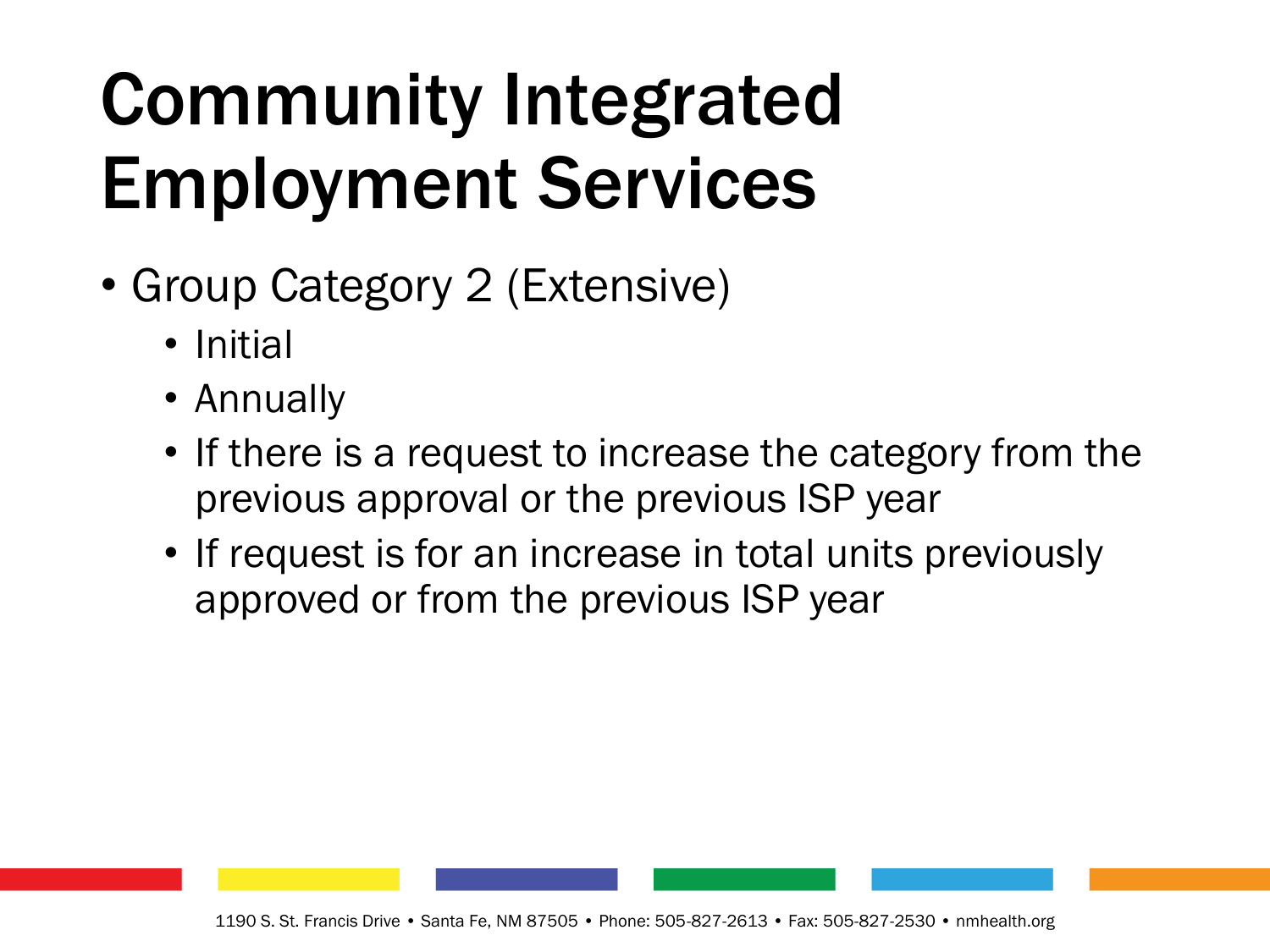• When the combination of all CCS services (Individual, Small Group, Group Category 1 and Group Category 2) exceeds 25 hours per wee, a clinical review would be triggered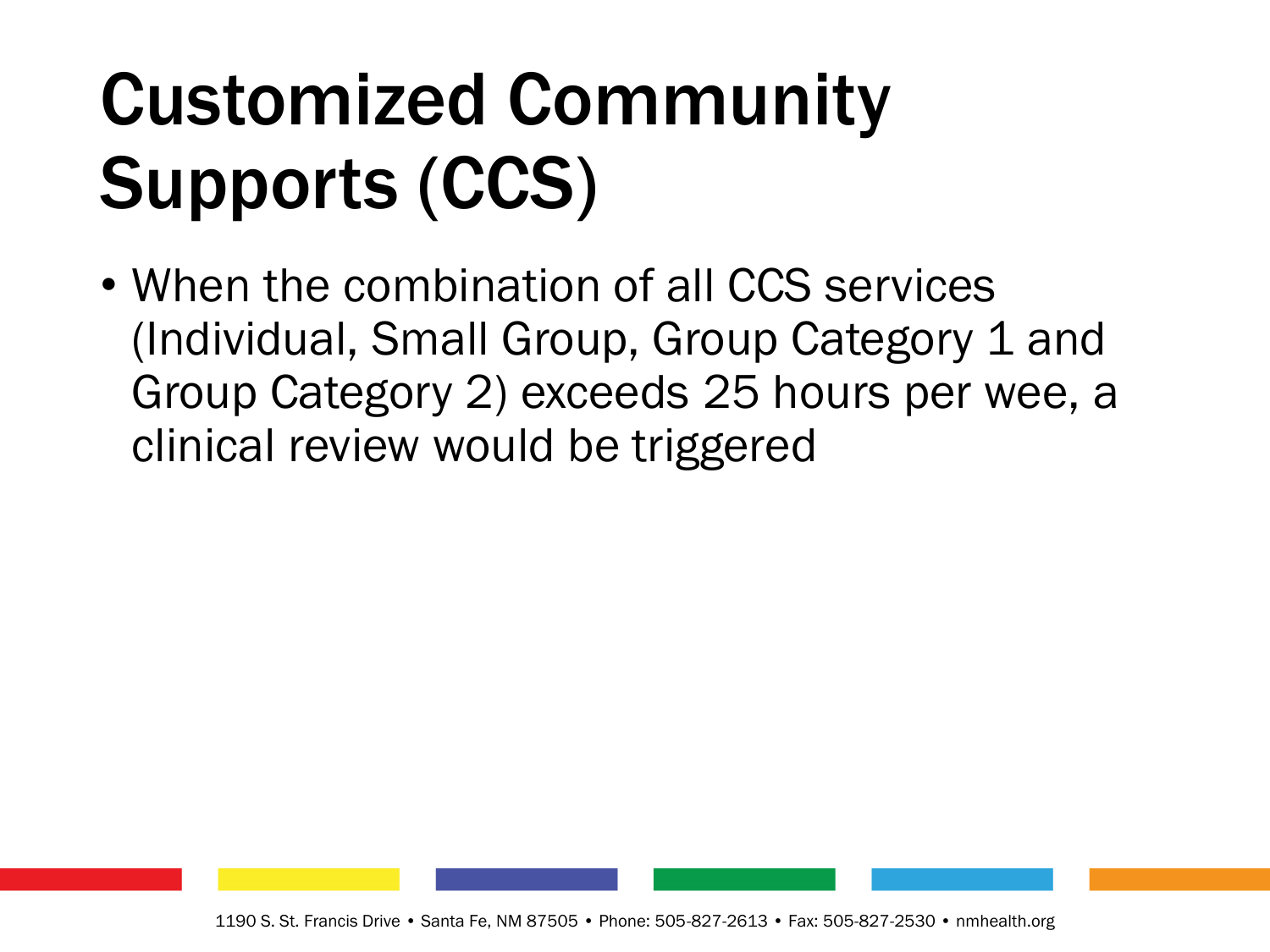- Individual
	- Initial
	- Every three years
	- If request is for an increase in total units previously approved or from the previous ISP year
- Small Group
	- Initial
	- Every three years
	- If request is for an increase in total units previously approved or from the previous ISP year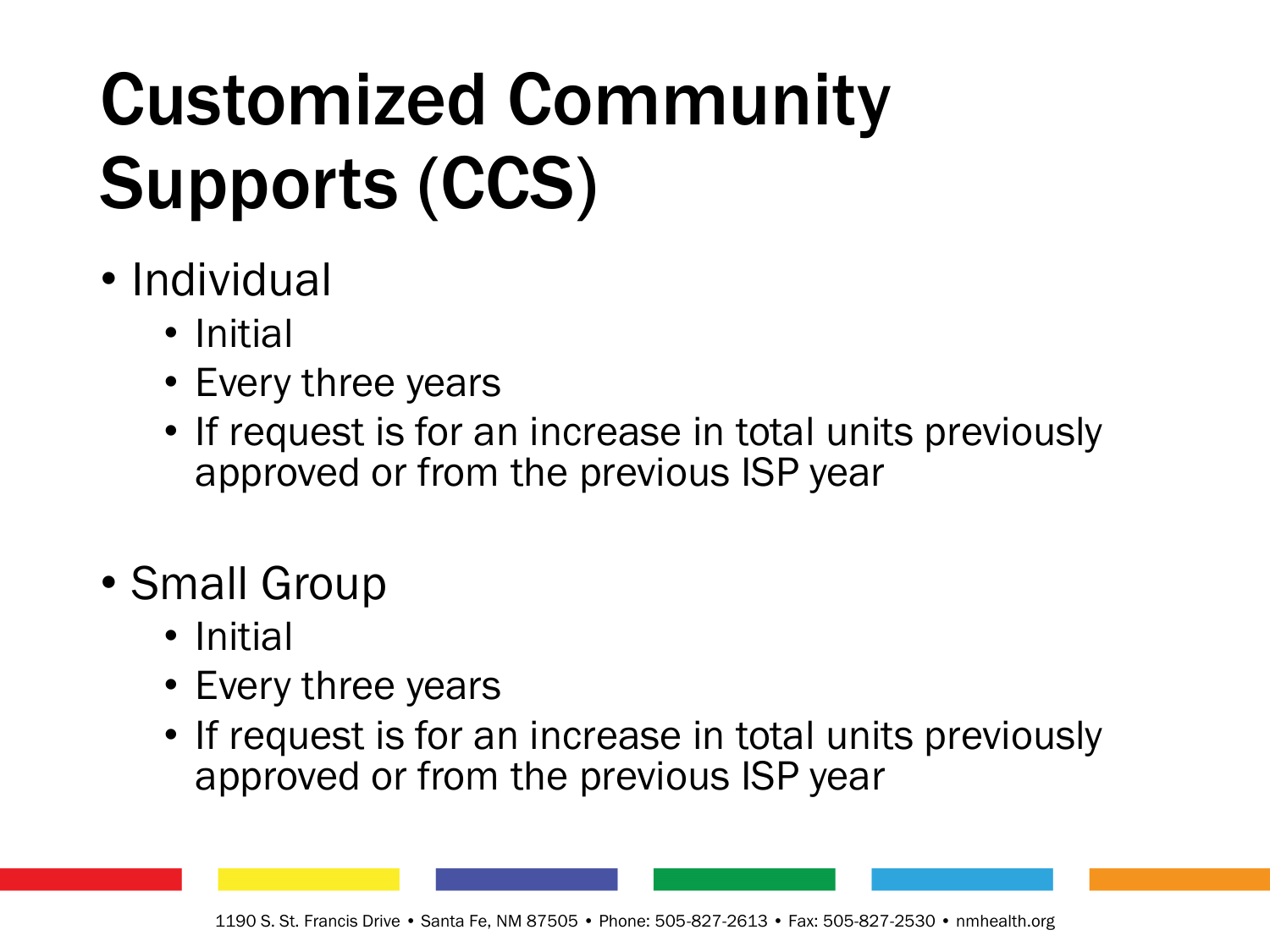- Group Category 1
	- Initial
	- Every three years
	- If the request is for an increase in total units previously approved or from the previous ISP year
- Group Category 2
	- Initial
	- Annually
	- If the request is for an increase in total units previously approved or from the previous ISP year
	- If there is a request to increase the category from the previous approval or the previous ISP year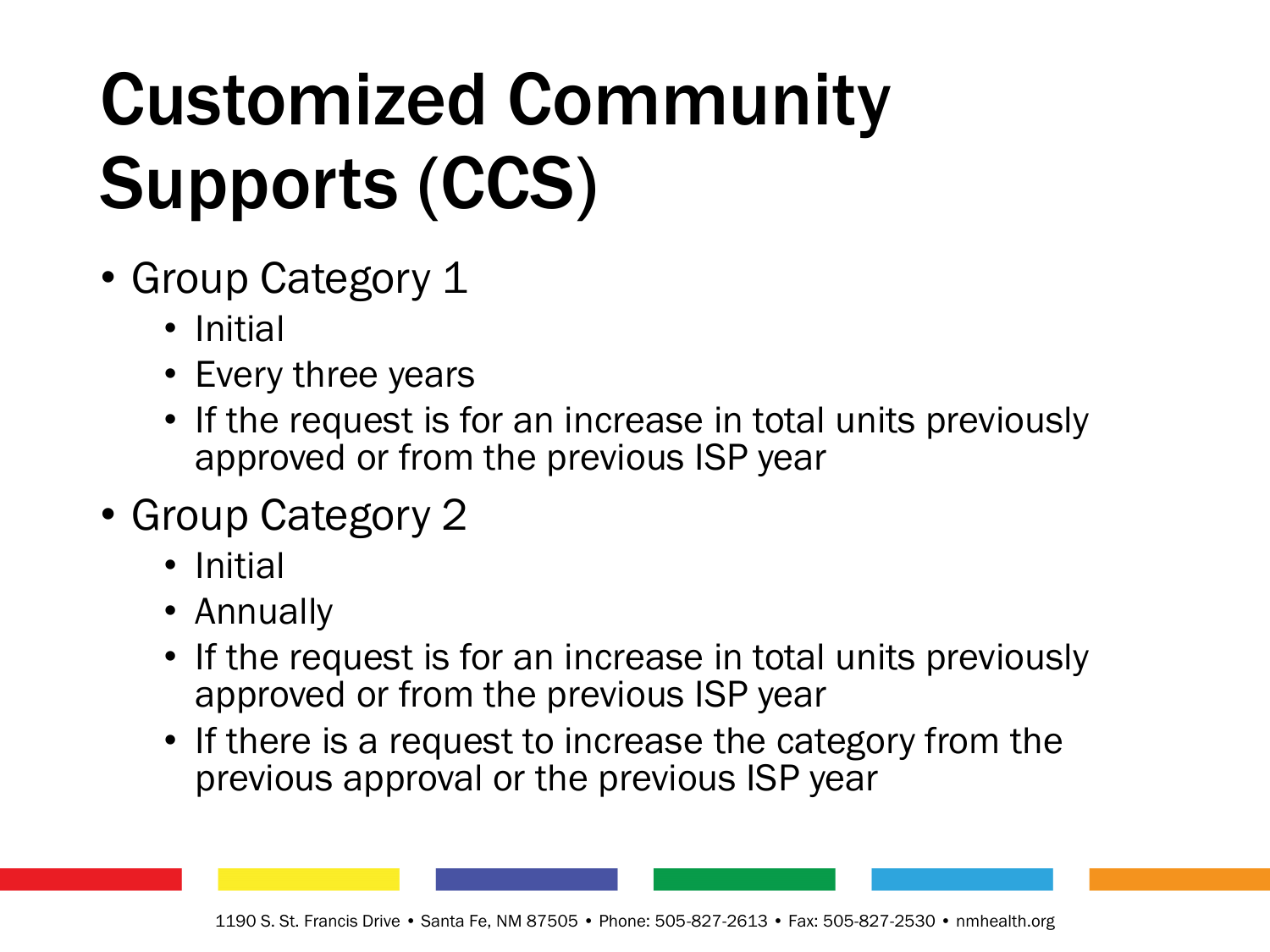- Individual Intensive Behavioral
	- Initial
	- Annually
	- If request is for an increase in total units previously approved or from the previous ISP year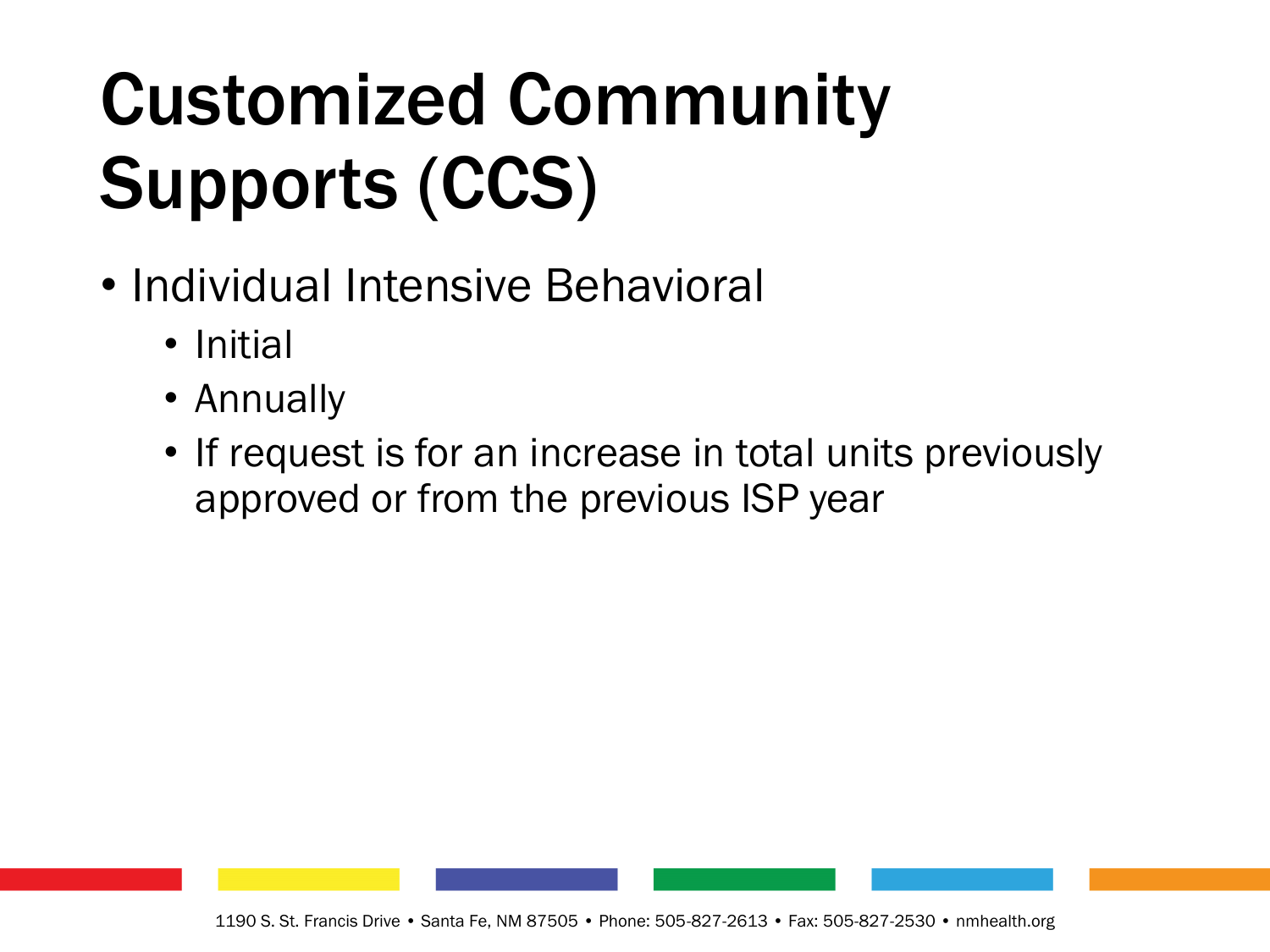- Aide
	- No clinical review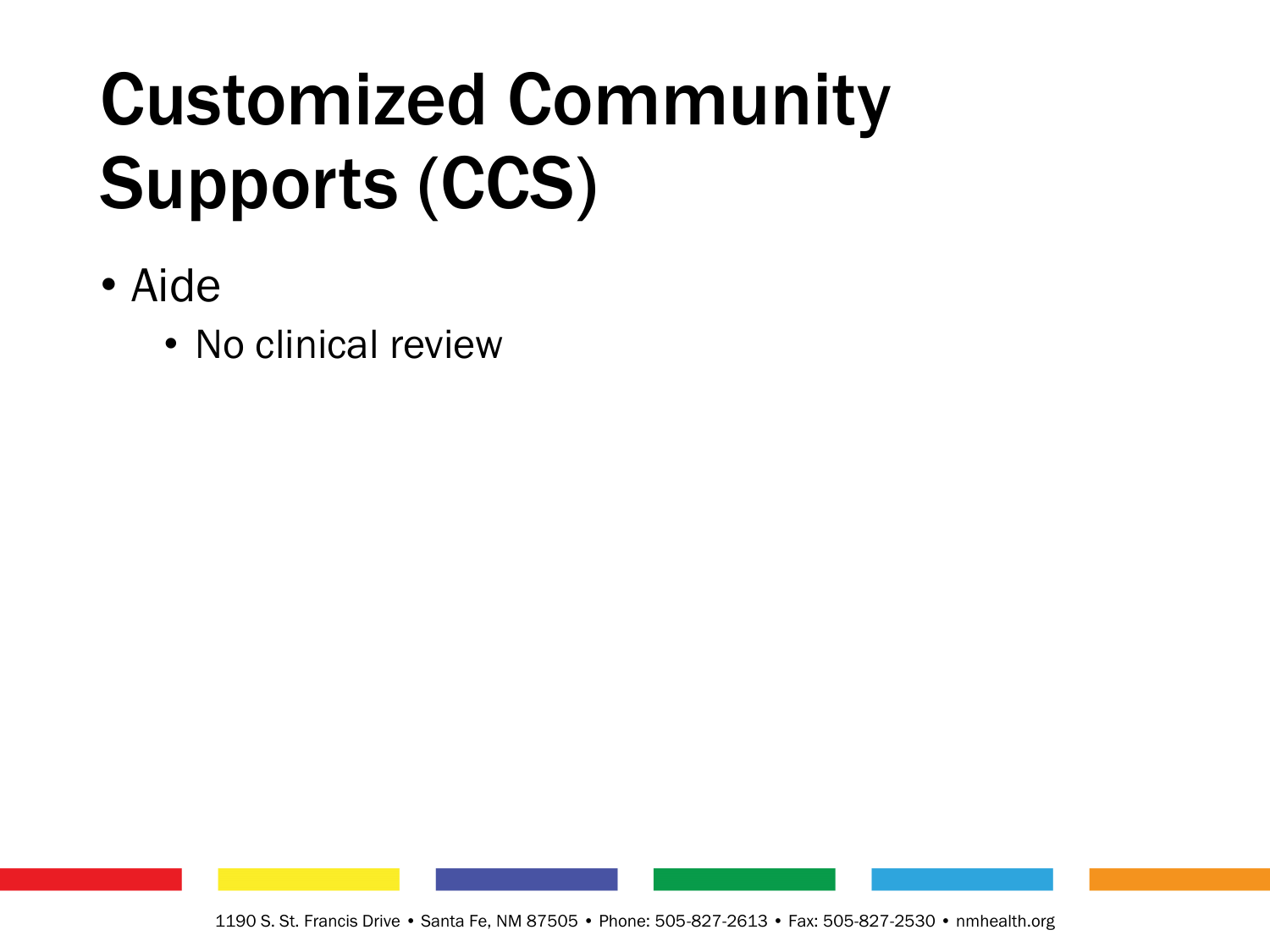- Fiscal Management for Adult Education
	- Initial
	- Every three years
	- Every request
		- Validation of units only-no clinical review

#### \*\$550 per ISP inclusive of 10% administrative fee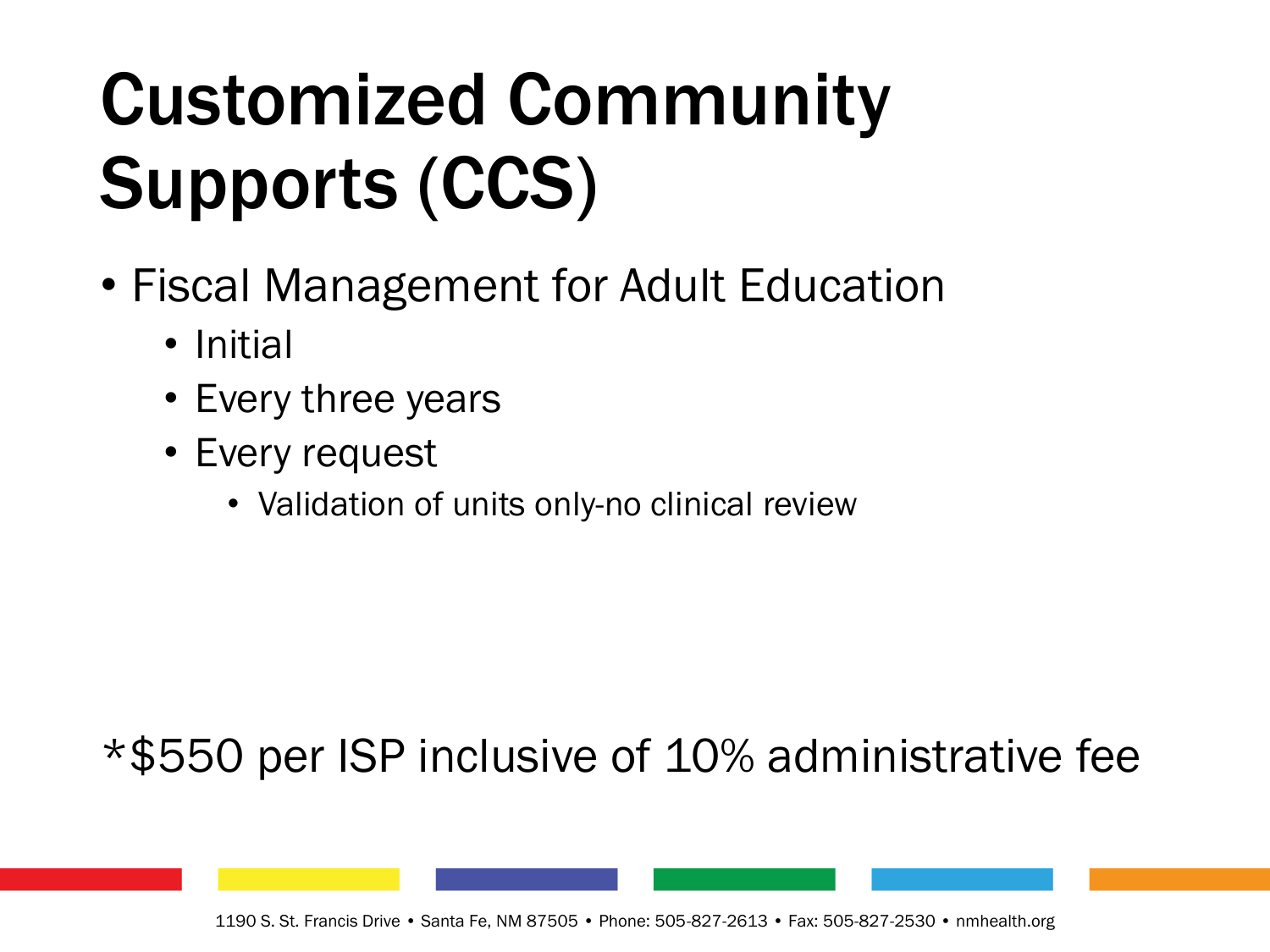### Customized In-Home Supports

- Initial
- Every three years
- Requests for over 30 hours per week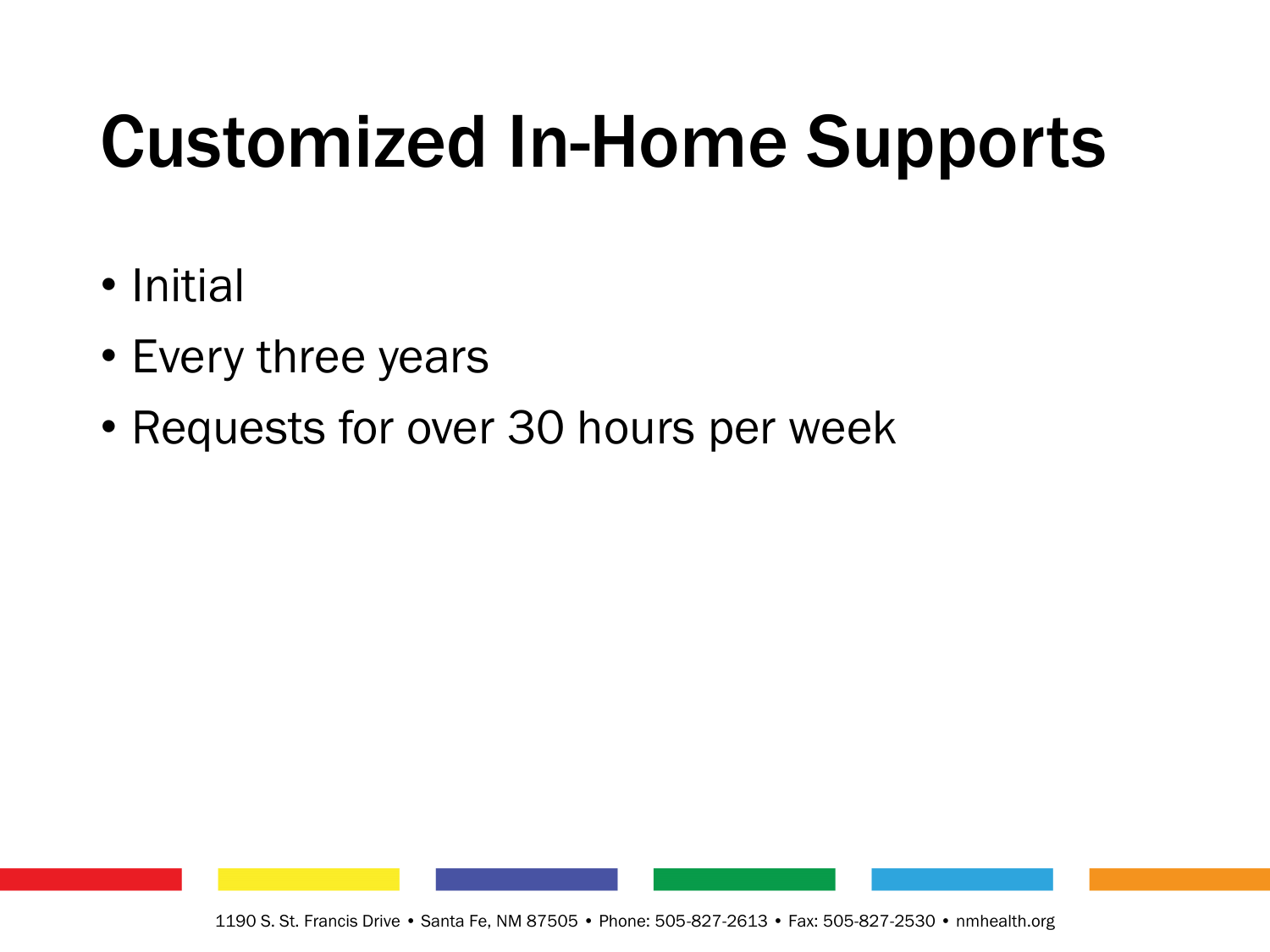### Crisis Supports

• No clinical review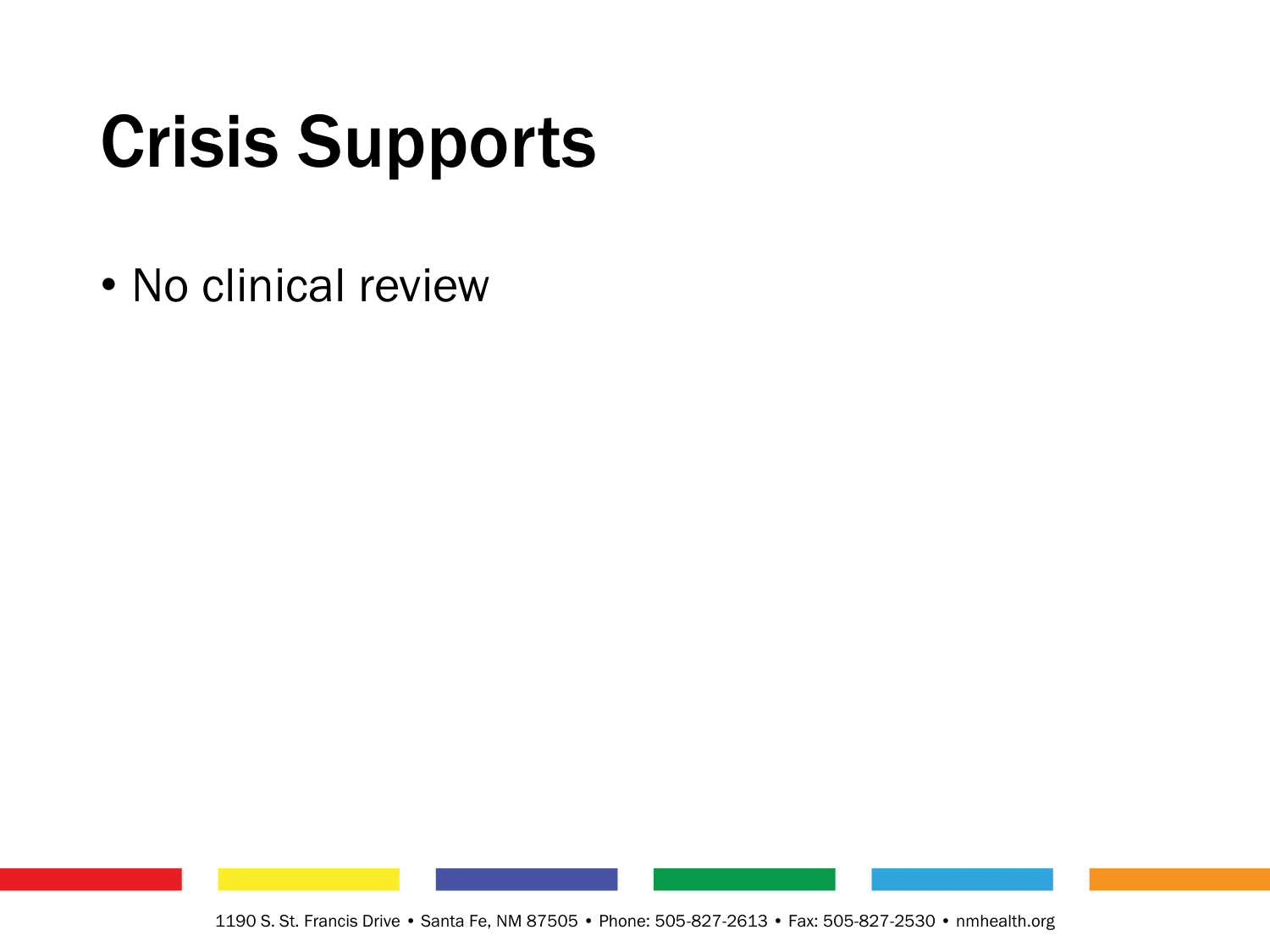### Environmental Modifications

- Initial
- Every three years
- Every request
	- Validation of units only-no clinical review

#### \*\$5,000.00 every 5 years inclusive of 15% administrative fees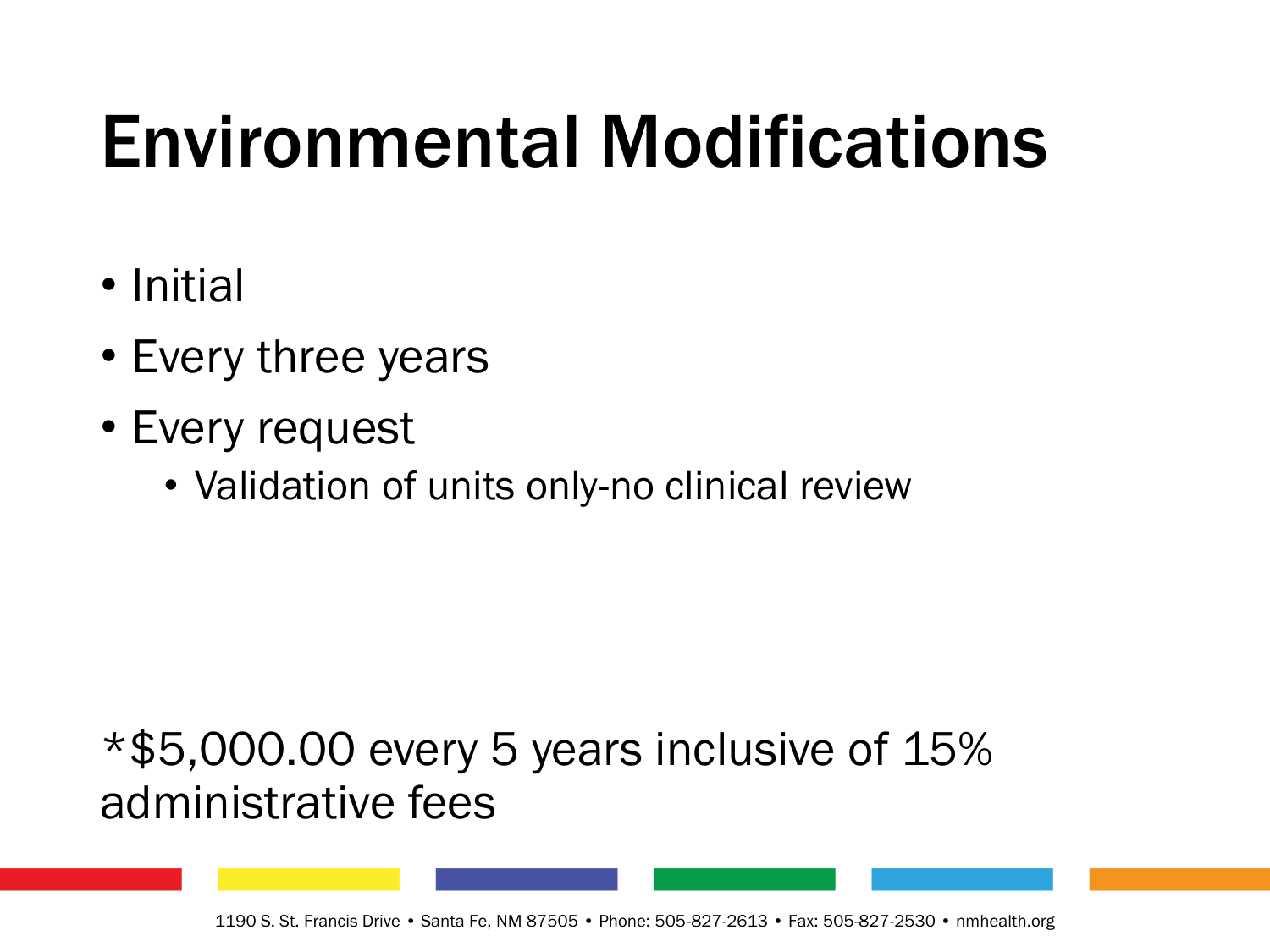### Independent Living Transition

- Initial
- Every three years
- Every request
	- Validation of units only-no clinical review

#### \*One time only \$1,500.00 inclusive of 15% administrative fees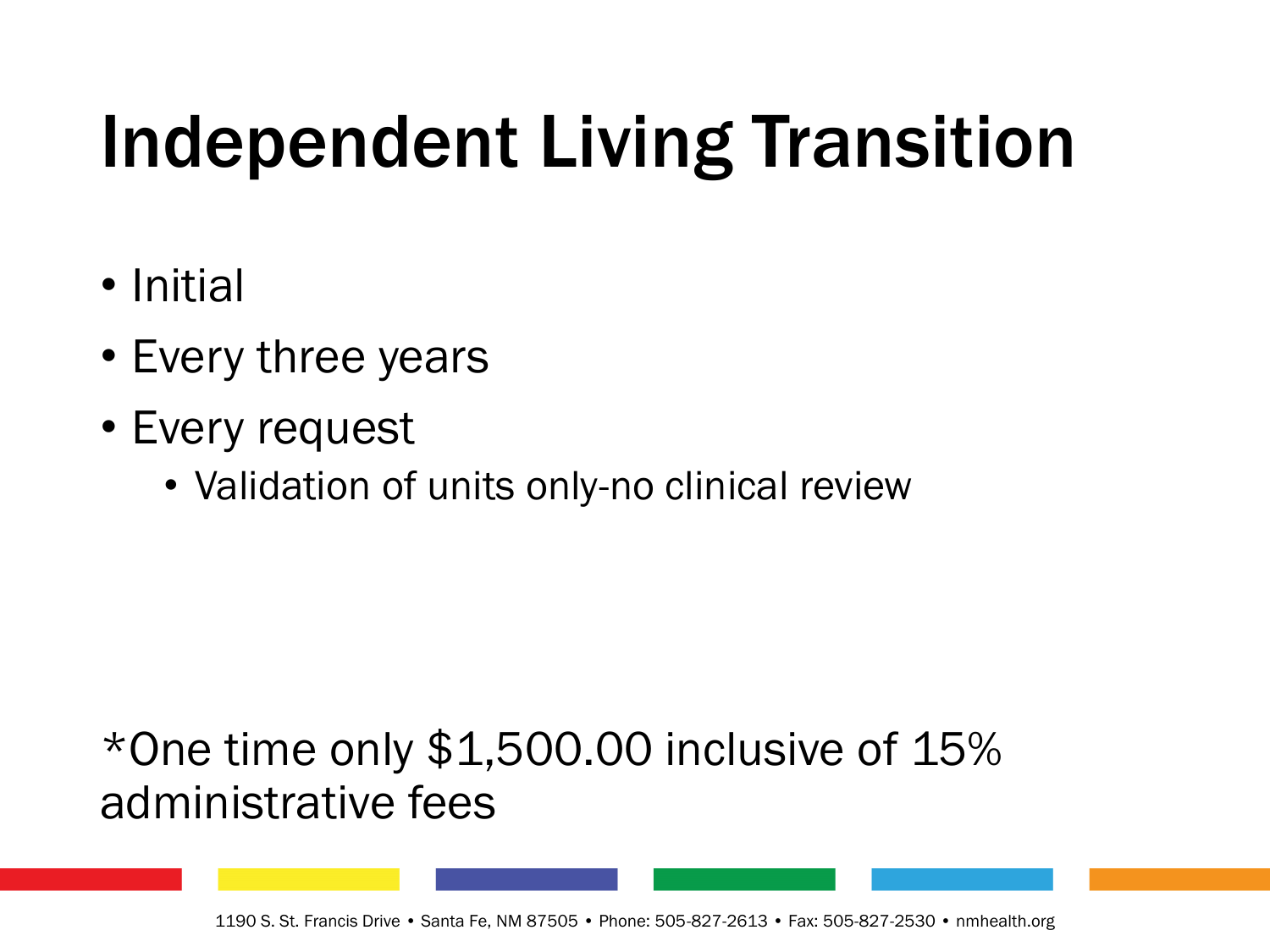### Family Living

- Initial
- Every three years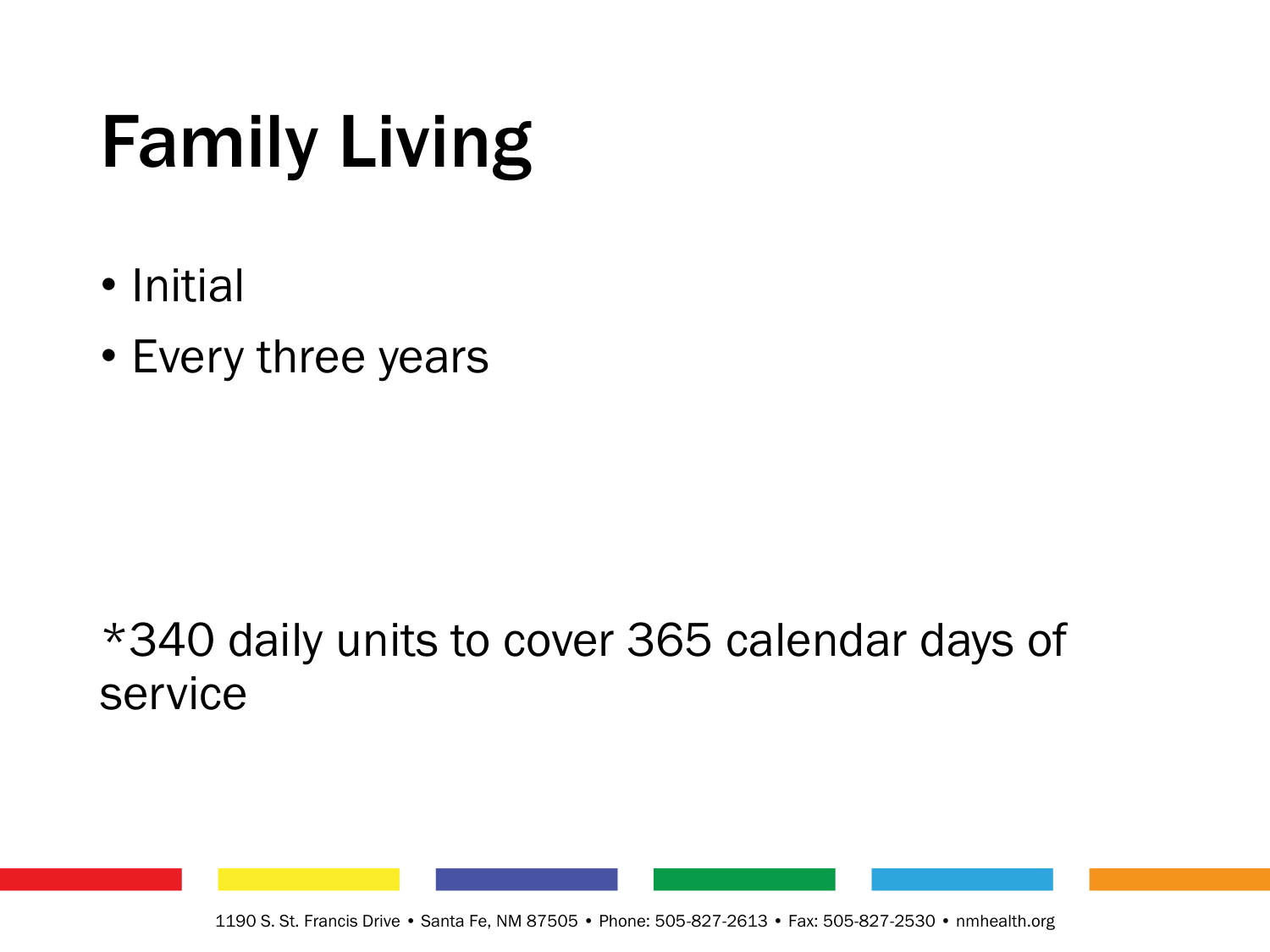- Category 1: Basic Support
	- Initial
	- Every three years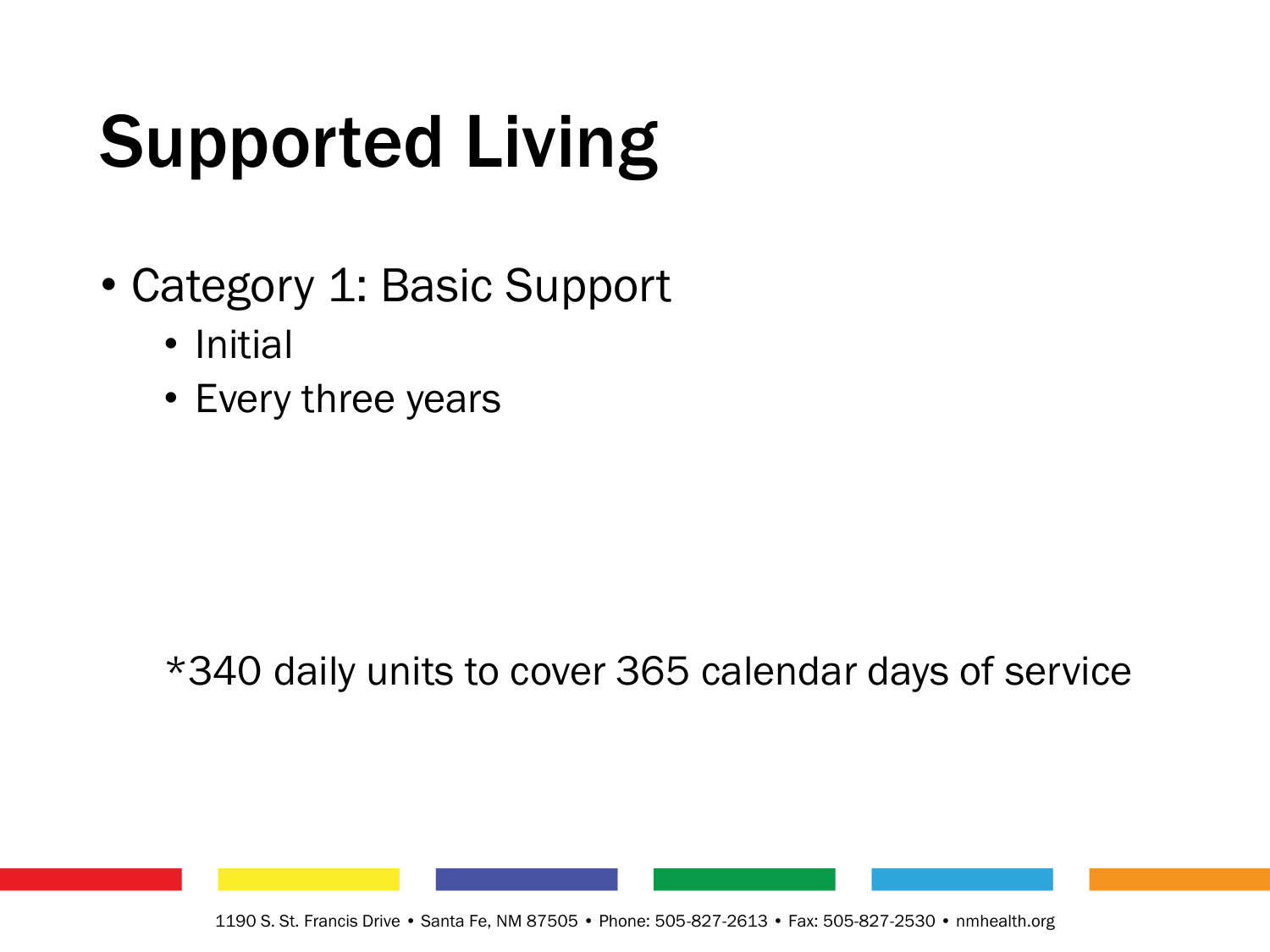- Category 2: Moderate Support
	- Initial
	- Every three years
	- If there is a request to increase the category from the previous approval or the previous ISP year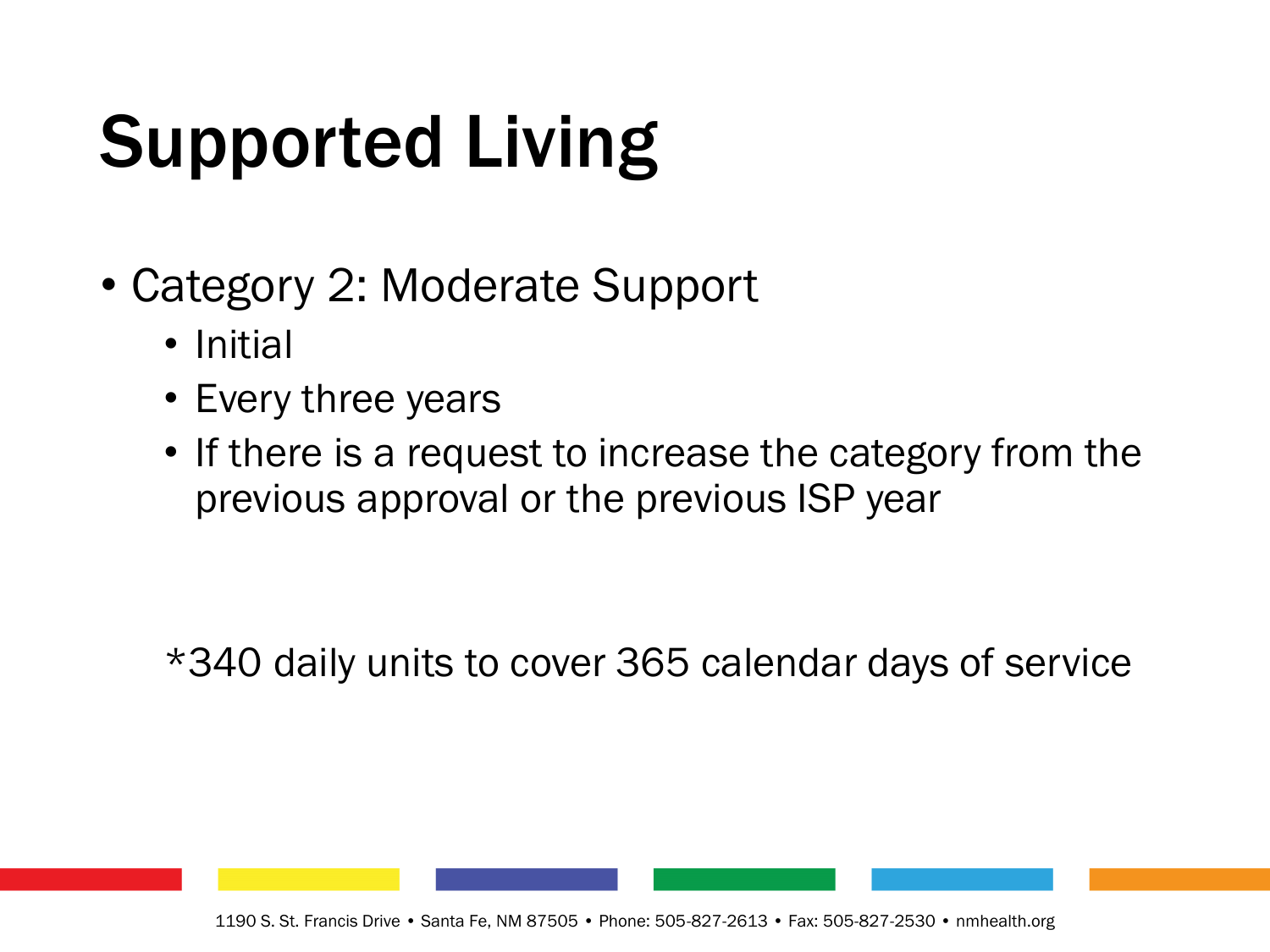- Category 3: Extensive Support
	- Initial
	- Annually
	- If there is a request to increase the category from the previous approval or previous ISP year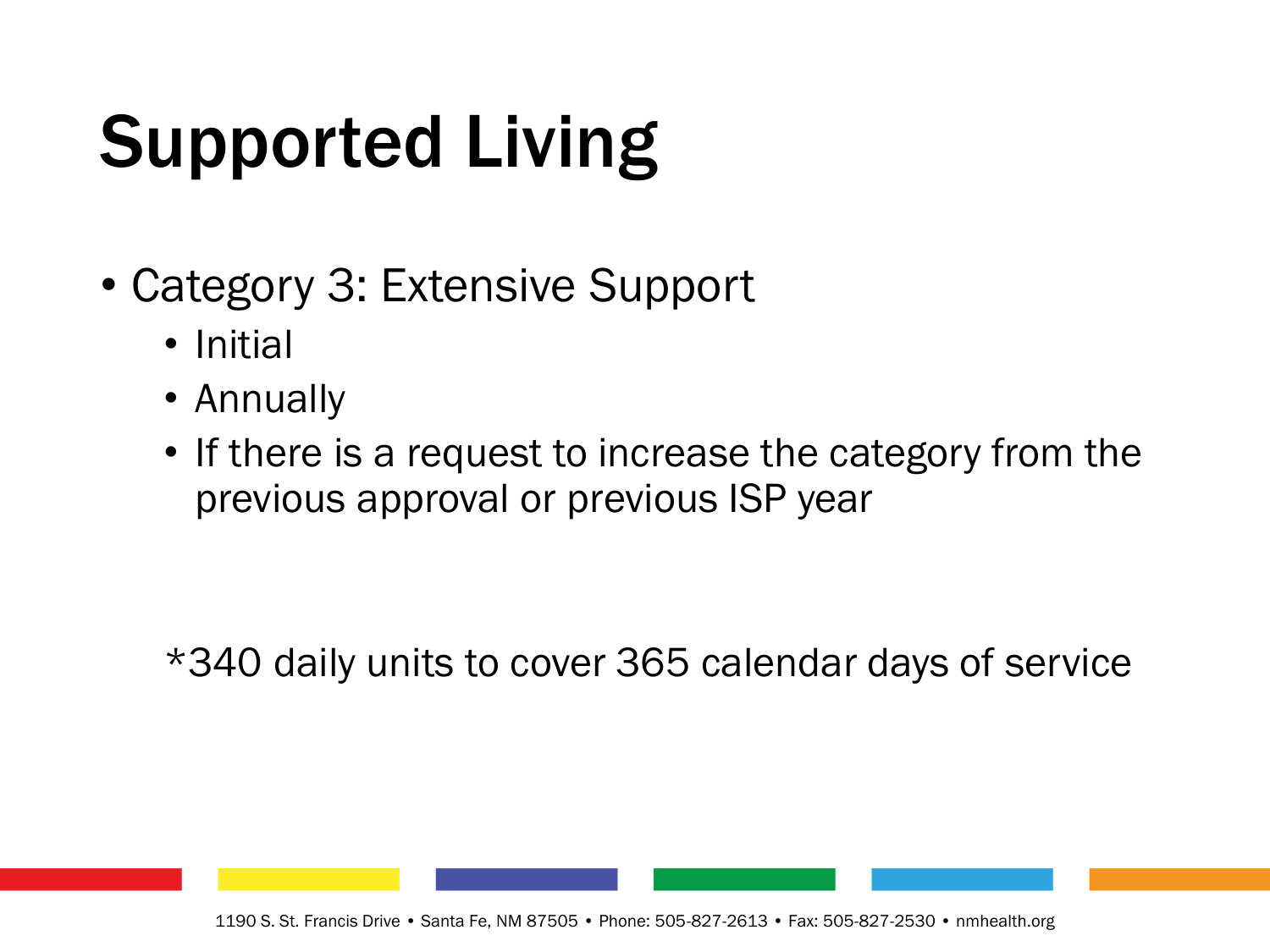- Category 4: Extraordinary Support
	- Initial
	- Annually
	- If there is a request to increase the category from the previous approval or the previous ISP year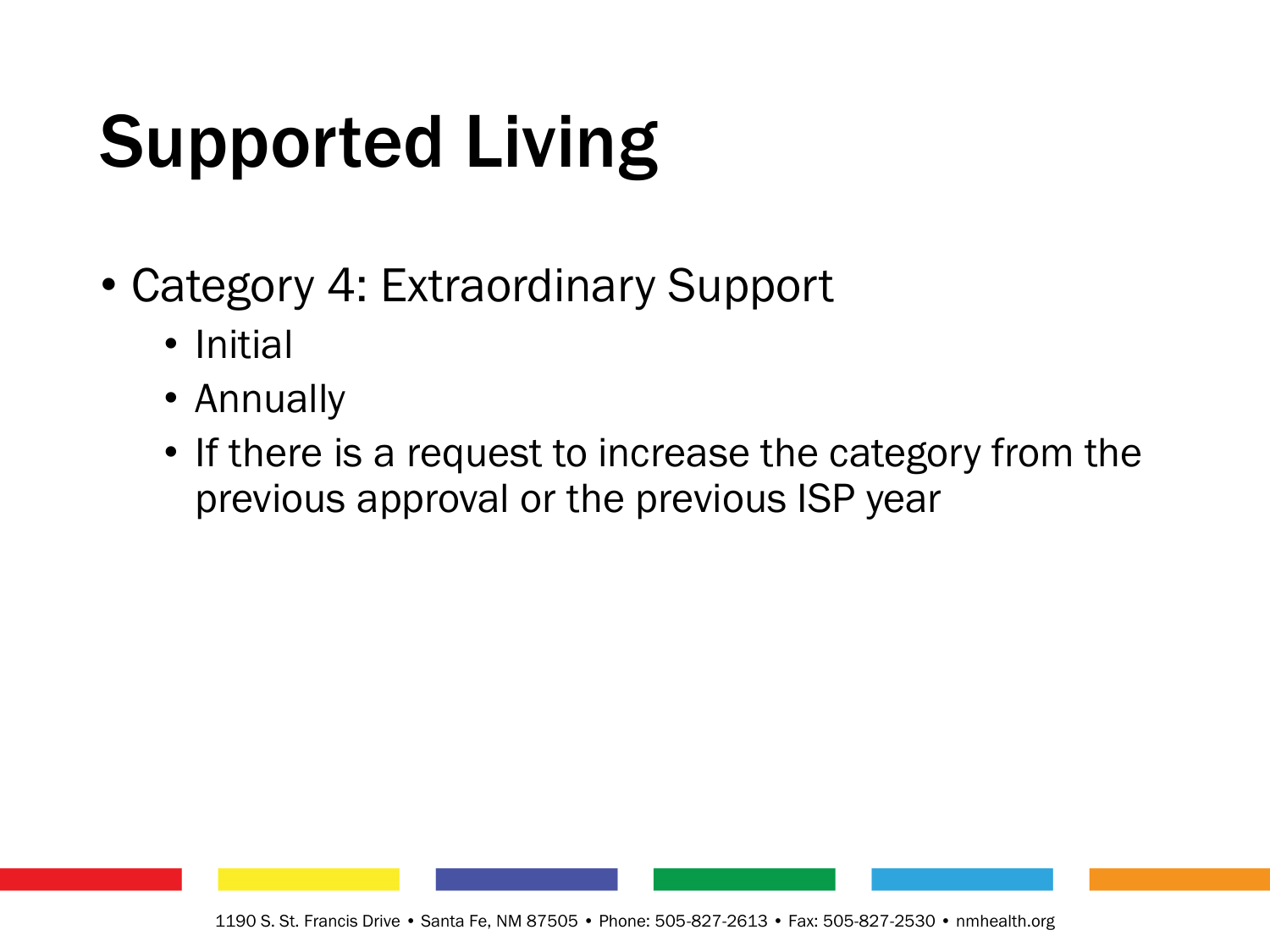- There will be no more IIBS Supported Living beginning March 1, 2018.
	- No new IIBS SL service requests
	- No revisions to existing IIBS SL on current budget requesting to increase the service amount
	- Existing IIBS SL services will end when the current budget and ISP term expire
- Staffing grids will no longer be required for any Supported Living request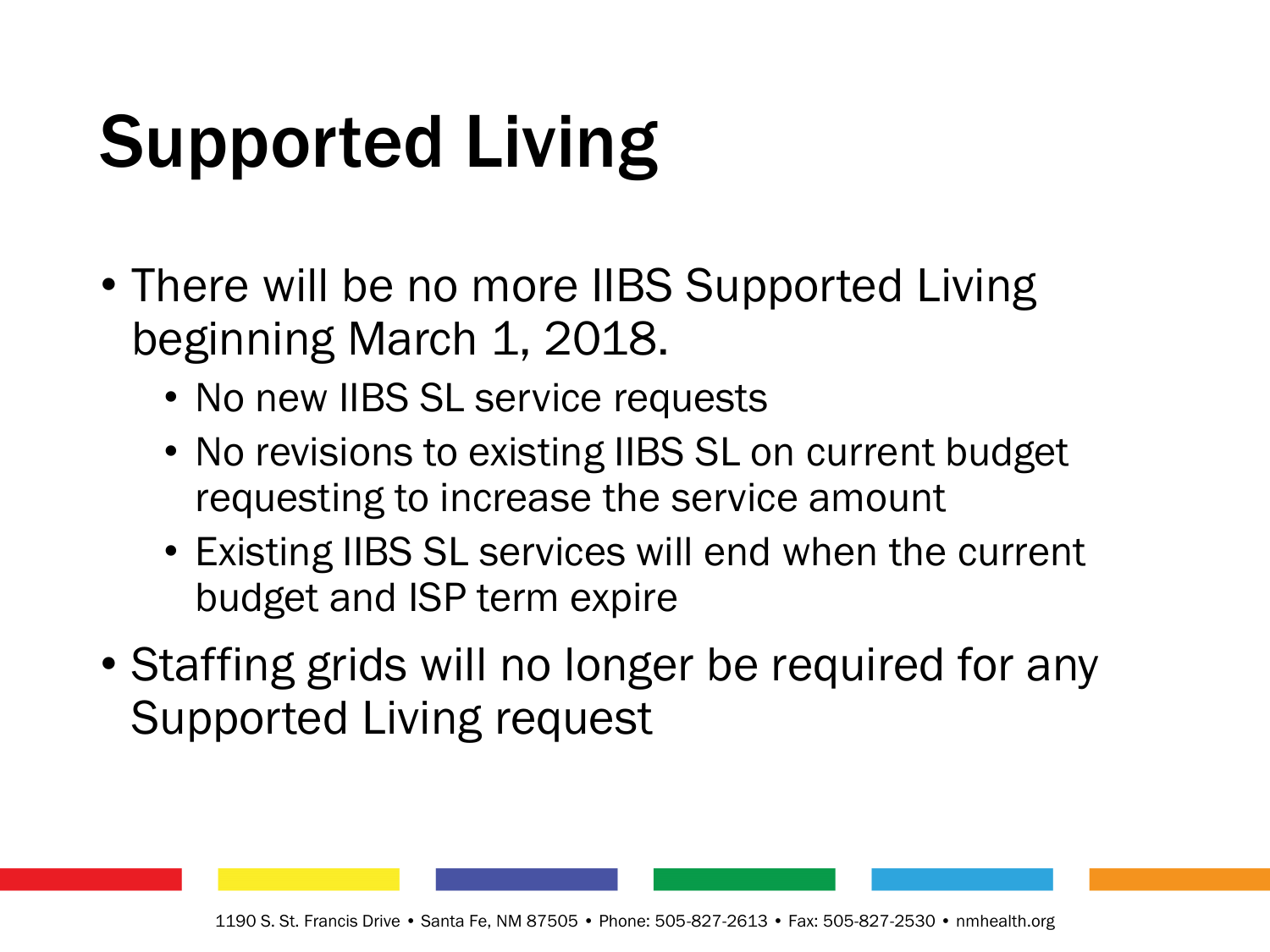- Non-Ambulatory Stipend
	- Initial
	- Every three years

\*340 daily units to cover 365 calendar days of service \*Cant be used with SL Category 4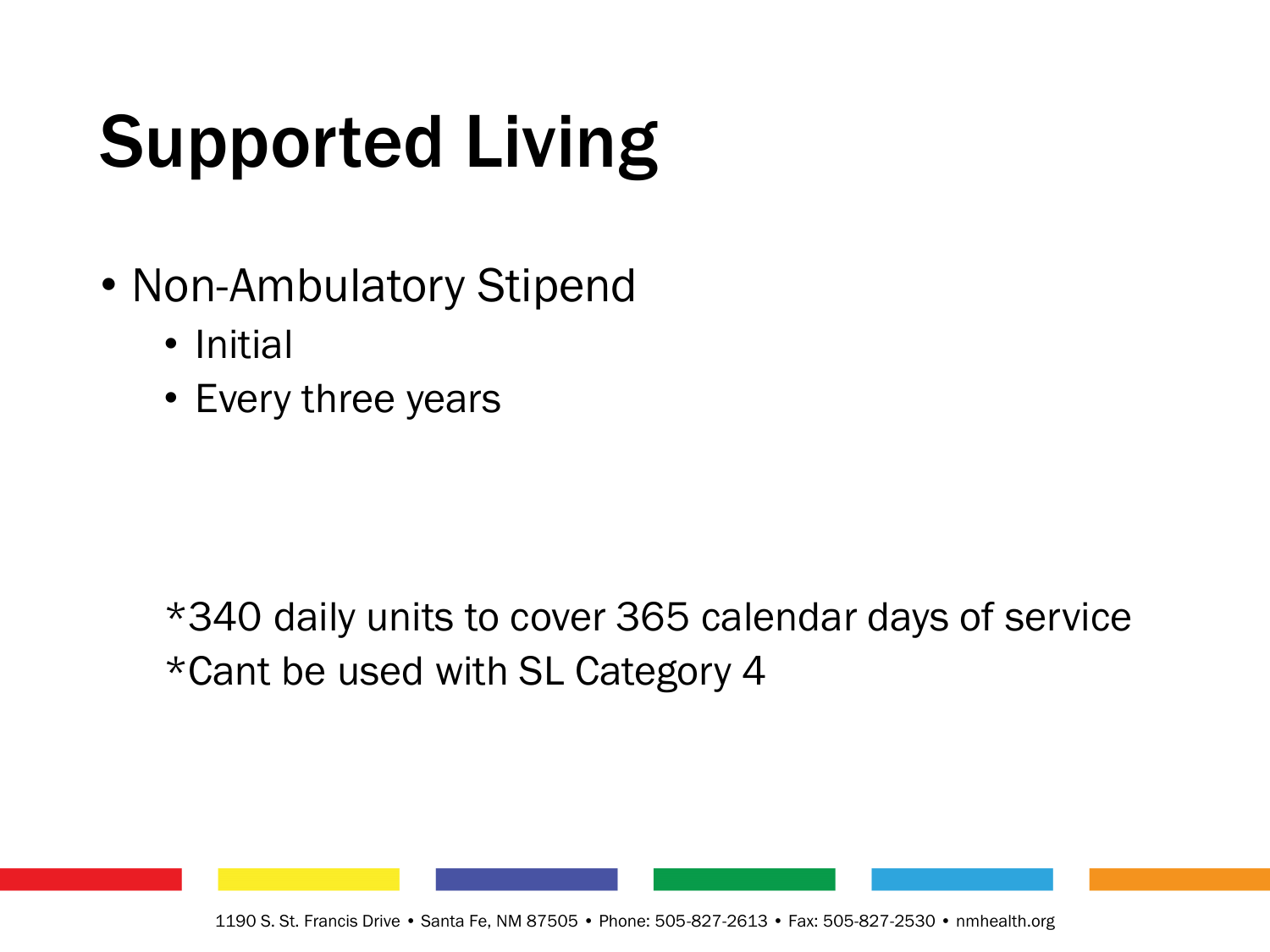### Intensive Medical Living Service

- Initial
- Every three years

\*Long Term: 340 daily units to cover 365 calendar days of service

\*Short Term: Allowable for 90 calendar days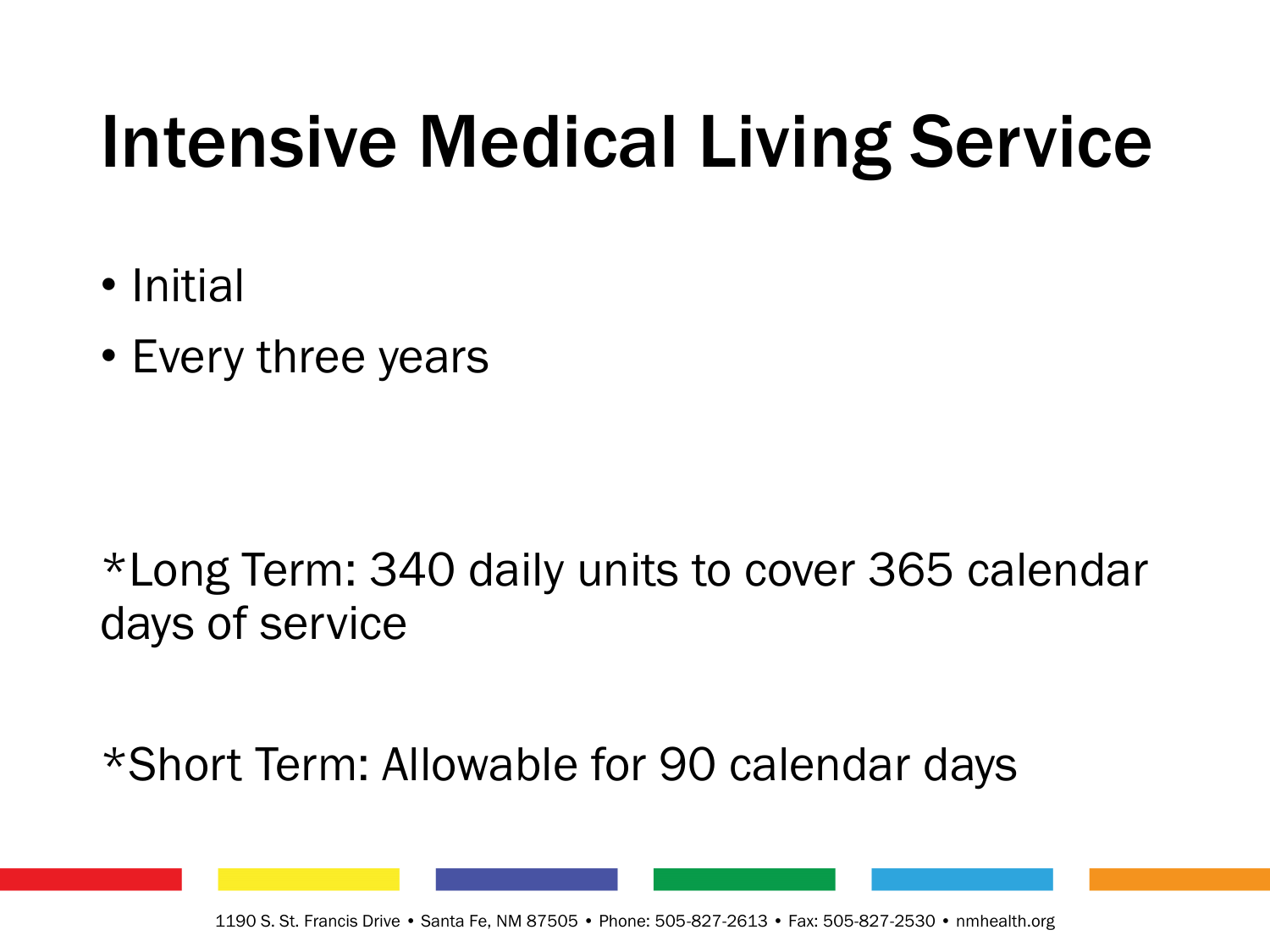### Non-Medical Transportation

- Initial
- Every three years
- Every request
	- Validation of units only-no clinical review

\*\$0.41 per mile not to exceed \$750 per ISP year \*Pass/Ticket is \$1.00 per item not to exceed \$460.00 per ISP year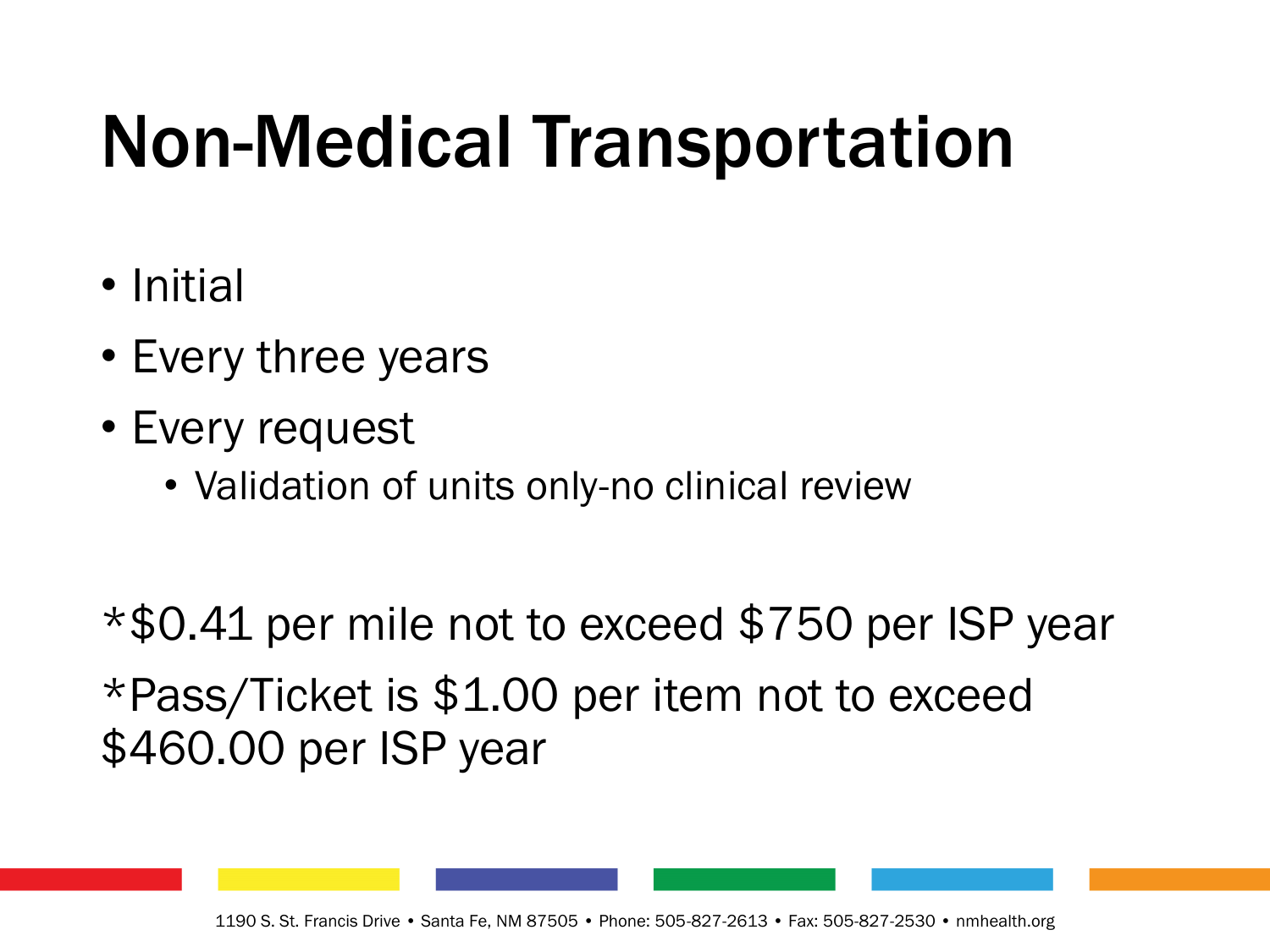### Adult Nursing

- Initial
- Increase in units
- Annually
- Request exceeds 12 hours (48 units) per year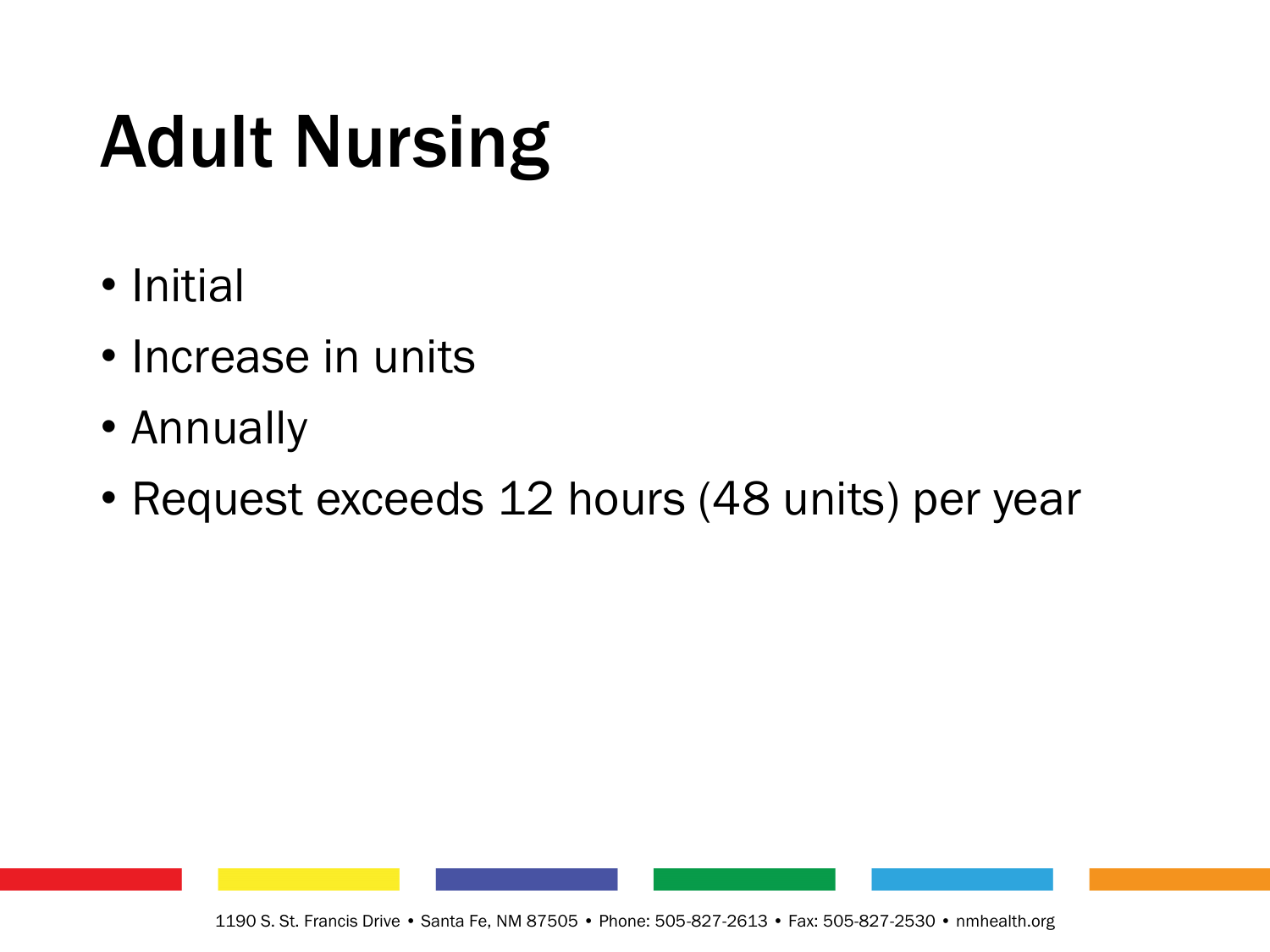### Nutritional Counseling

- Initial
- Every three years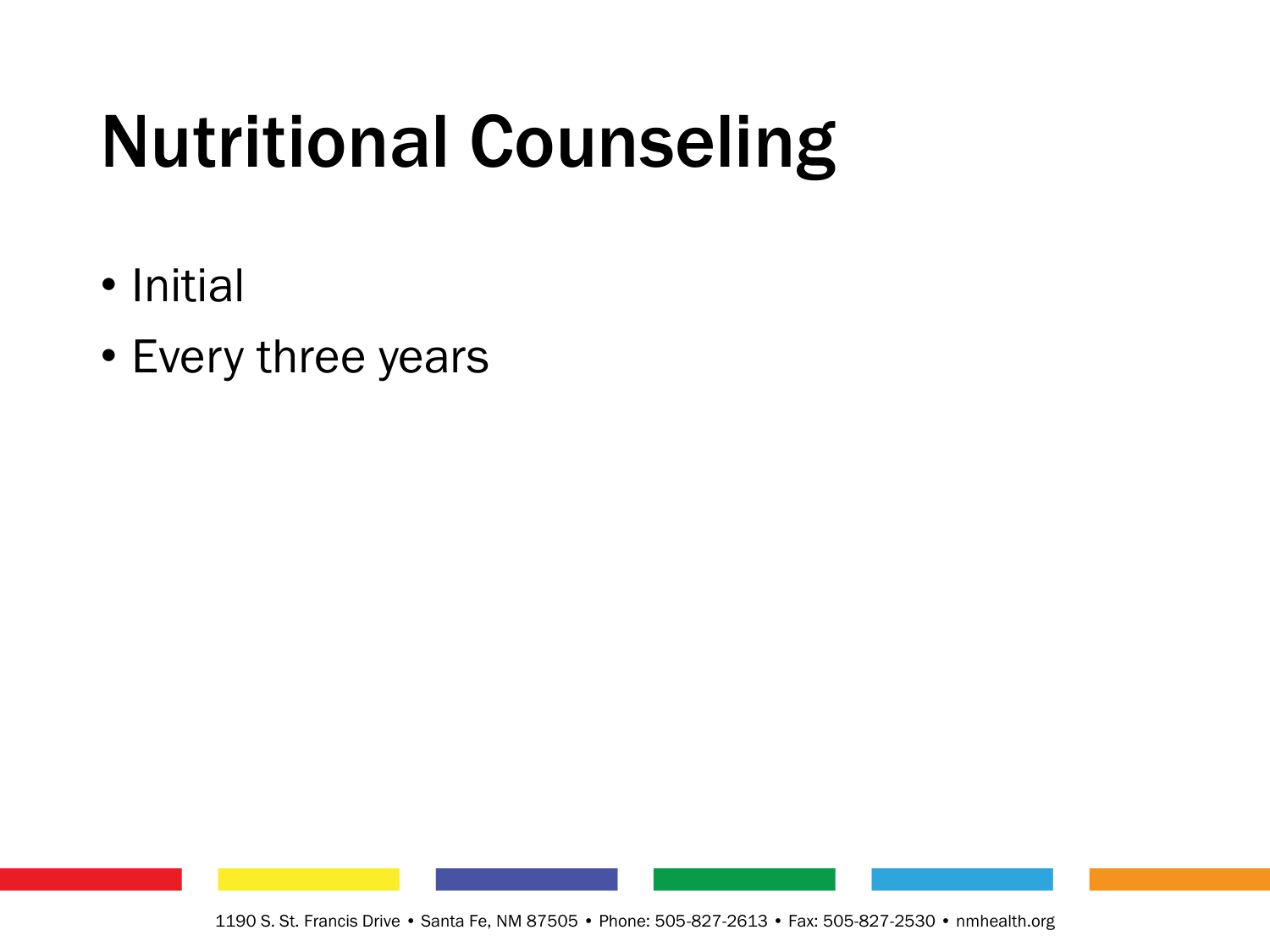### Personal Support Technology

- Initial
- Every three years
- Every request
	- Validation of units only-no clinical review

#### \*\$5000 per ISP year inclusive of 15% administrative fees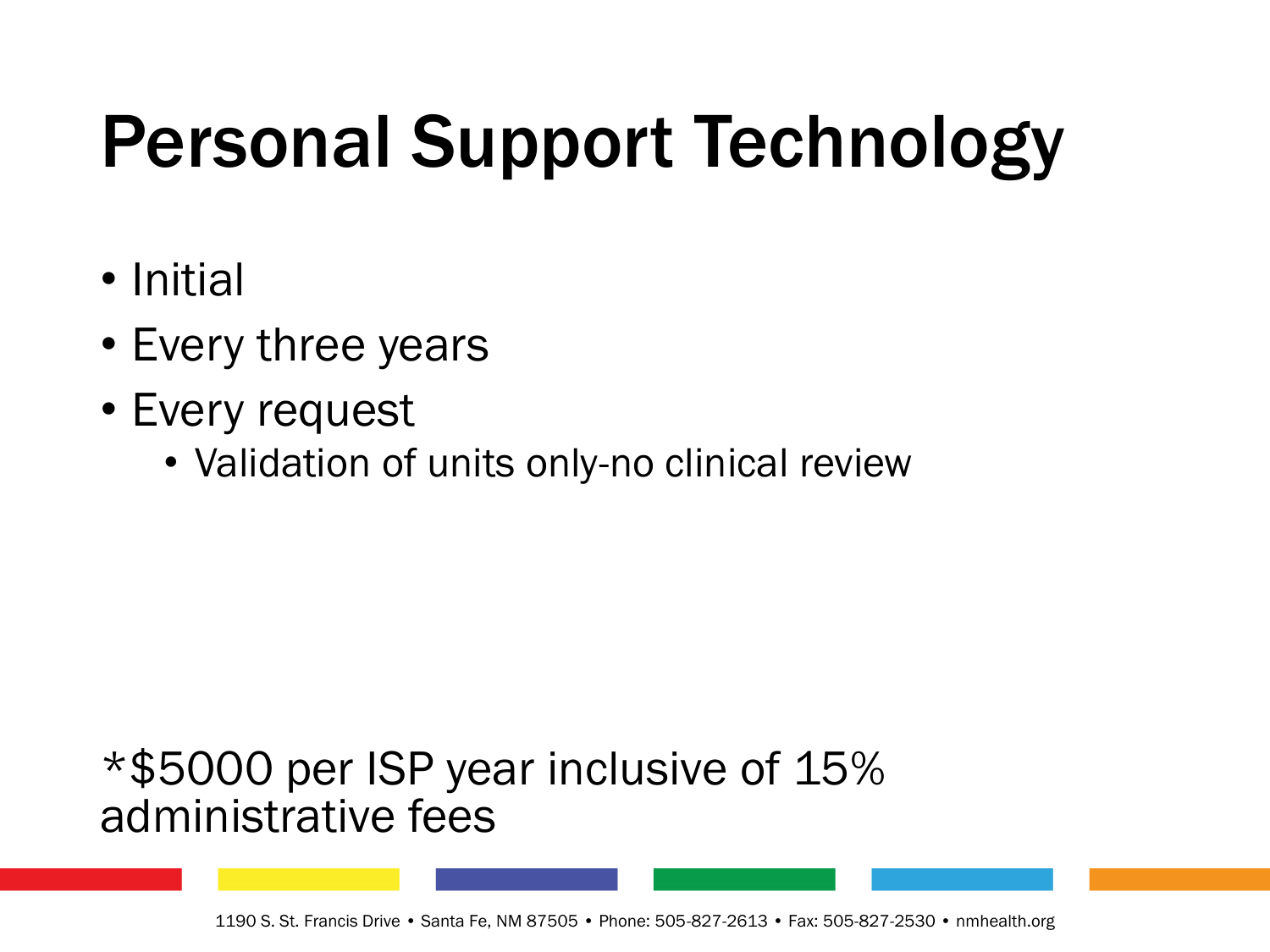### Preliminary Risk Screening and Consultation

- Initial
- Every three years
- Every request
	- Validation of units only-no clinical review

\*The initial preliminary risk screening shall not exceed twenty-five (25) hours per Individual Service Plan (ISP) year. An additional screening, if needed, in a subsequent ISP shall not exceed fifteen (15) hours per ISP year. If periodic consultation is needed beyond the screening, additional units to provide technical assistance shall not exceed fifteen (15) hours per ISP year.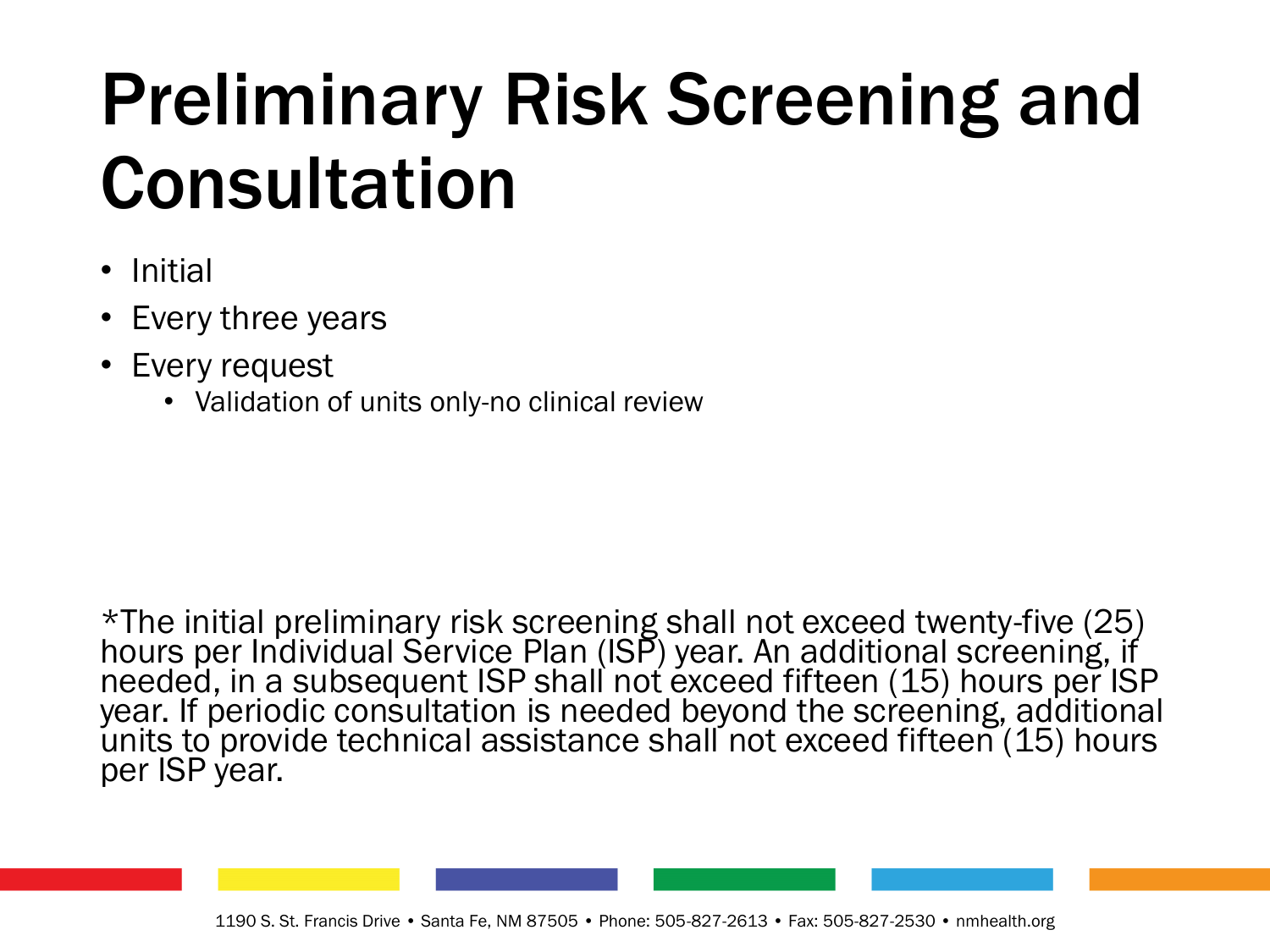### Respite

- Initial
- Every three years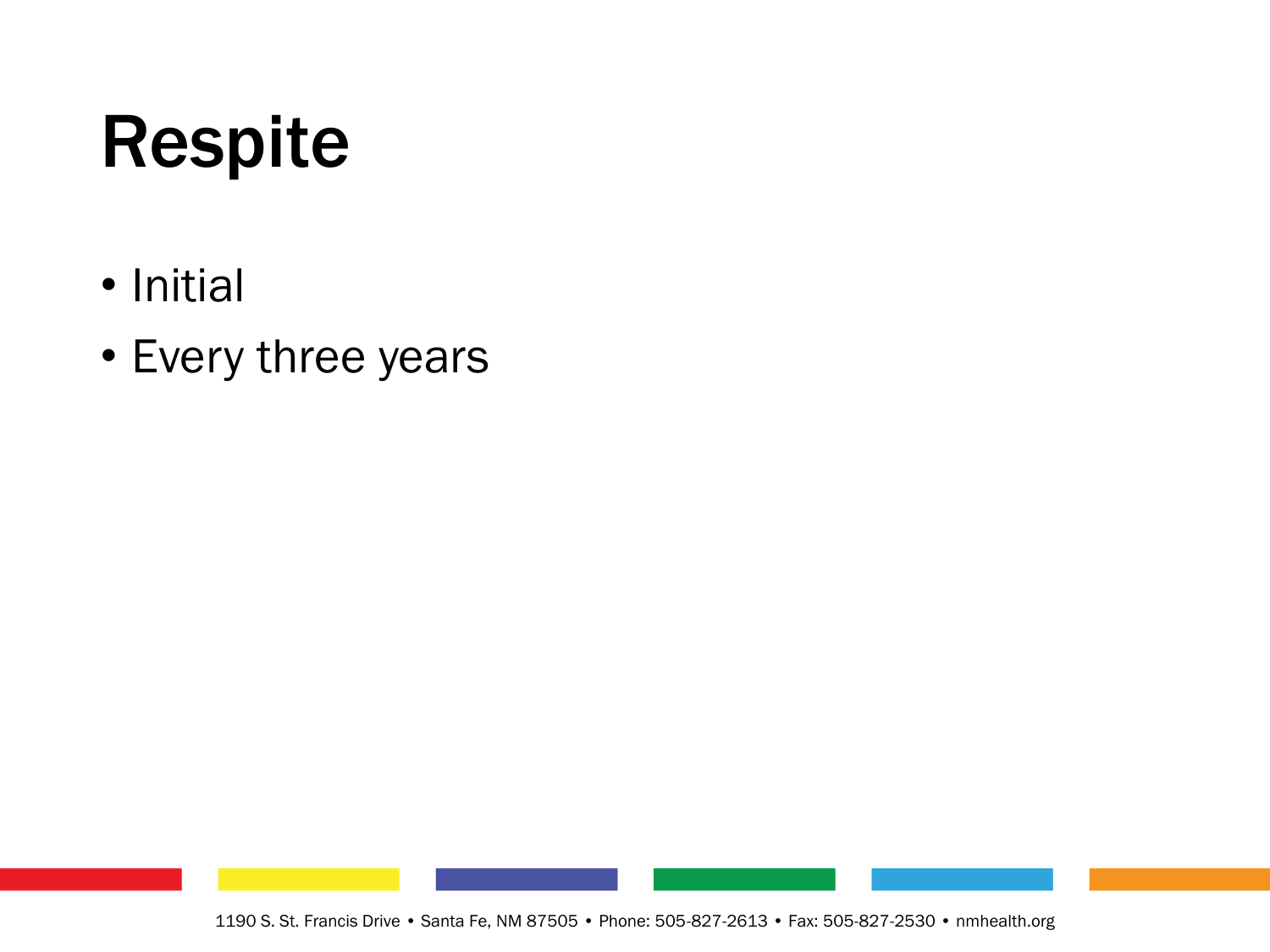### Socialization and Sexuality Education

- Initial
- Every three years
- Every request
	- Validation of units only-no clinical review

#### \*2 full series or 48 total classes per ISP year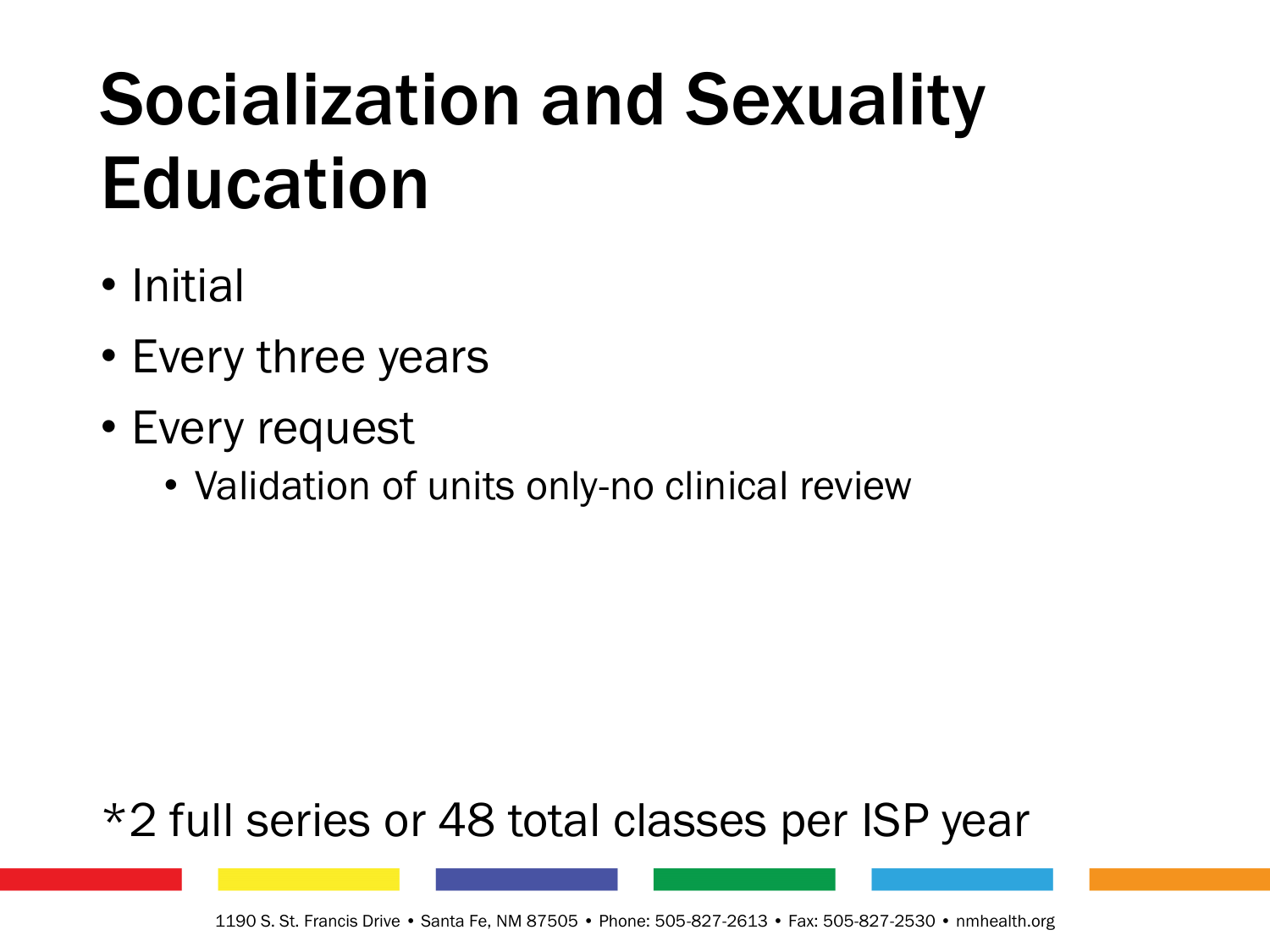### Supplemental Dental Care

- Initial
- Every three years

\*1 visit per ISP year

1190 S. St. Francis Drive • Santa Fe, NM 87505 • Phone: 505-827-2613 • Fax: 505-827-2530 • nmhealth.org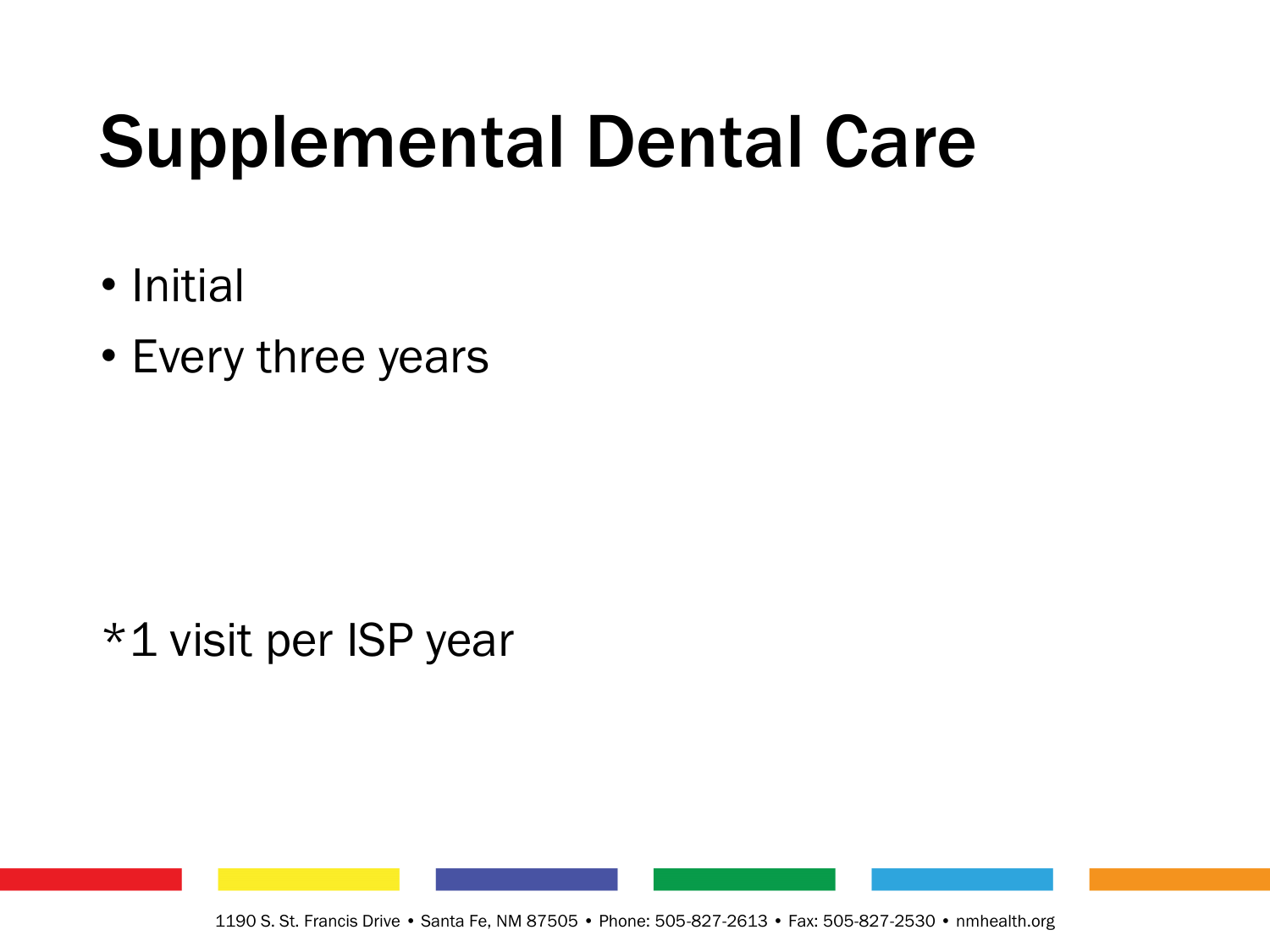### Therapy Services

- Initial
- Request exceeds 45 hours (180 units) per year, per discipline, for initial requests and new allocations
- Request exceeds 35 hours (140 units) per year, per discipline, for on-going supports
- If request is for an increase in total units previously approved or from the previous ISP year
- Every three years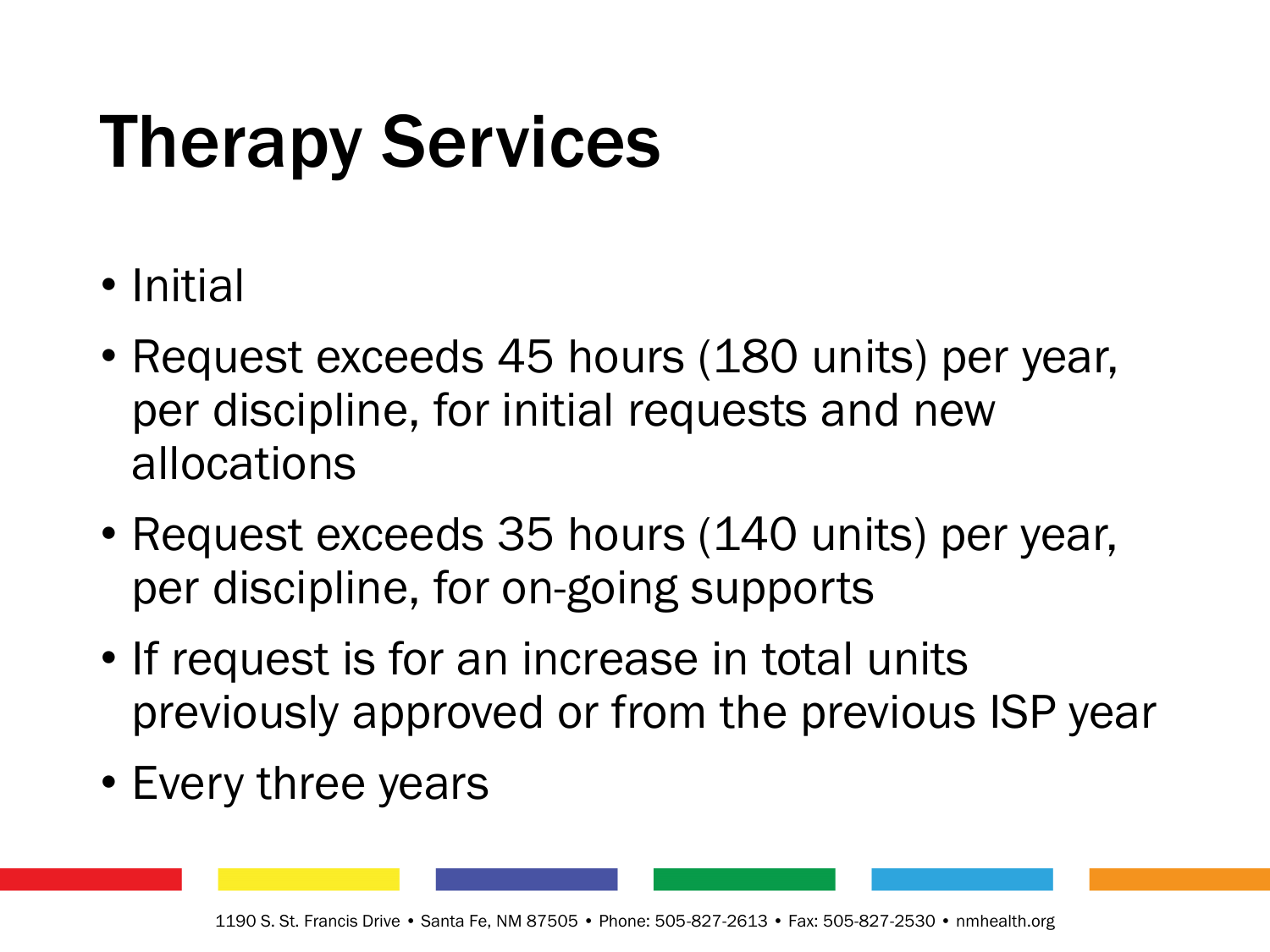### Clinical Review Schedule

|          | Jan.                      |                           | Feb.   Mar.        | <b>April</b>     | <b>May</b>                | $ $ June         | July             | Aug. | $\vert$ Sep. $\vert$ Oct. $\vert$ Nov. |                  |   | $\vert$ Dec.     |
|----------|---------------------------|---------------------------|--------------------|------------------|---------------------------|------------------|------------------|------|----------------------------------------|------------------|---|------------------|
| Batch #1 |                           |                           | $\pmb{\mathsf{X}}$ |                  |                           | $\boldsymbol{X}$ |                  |      | X                                      |                  |   | $\boldsymbol{X}$ |
| Batch #2 |                           | $\boldsymbol{\mathsf{X}}$ |                    |                  | $\boldsymbol{\mathsf{X}}$ |                  |                  | X    |                                        |                  | X |                  |
| Batch #3 | $\boldsymbol{\mathsf{X}}$ |                           |                    | $\boldsymbol{X}$ |                           |                  | $\boldsymbol{X}$ |      |                                        | $\boldsymbol{X}$ |   |                  |

1190 S. St. Francis Drive • Santa Fe, NM 87505 • Phone: 505-827-2613 • Fax: 505-827-2530 • nmhealth.org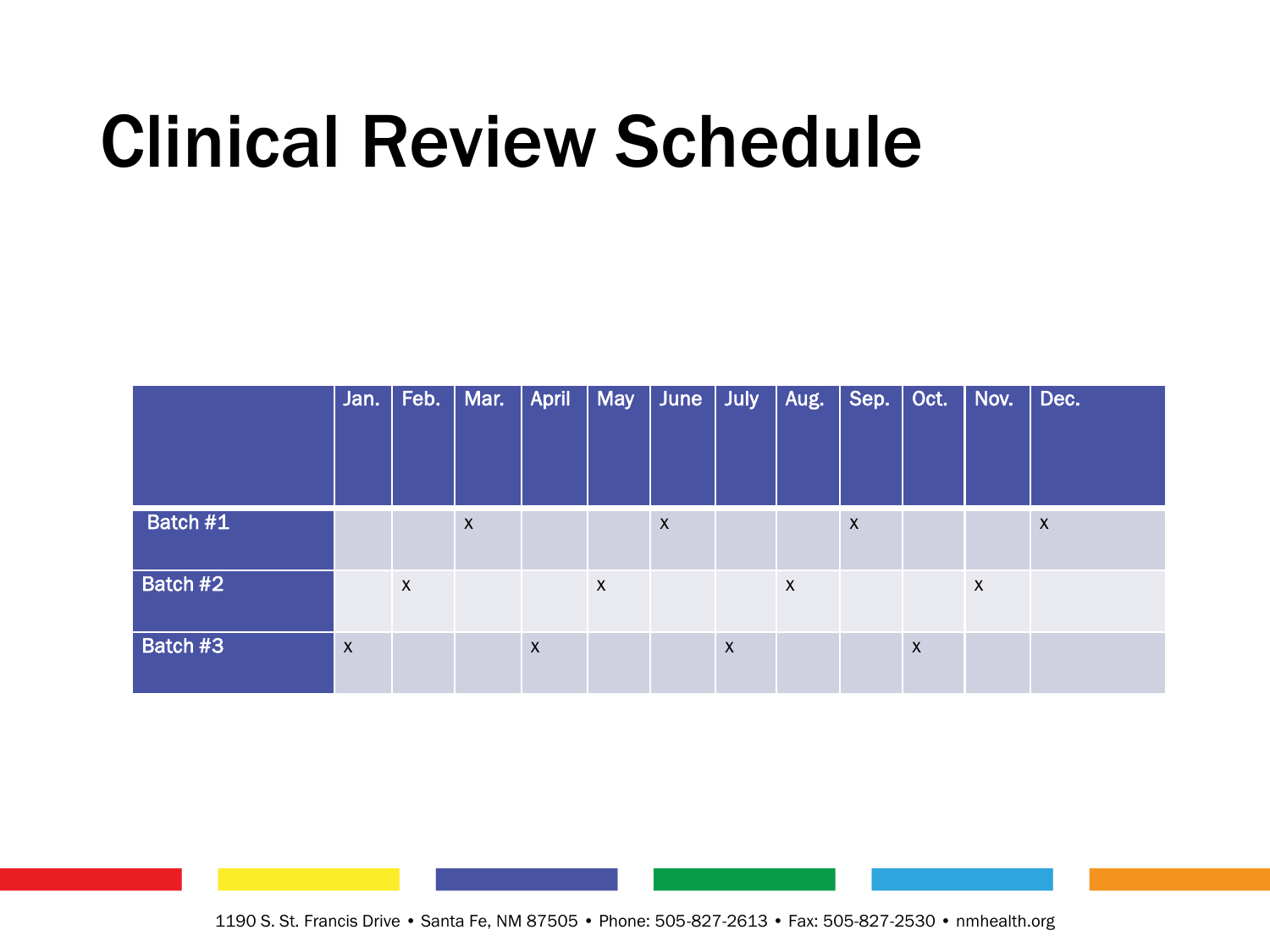### Three Year Clinical Review Schedule

#### By ISP month

- Batch #1: June 2018, September 2018, December 2018, March 2019
- Batch #2: February 2020, May 2020, August 2019, November 2019
- Batch #3: January 2021 , April 2021, July 2020, October 2020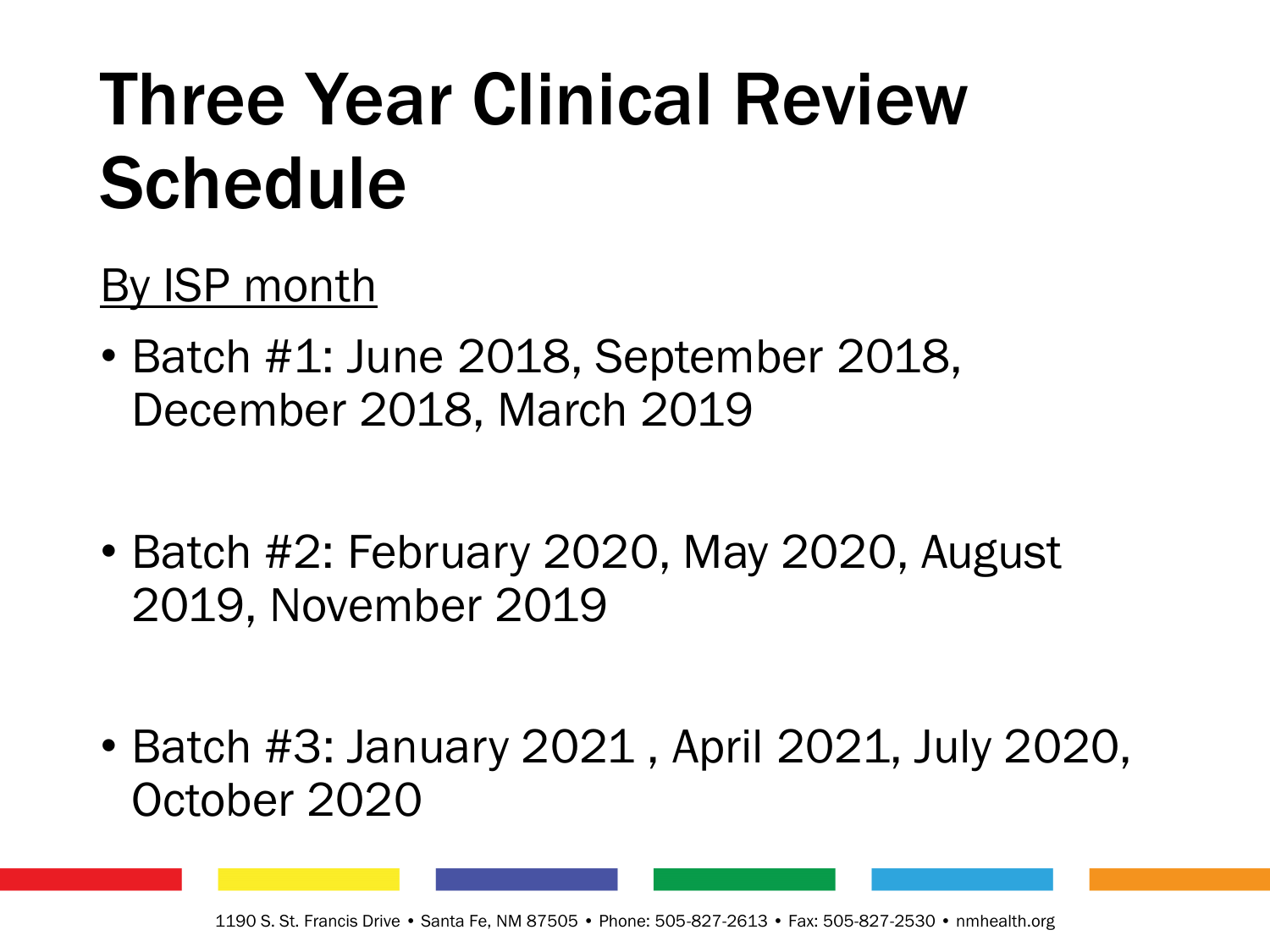## What happens on the "off" years?

- Annually an updated person-centered plan, i.e., the ISP, must be submitted to the OR.
- Annually an updated budget (BWS) must be submitted to the OR.
- The Outside Review Streamlining Plan: Clinical Review Frequency Schedule must be used to determine what needs to be included with every submission (annual or revision)
- The OR will validate every submission on the "off" years and verify, using the prior year's PA, that the submitted budget does not contain new or additional units that require a clinical review.
- RFIs can be issued related to submissions on the "off" years.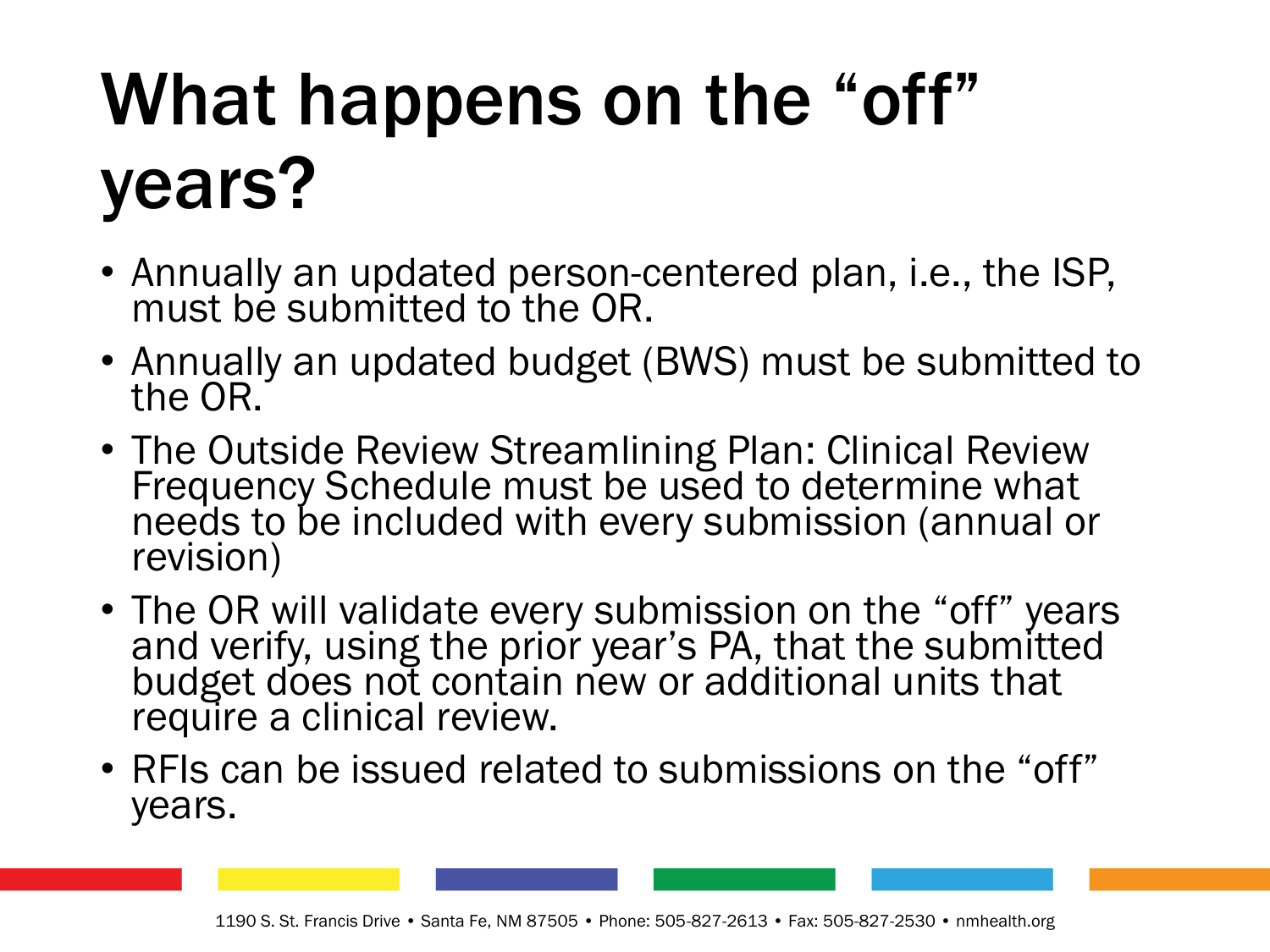### What happens on the "off" years?

- New Clinical Criteria v 4 will be used beginning March 1, 2018 for all revisions and annual budgets.
- During the first year of implementation of the streamlined process, all budgets will be reviewed through the new process based on the "Frequency of Clinical Reviews" as described in OR Streamlining Plan: Clinical Review Frequency Schedule, regardless of Batch #1,#2 or #3.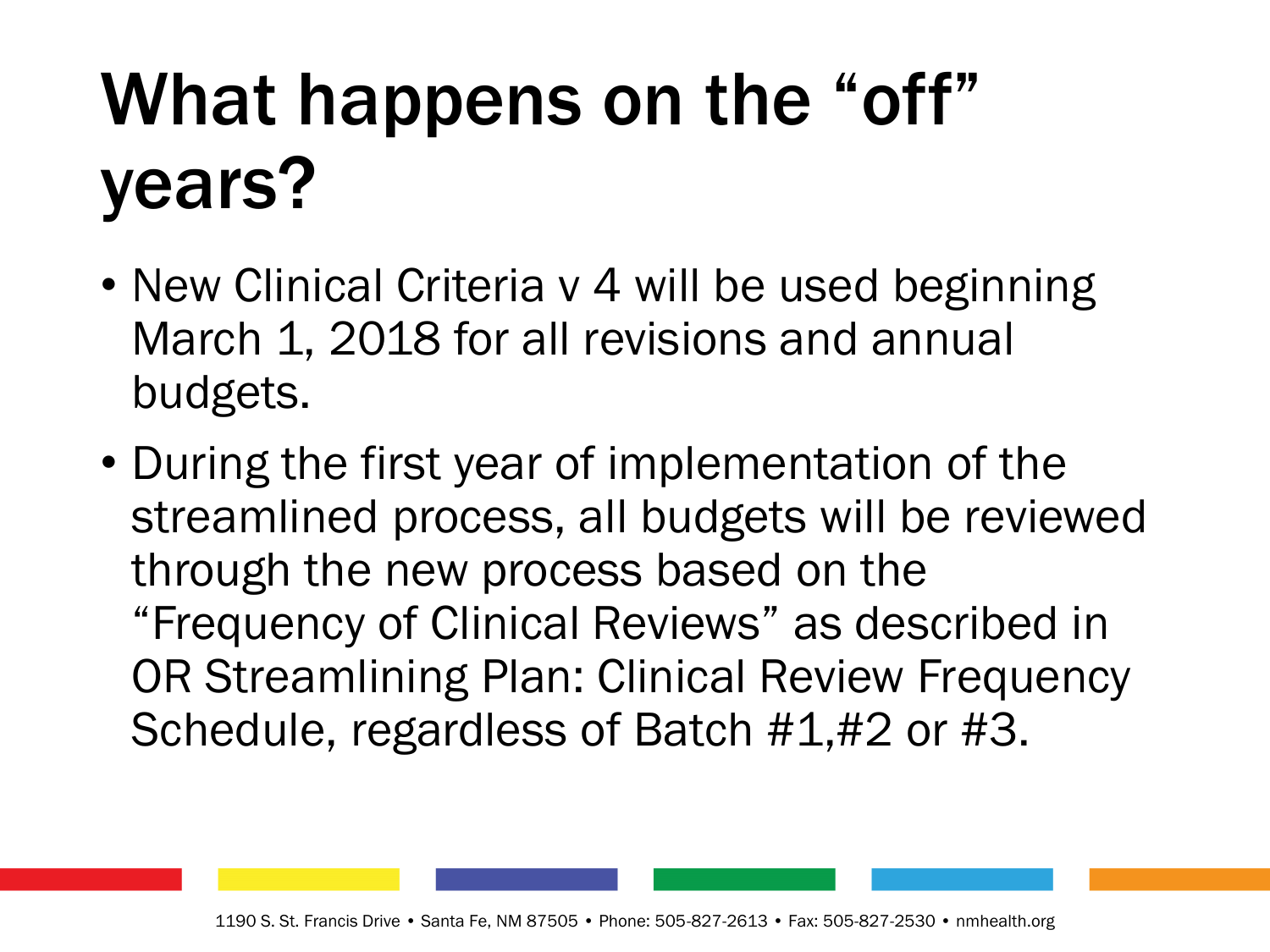### Revisions

- For every revision the Outside Review Streamlining Plan: Clinical Review Frequency Schedule must be used to determine what needs to be included with the submission
- The CORE will either validate or perform a clinical review on all revisions, as appropriate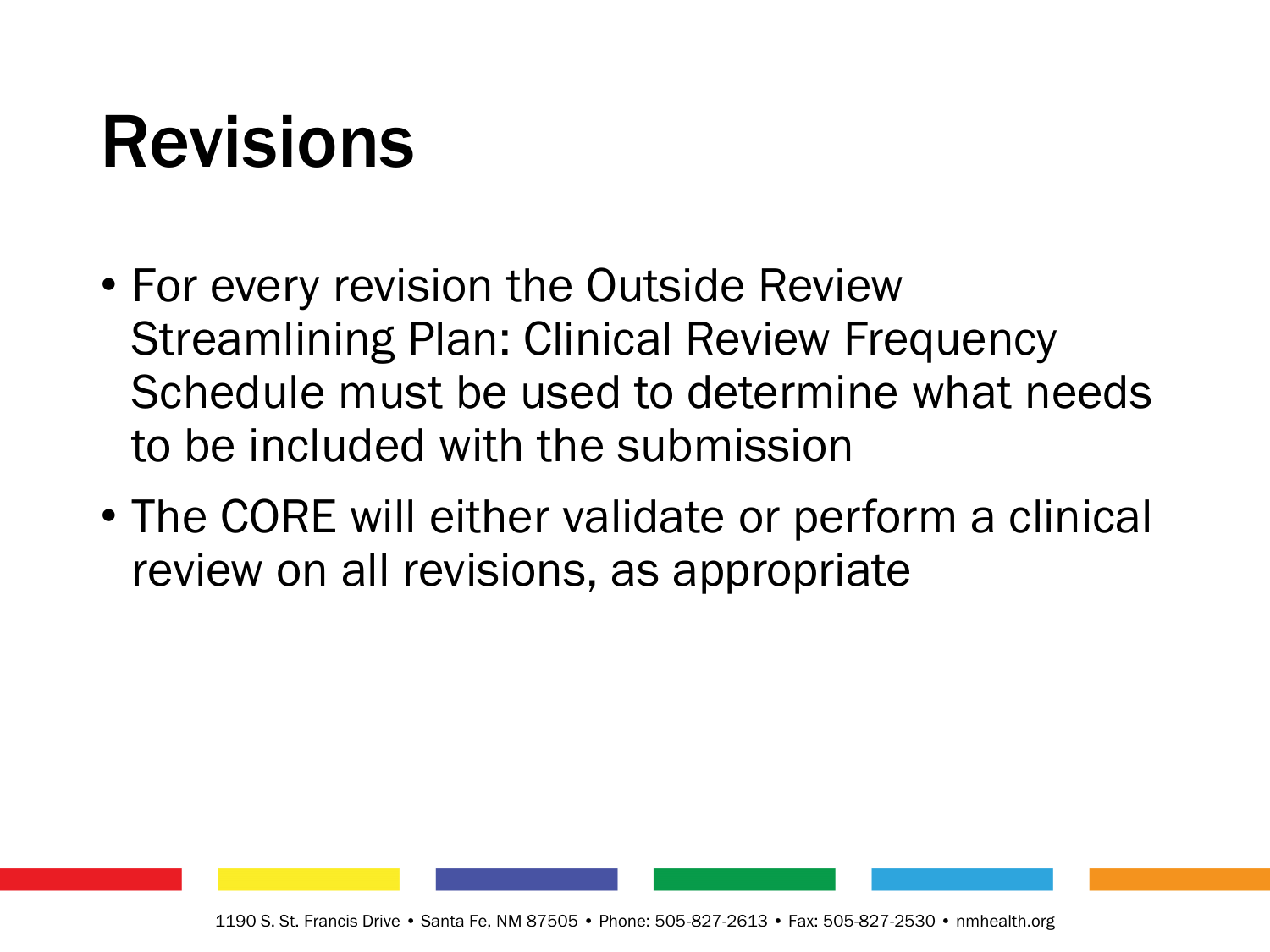### Roll-Out

- Reference DDSD Numbered Memo 2018-03
- All Submissions made prior to 3/1/2018 will be reviewed using Clinical Criteria v3 and following old process
- Clinical Criteria v4 is applied to all reviews received after 3/1/2018
- Start uptake of BWS V OR 2018-03-01 by annual
- Transfer to BWS V OR 2018-03-01 when necessary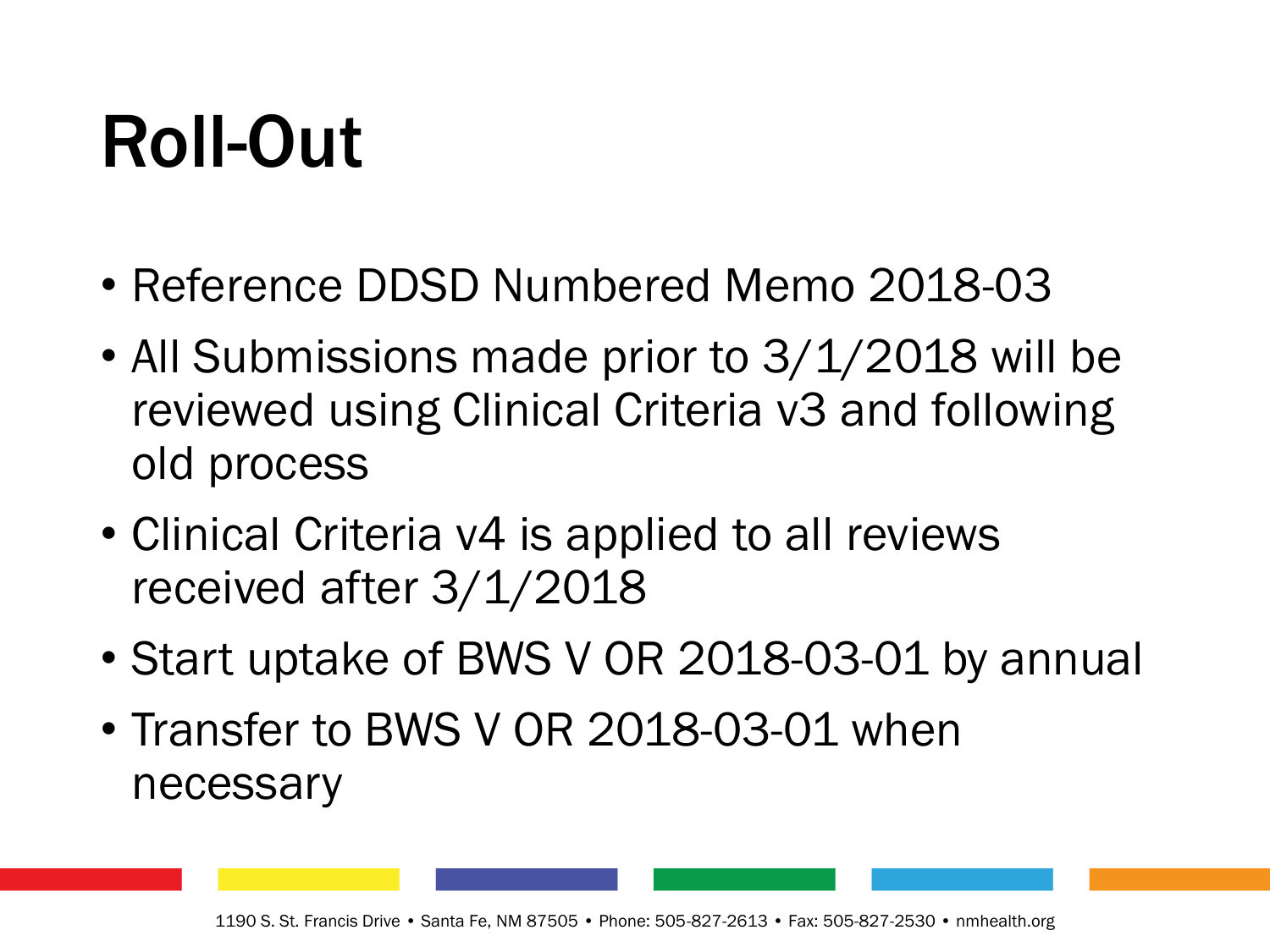### Don't forget!

- The importance of timely and quality submissions to the OR by providers!
- Efforts are to streamline and reduce RFIs and the success of these changes are a shared responsibility!

• Changes can be made as we pilot this streamlined process!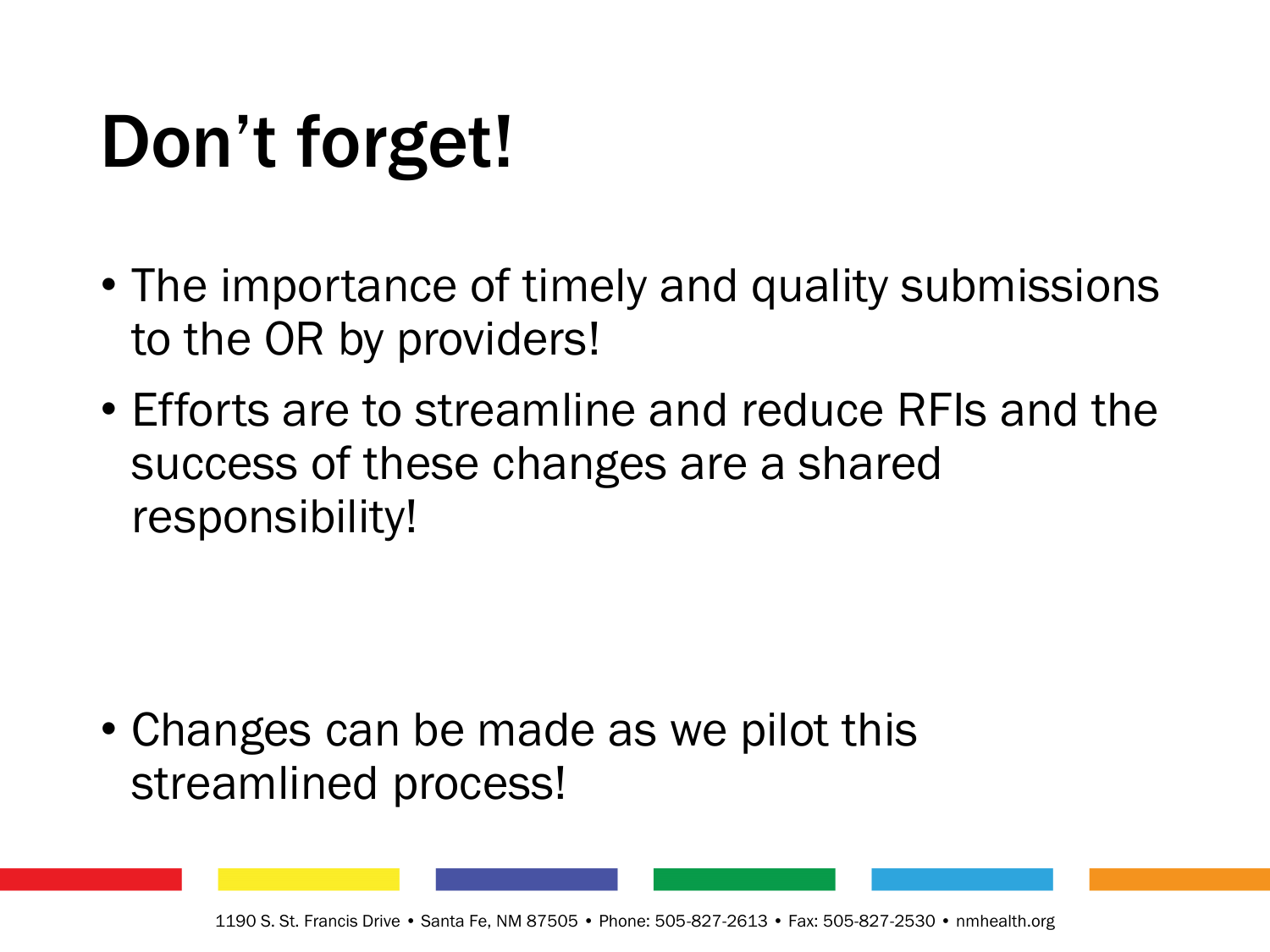- If you are approved for 75 hours per year of ongoing PT services on year 1, do you have to go through a clinical review for the 75 hours on years 2 and 3 (because it's more than 35 hours per year)? Yes, for that service only
- Do you still need to use the Verification of Benefits Eligibility Form? Yes
- If you stop and restart BSC services in the same ISP year, would you get the 60 hours per year because it's considered an initial request again? Yes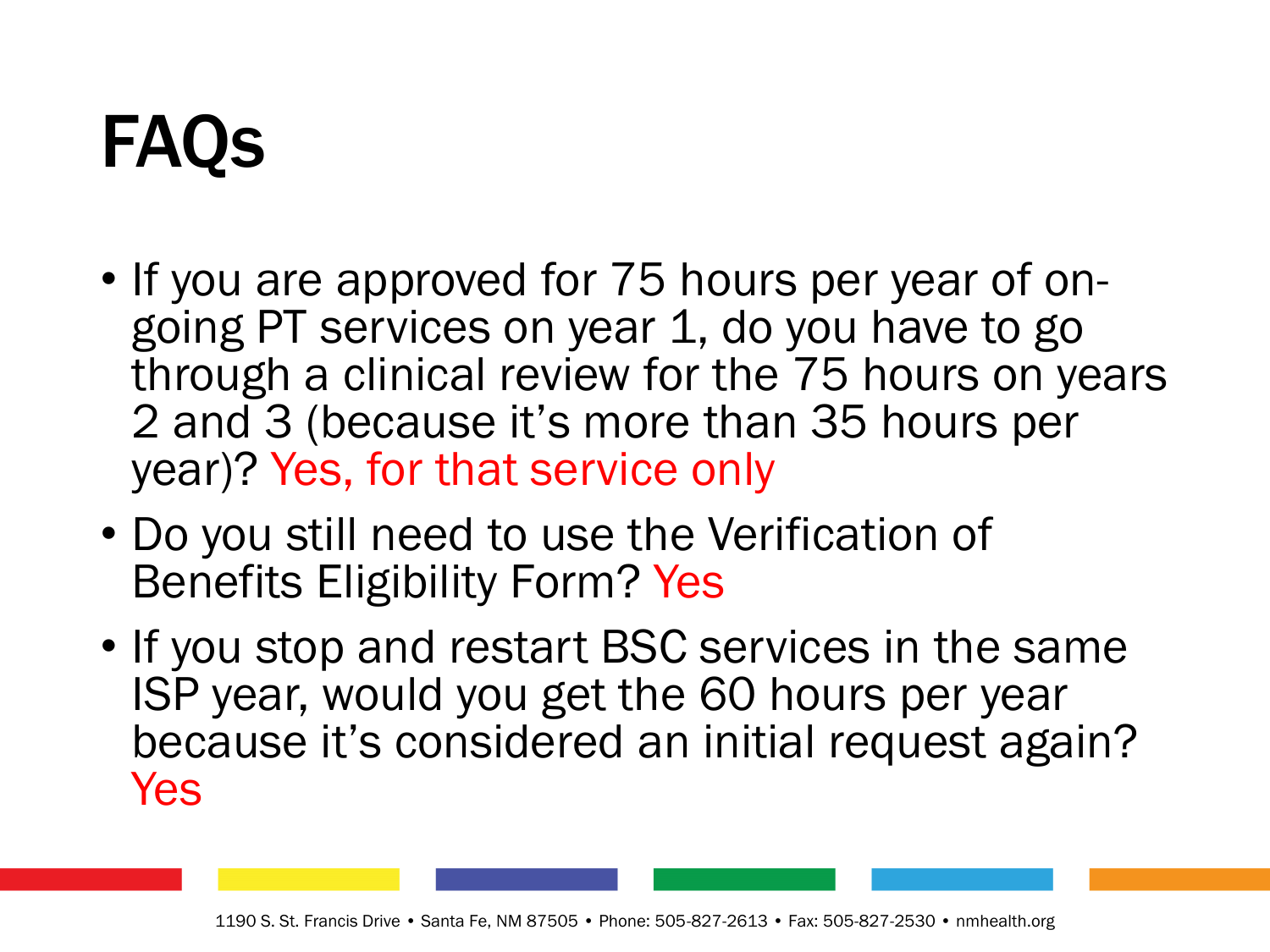- Who submits clinical documentation for a combination of CCS services that exceed 25 hours per week? All CCS service providers
- Will an RFI be issued if supporting clinical documentation is sent for services on a nonreview year? No
- Can a RFI be issued on a submission during an "off" year? Yes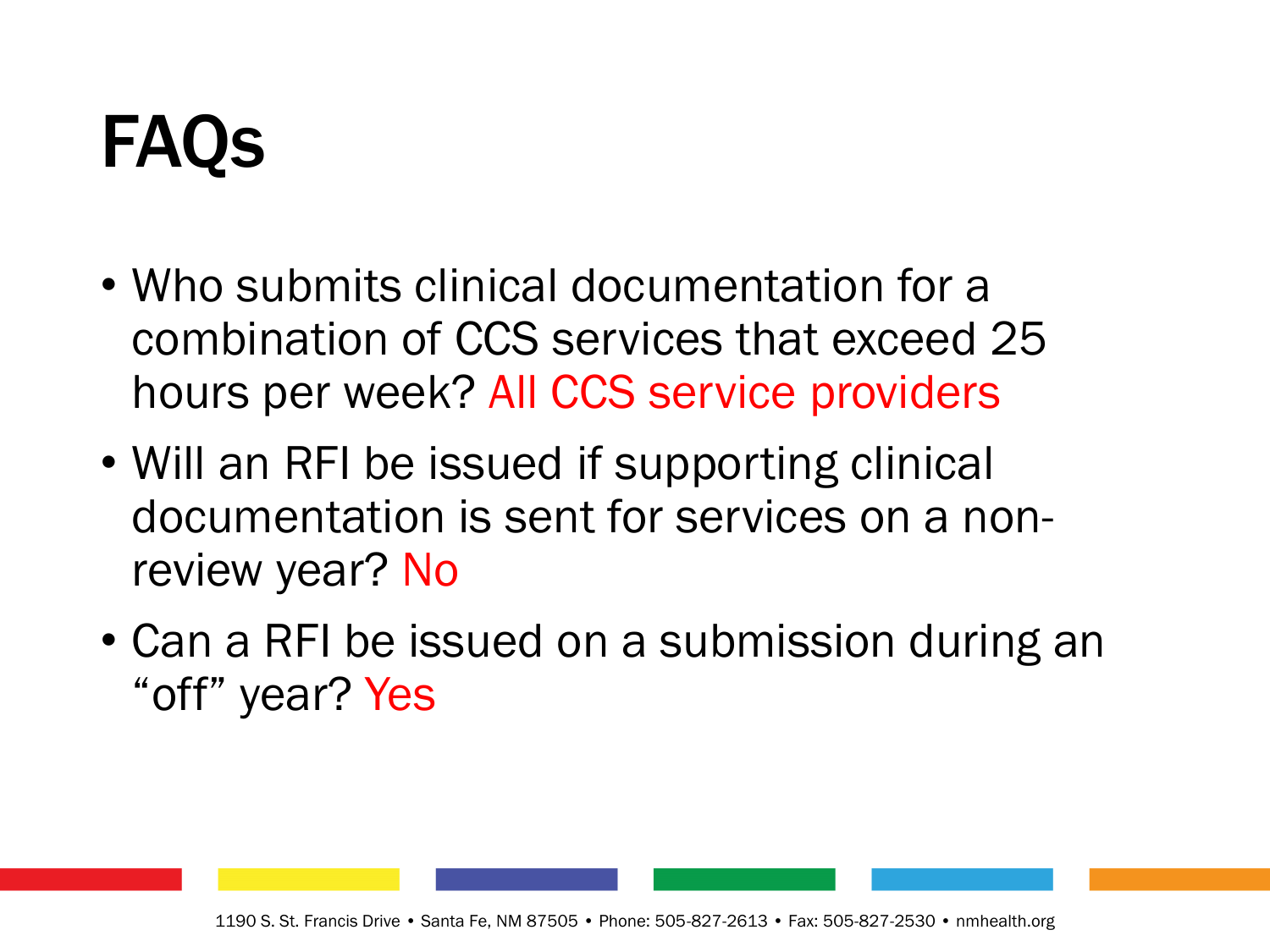- Will an RFI be issued if a BSC does not show the breakdown of add-ons requested in the total unit amount? No
- Will IIBS Supported Living be an option when the standards go into effect? No
- Are providers responsible to list the number of staff hours of support for SL services since the staffing grid has been eliminated? No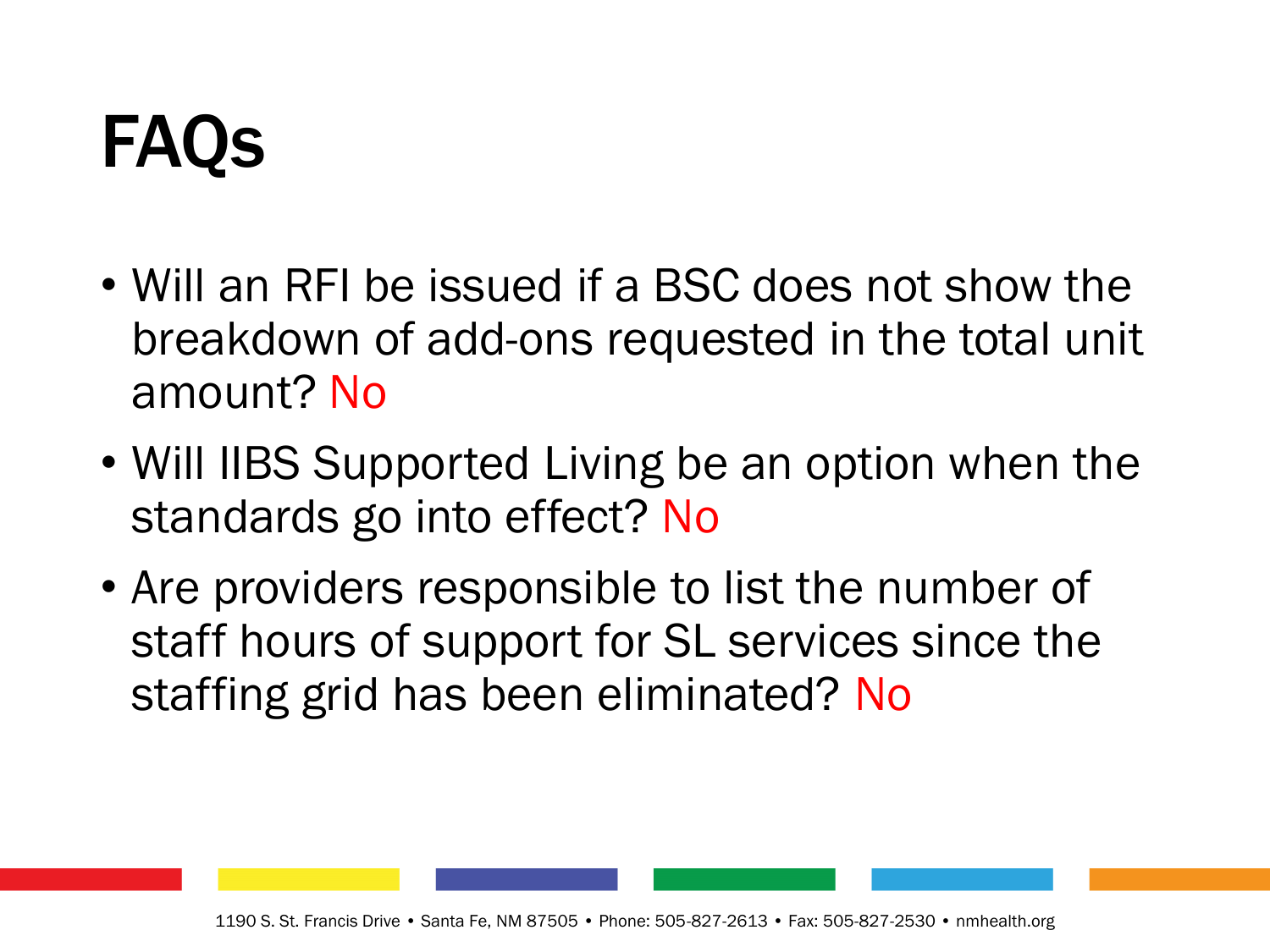- If a therapy initial request is put on the budget (45 hours/180 units), the evaluation is completed, and no on-going therapy is recommended, does the CM submit a revision to reduce the budgeted hours/units? Yes
- If an evaluation unit is put on an existing budget as a revision, will it be RFI'ed? Yes
- As we pilot this new process, will we make changes as necessary? Yes